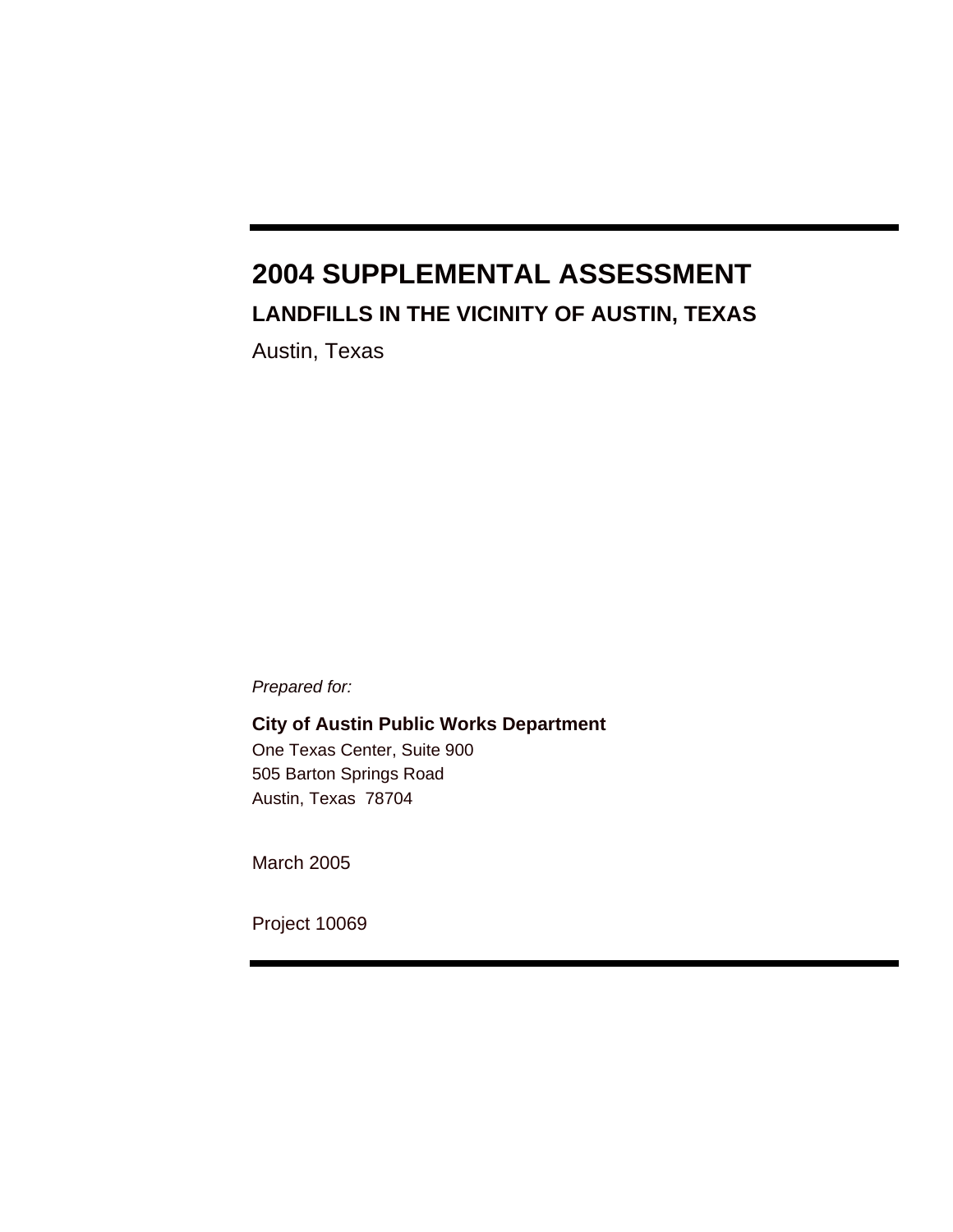# **2004 SUPPLEMENTAL ASSESSMENT LANDFILLS IN THE VICINITY OF AUSTIN, TEXAS**

Austin, Texas

*Prepared for:* 

**City of Austin Public Works Department**  One Texas Center, Suite 900 505 Barton Springs Road Austin, Texas 78704

*Prepared by:* 

**Geomatrix Consultants, Inc.**  5725 Hwy 290 West, Suite 200B Austin, Texas 78735

March 2005

Project 10069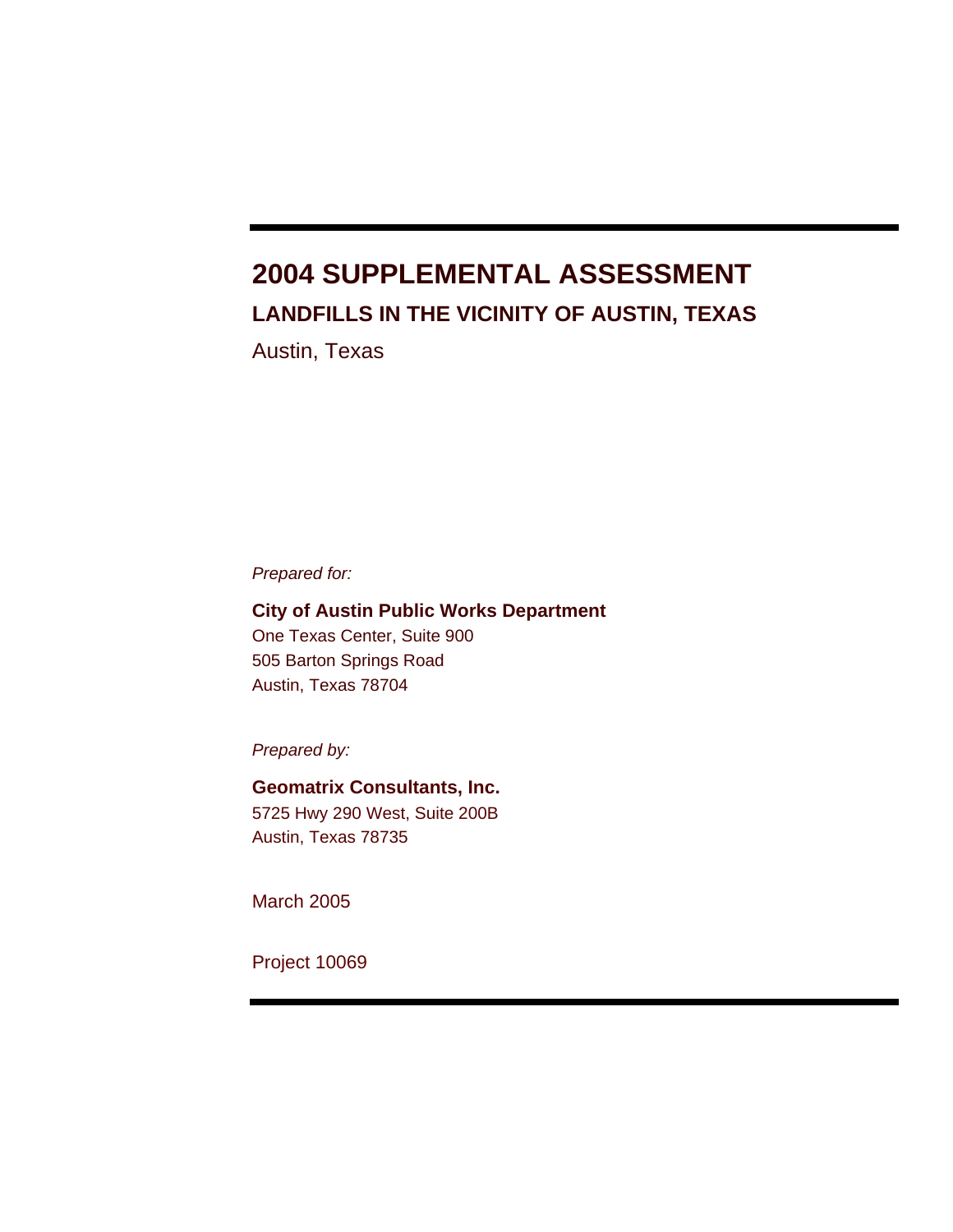## **TABLE OF CONTENTS**

|     |      | <b>EXECUTIVE SUMMARY</b> | <b>Page</b><br>iii |  |  |  |  |
|-----|------|--------------------------|--------------------|--|--|--|--|
| 1.0 |      |                          |                    |  |  |  |  |
| 2.0 |      |                          |                    |  |  |  |  |
| 3.0 |      |                          |                    |  |  |  |  |
|     | 3.1  |                          |                    |  |  |  |  |
|     | 3.2  |                          |                    |  |  |  |  |
|     | 3.3  |                          |                    |  |  |  |  |
|     | 3.4  |                          |                    |  |  |  |  |
|     | 3.5  |                          |                    |  |  |  |  |
|     | 3.6  |                          |                    |  |  |  |  |
|     | 3.7  |                          |                    |  |  |  |  |
|     | 3.8  |                          |                    |  |  |  |  |
|     | 3.9  |                          |                    |  |  |  |  |
|     | 3.10 |                          |                    |  |  |  |  |
|     | 3.11 |                          |                    |  |  |  |  |
|     | 3.12 |                          |                    |  |  |  |  |
|     | 3.13 |                          |                    |  |  |  |  |
|     | 3.14 |                          |                    |  |  |  |  |
|     | 3.15 |                          |                    |  |  |  |  |
|     | 3.16 |                          |                    |  |  |  |  |
|     | 3.17 |                          |                    |  |  |  |  |
|     | 3.18 |                          |                    |  |  |  |  |
|     | 3.19 |                          |                    |  |  |  |  |
|     | 3.20 |                          |                    |  |  |  |  |
|     | 3.21 |                          |                    |  |  |  |  |
|     | 3.22 |                          |                    |  |  |  |  |
|     | 3.23 |                          |                    |  |  |  |  |
|     | 3.24 |                          |                    |  |  |  |  |
|     | 3.25 |                          |                    |  |  |  |  |
|     | 3.26 |                          |                    |  |  |  |  |
|     | 3.27 |                          |                    |  |  |  |  |
|     | 3.28 |                          |                    |  |  |  |  |
| 4.0 |      |                          |                    |  |  |  |  |
| 5.0 |      |                          |                    |  |  |  |  |

 $\mathbf{r}$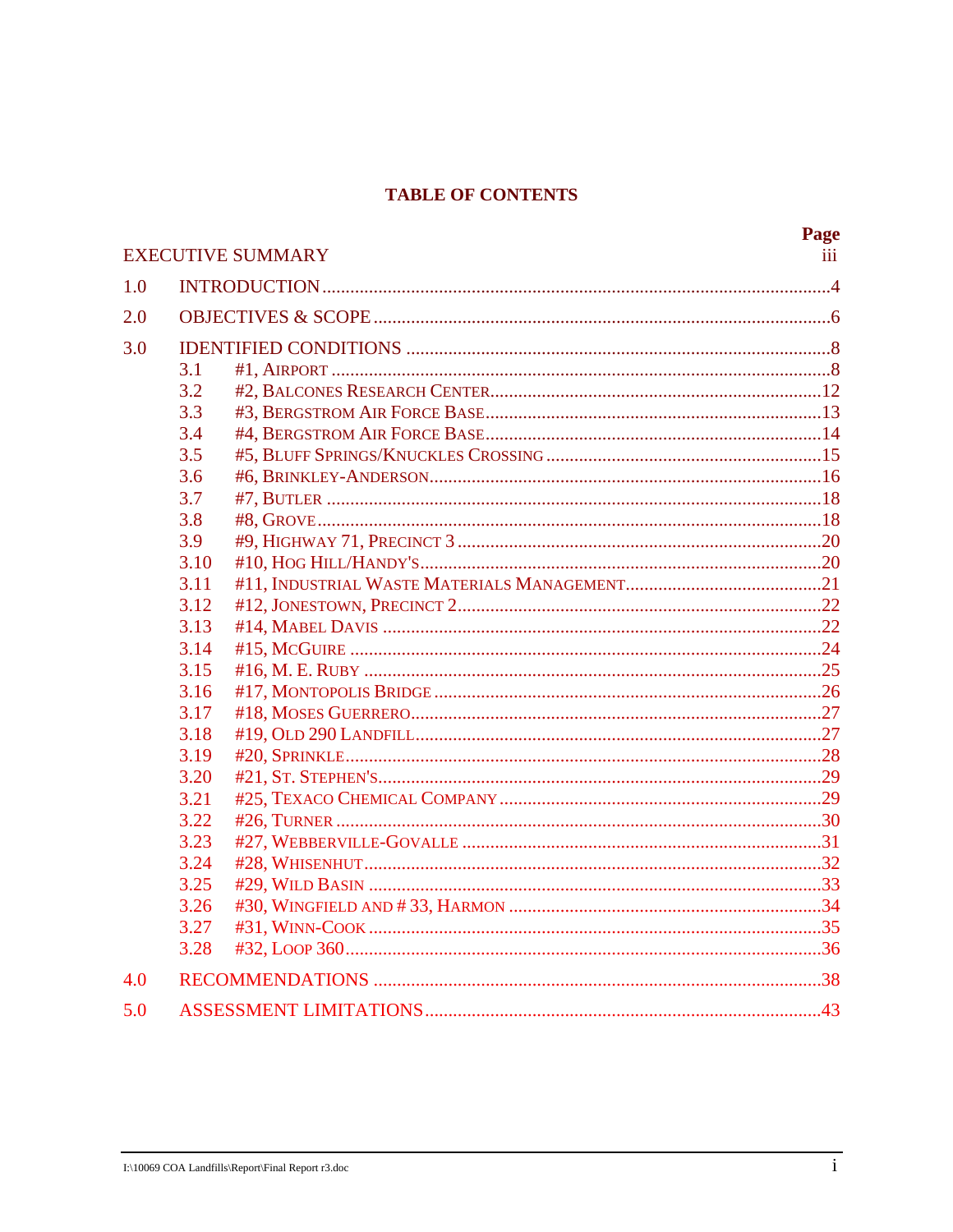## **TABLES**

- Table 1 List of Landfill Sites Included in 2004 Supplemental Assessment<br>Table 2 Landfill Data
- Table 2 Landfill Data<br>Table 3 References
- References

#### **FIGURES**

| Figure A               | Landfill Location Map                                                                                                                               |
|------------------------|-----------------------------------------------------------------------------------------------------------------------------------------------------|
| Figures 1a through 33a | Individual Landfill Location Maps based on COA topo files<br>provided with boundaries of landfills as shown in URM or other<br>available reports.   |
| Figures 1b through 33b | Individual Landfill Location Maps based on COA aerial files<br>provided with boundaries of landfills as shown in URM or other<br>available reports. |

## **APPENDICES**

Appendix A Site Visit Forms<br>Appendix B Site Photographs Site Photographs Appendix C URM Report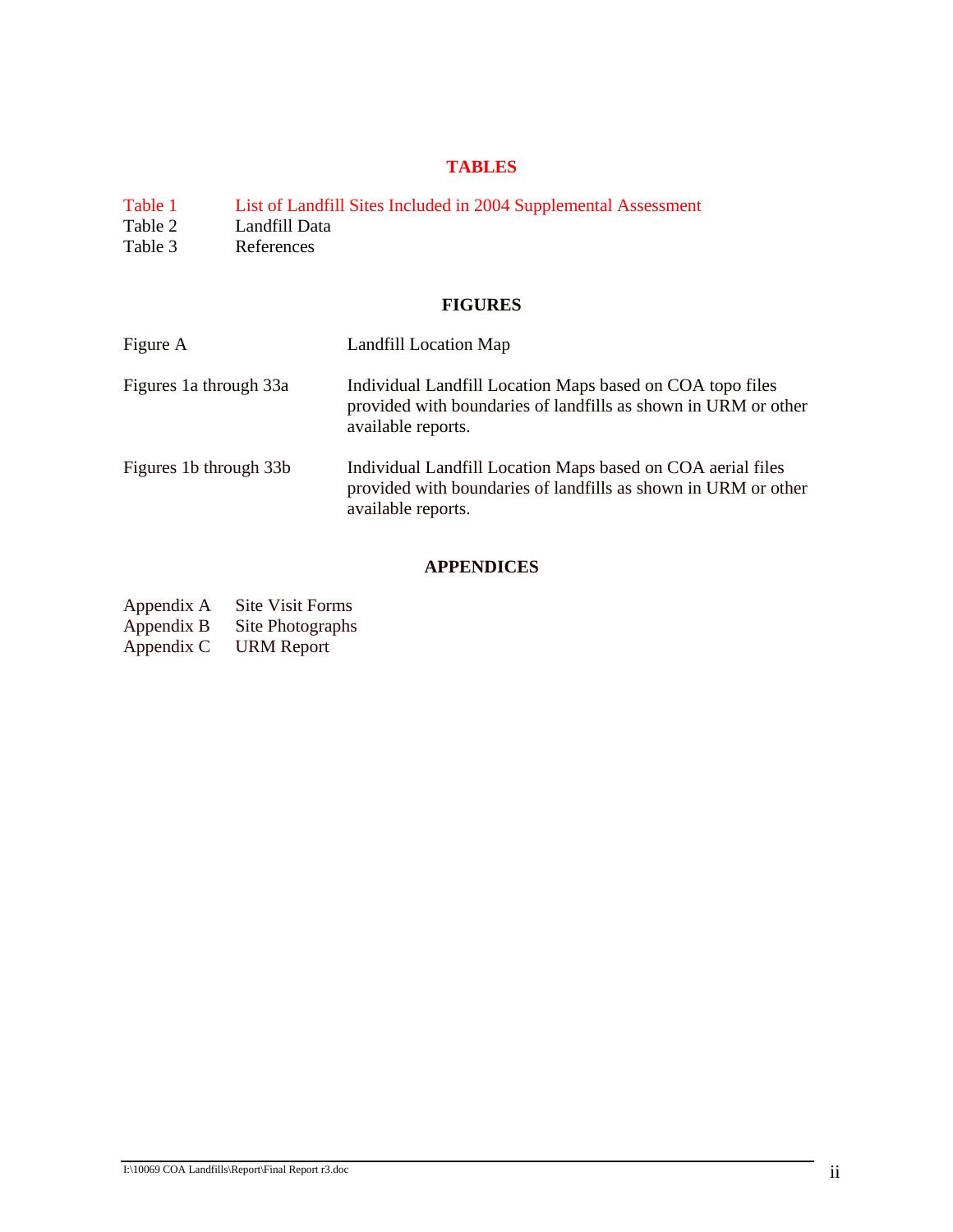## 2004 SUPPLEMENTAL ASSESSMENT LANDFILLS IN THE VICINITY OF AUSTIN, TEXAS

# EXECUTIVE SUMMARY

In 1984, the City of Austin (COA) retained Underground Resource Management (URM) to identify and locate waste disposal sites (i.e. landfills and dumps) in and around the City. As part of that effort, the COA also requested that URM gather available information to characterize environmental conditions or potential conditions, and provide recommendations, as appropriate. In October 2004, as part of the City's continuing efforts to monitor conditions associated with the vicinity landfills, the COA retained Geomatrix Consultants, Inc. (Geomatrix) to perform this Supplemental Assessment. The primary objective of this project was to update the current understanding of environmental conditions at each of the URM prioritized sites as well as others identified since the 1984 assessment and, where appropriate, provide recommendations regarding any additional actions that may be warranted to address identified environmental conditions that, in our opinion, may pose a material threat to human health or the environment or represent a regulatory violation.

To perform the Supplemental Assessment, Geomatrix reviewed readily available state and City file documents for 29 waste sites. Other documentation, including the data base of Closed or Abandoned Municipal Solid Waste Sites for Travis County prepared by SW Texas State University, were available but beyond the scope of this project. Site visits were conducted at 28 of the sites. Landfill #1, Airport was not visited because Geomatrix was already familiar with the site due to our recent work and experience at this site. Of the 29 sites assessed, 27 are inactive sites identified as priority sites in the URM report and two are new sites that were identified and added during the course of the Supplemental Assessment, at the request of the COA. The waste sites that were the subject of this assessment include both Cityowned/operated and non-City-owned/operated sites.

Based on the information gathered and/or reviewed during this Supplemental Assessment, we have concluded that environmental conditions that may pose a material concern to human health or the environment, or conditions that may represent a regulatory violation, are present at several waste sites. For many of these sites, the owners are already addressing the identified concerns. For 13 of these sites, however, we have identified conditions that are not currently being addressed. For these sites, recommendations for additional investigation and/or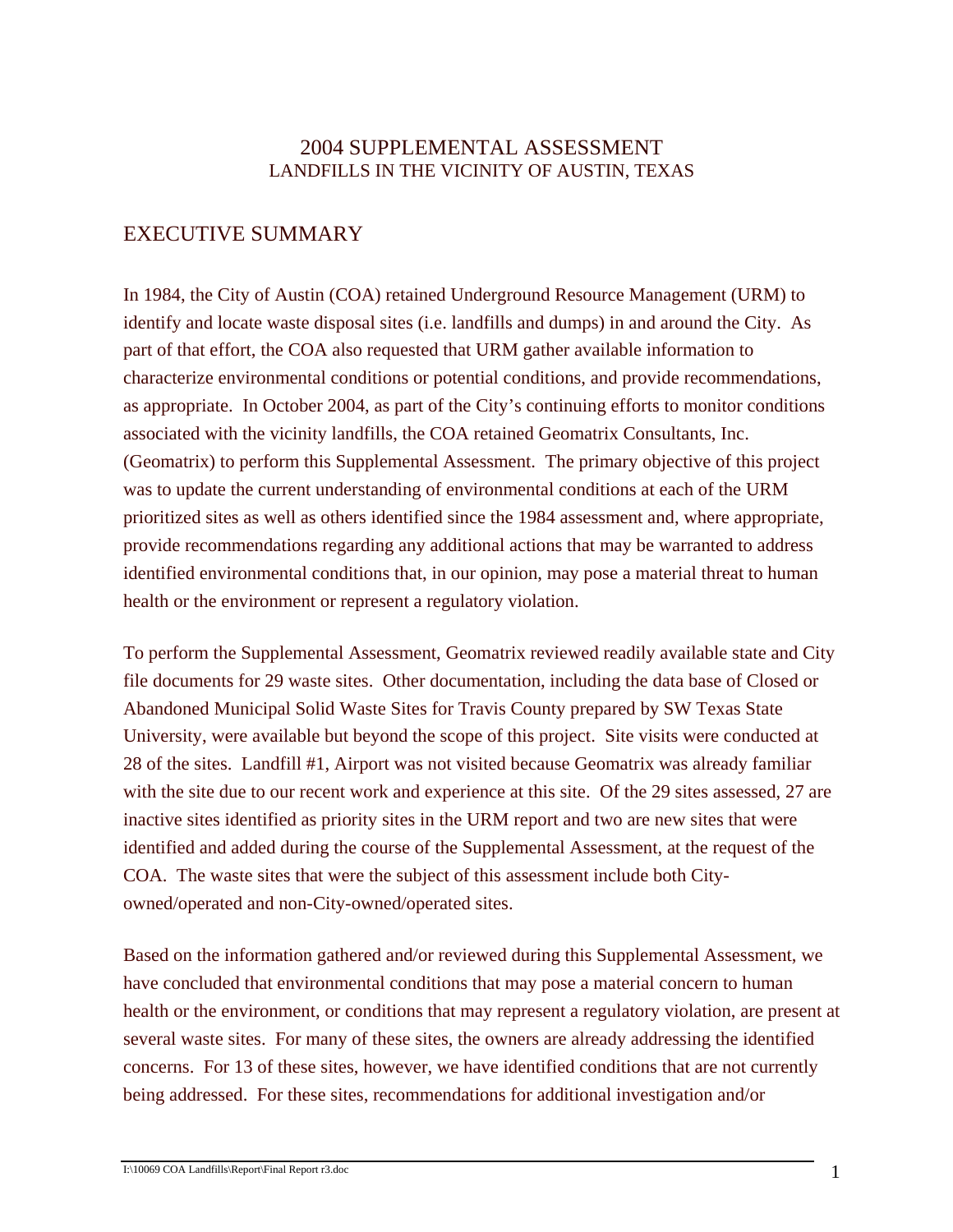corrective actions are provided herein. At the remaining 16 sites, either environmental concerns have not been identified, are considered to have been adequately addressed, or are being addressed and, therefore, no new or additional investigation or corrective actions have been recommended. Recommendations for each individual site are tabulated in Section 4 of this report.

If the owner of property containing a landfill has not already done so, notice should be filed in the real property records of the existence of the landfill per 30 TAC 330, Subchapter T. Owners should also be advised to review the requirements for notification to buyers, lessees, and occupants as well as lease restrictions provided in 30 TAC 330, Subchapter T.

Five of the sites may have structures over the landfill which might require either registration or permitting in accordance with 30TAC Chapter 330, Subchapter T as follows:

- Enclosed structures developed prior to September 1, 1993, over deposited waste are required to obtain a registration following the requirements in 30 TAC §330.959.
- Enclosed structures developed after September 1, 1993, over deposited waste are required to obtain a permit for development following the requirements in 30 TAC §330.956.

These regulations apply to persons owning, leasing, or developing property or structures overlying a closed municipal solid waste landfill. Structures which are subject to these rules include any permanent enclosed structure intended for the use or occupation of people. The only structures excluded from these requirements are single-family homes or duplexes, unless they are part of a subdivision. A closed municipal solid waste facility includes permitted municipal solid waste landfills that are no longer in post-closure care, closed landfills that were developed before permitting requirements, and closed, unauthorized landfills.

Although many of the findings presented herein are considered material from an environmental perspective, within the limitations of this assessment, none of our findings indicate an obvious and imminent threat to public safety. We also report, however, that in response to the preliminary findings of this SA, the property owner of one of the landfill sites (Webberville-Govalle) has already expedited investigative actions and has discovered the presence of elevated levels of methane gas in the subsurface and is communicating findings with the appropriate regulatory agencies. These proactive measures taken by the property owner, illustrate the types of conditions that can exist undetected in the vicinity of closed landfill sites, and the importance of additional assessment, where warranted. Because most of the landfills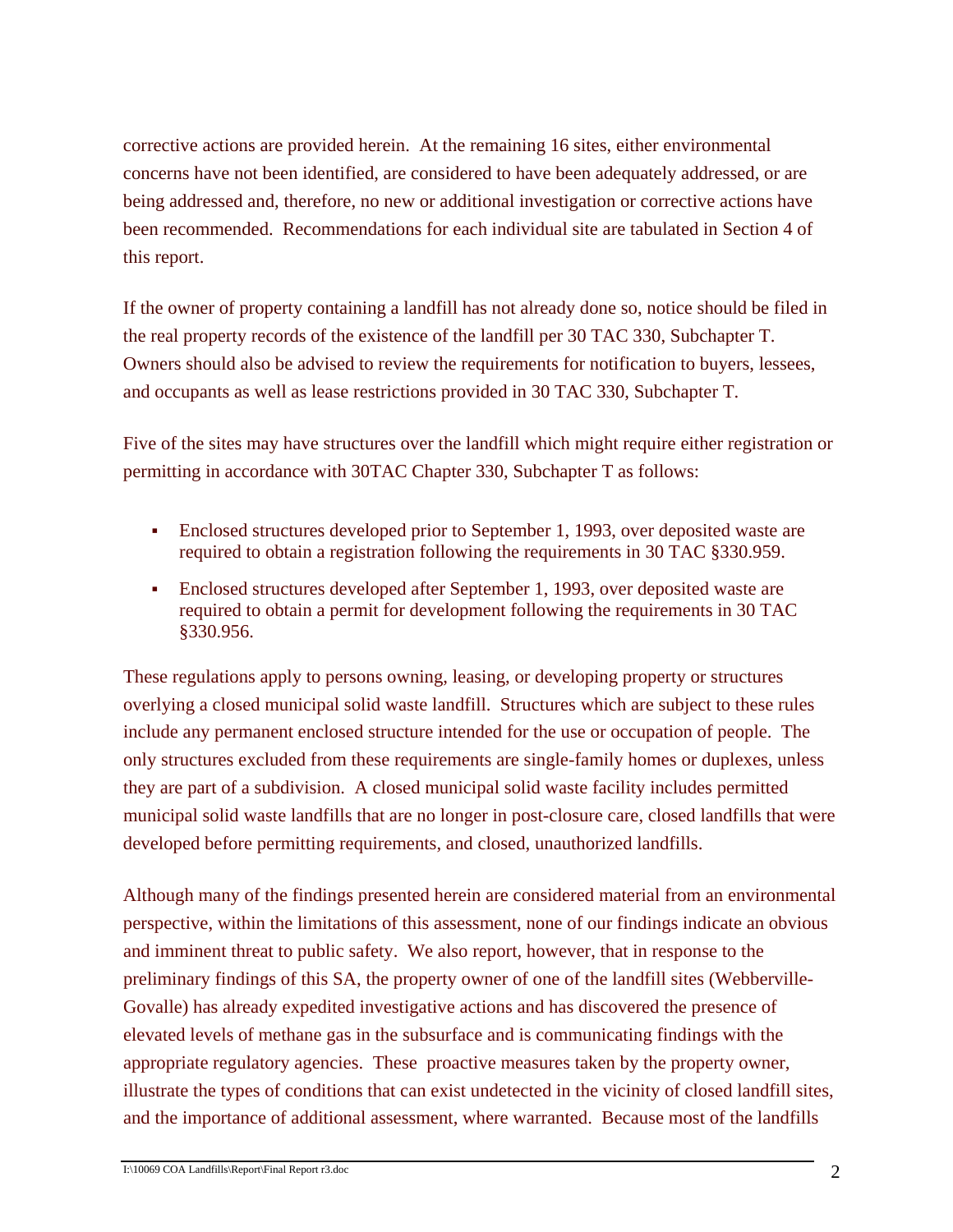are not owned by the COA, we note that implementation of certain of our recommendations may be beyond the COA's control.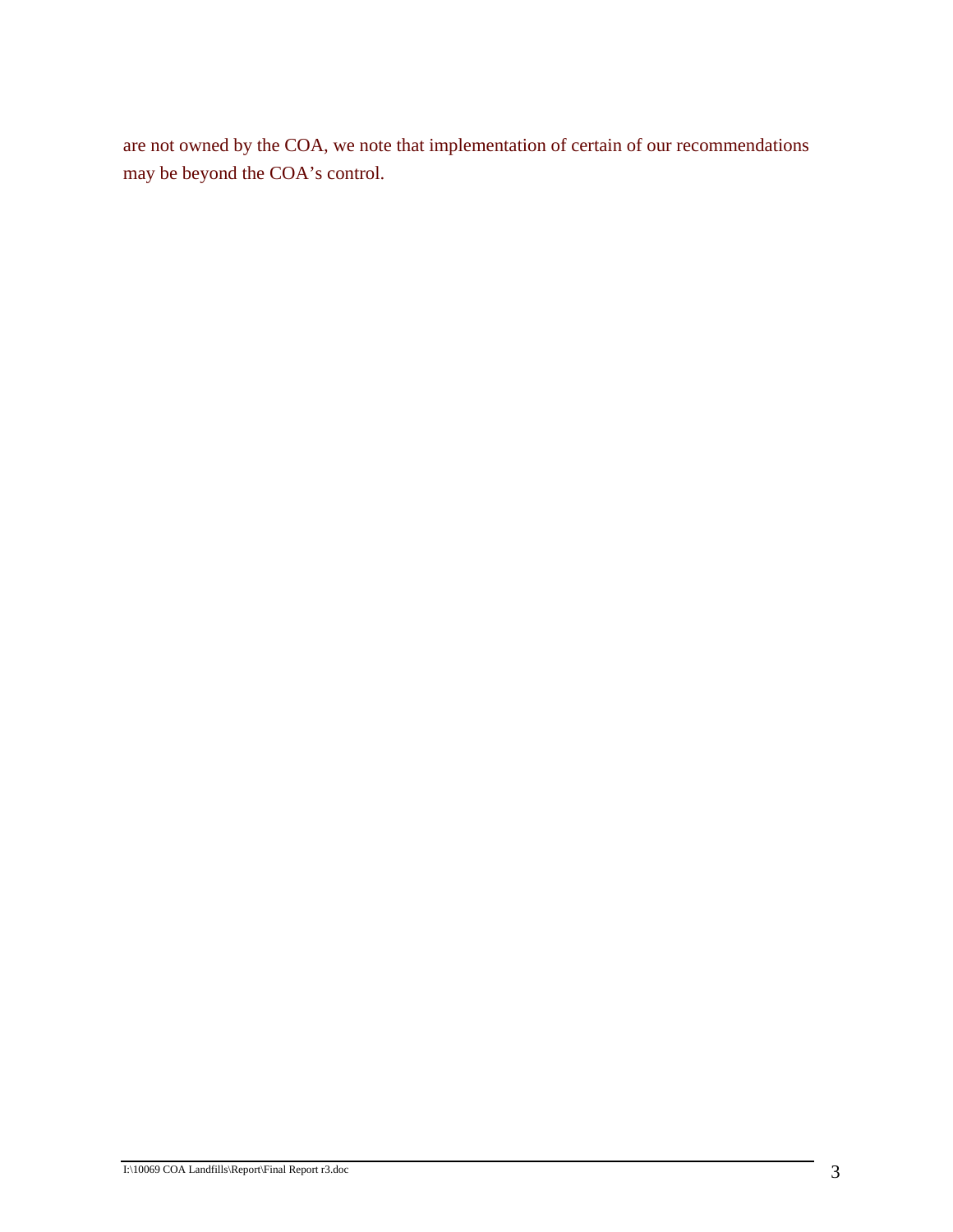## **2004 SUPPLEMENTAL ASSESSMENT LANDFILLS IN THE VICINITY OF AUSTIN, TEXAS**

#### **1.0 INTRODUCTION**

In 1984, the City of Austin (COA) retained Underground Resource Management (URM) to identify and locate active and inactive waste sites (landfills and dumps) in and around Austin. As part of that effort, the COA also requested that URM gather available information (e.g. waste types, geologic setting, etc.) to characterize environmental conditions or potential conditions, and provide recommendations accordingly. URM's assessment targeted all known or suspected waste sites in the area, including City-owned/operated and non-City owned/operated sites. URM's assessment resulted in the identification of 66 waste sites, 39 active and 27 inactive. Active and inactive landfill locations in the vicinity of Austin are shown on Figure A. The sites ranged in significance from large landfills or those with known hazardous contents, to small recreational area trash dumps. Based on their perceived environmental significance and accessibility, URM prioritized 31 (27 inactive and 4 active) of the 66 sites for field inspections, including environmental sampling and analyses being conducted at three of the sites. URM's assessment, including recommendations for further investigation and/or monitoring actions, as appropriate, was documented in their report titled *Landfills in the Vicinity of Austin, Texas, November 1984*.

Since the URM report, the COA has conducted a variety of assessment, remediation, and/or monitoring activities associated with certain of the identified landfills. In October 2004, as part of their continuing efforts to monitor conditions associated with the vicinity waste sites, the COA retained Geomatrix Consultants, Inc. (Geomatrix) to update the current information. As detailed herein, this Supplemental Assessment (SA) focused primarily on the 27 inactive priority sites identified by URM. During the course of our assessment, however, 2 new sites (i.e. sites not addressed in the URM report) were added at the request of the COA. The updated information provided by this SA will be used by the COA to evaluate the need for, and prioritize, further assessment or monitoring actions, and will also be useful in future decision making regarding land use planning.

Section 2 of this report discusses the SA objectives and scope of work. Section 3 provides a summary description of the conditions observed at each of the landfills, as well as a discussion of any pertinent information obtained from our file reviews. Section 4 of this report provides recommended actions for each landfill based on the results of our assessment. Section 5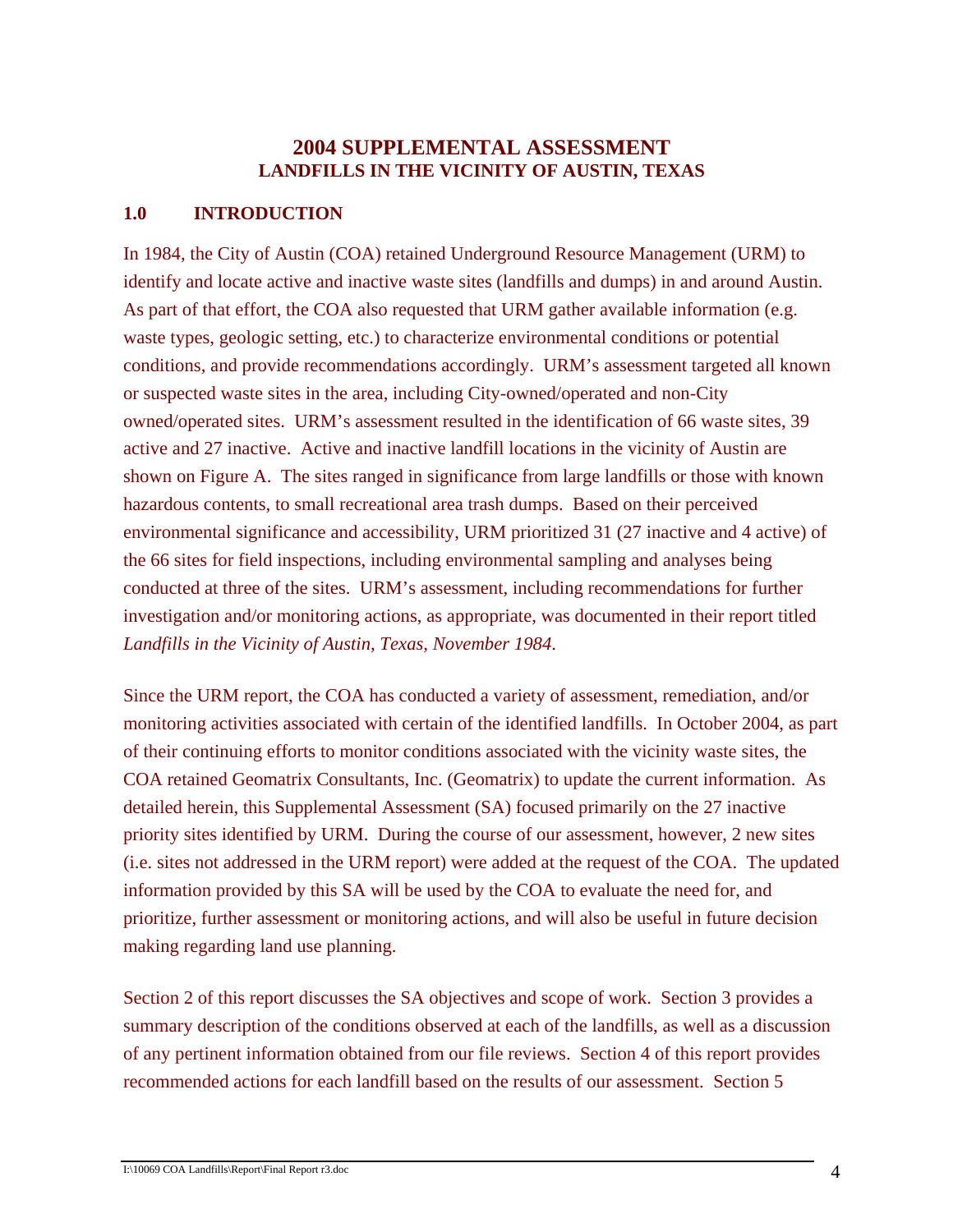presents the SA limitations. Supporting information and documents are provided in the attached Tables, Figures, and Appendices.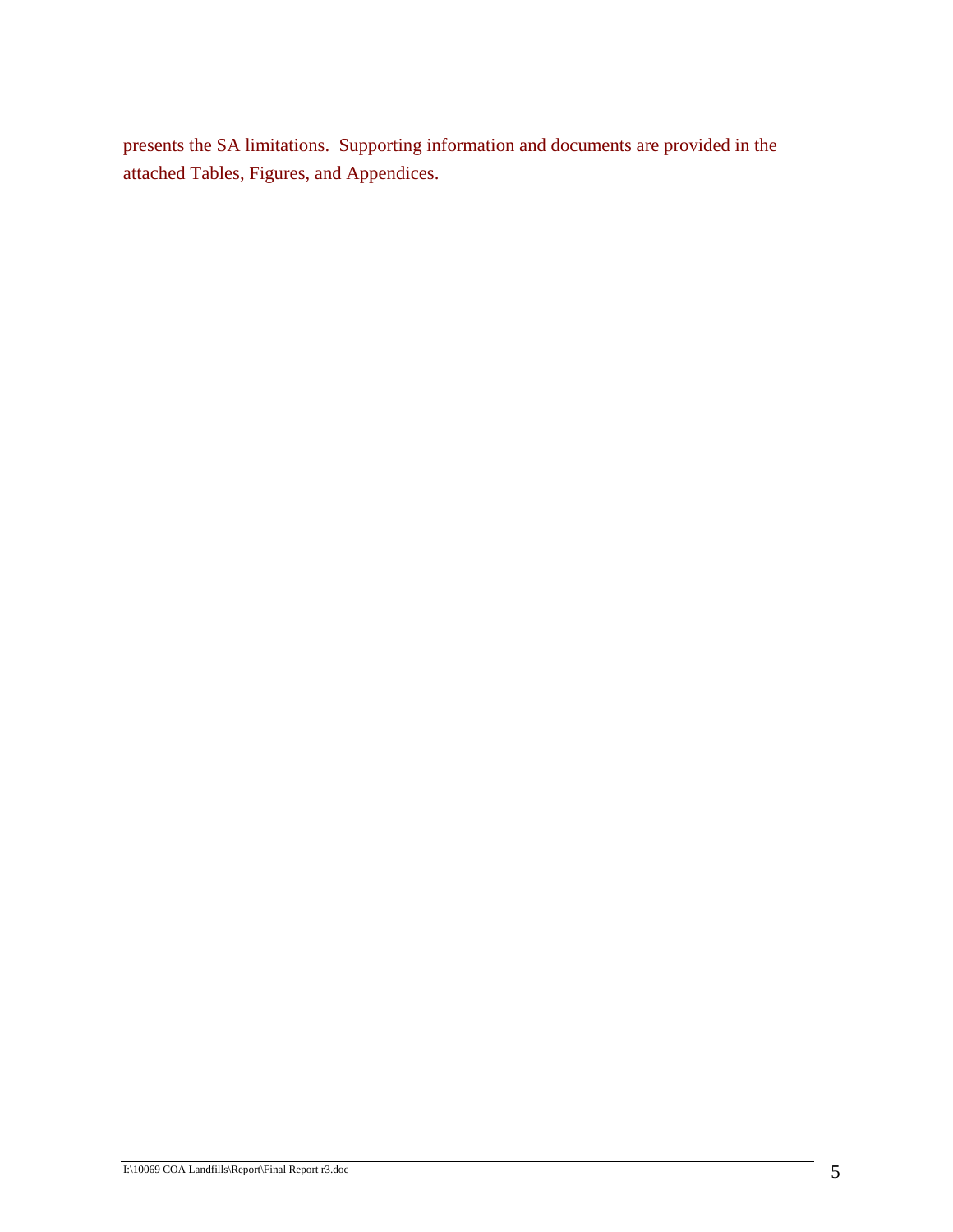#### **2.0 OBJECTIVES & SCOPE**

This 2004 SA was designed to supplement the information contained in the 1984 URM report, with a particular focus toward assessing the waste sites for changed conditions that could represent a material environmental concern or regulatory violation. Where such conditions were identified, recommendations regarding additional actions have been developed. It is noted that this SA did not attempt to re-assess such waste site factors that would not have changed since the URM report, such as the waste site operational history, the types of wastes disposed, or the geologic/hydrogeologic setting or suitability.

The waste sites that were the focus of this Supplemental Assessment are listed with their respective URM reference numbers in Table 1. A summary of the pertinent landfill data is provided in Table 2. Landfill locations are shown on Figure A. The SA activities are described as follows:

- A review of pertinent city and state records, including aerial photographs, to aid in identifying possible past, current, or planned activities of potential interest (e.g. development, environmental monitoring, etc.) at or near the site. A summary of the records reviewed is provided as Table 3.
- Site inspections to assess for evidence of adverse environmental conditions (e.g. the presence of leachate, odors, excessive erosion, visible wastes, etc.), including the presence of structures built on or adjacent to the site and evidence of ongoing dumping.
- Photographic documentation of environmental conditions that were considered to represent, or potentially represent, a material environmental concern.
- Informal interviews with property owners, when available, to obtain site-specific information not otherwise available.

With regard to the site inspections, where permission to access the waste site property was granted by the current property owner, the inspections were made by walking the readily accessible portions of the properties. Where the property owner(s) were either unreachable, or did not grant access, however, the properties were viewed to the extent practicable from adjacent public properties, or adjacent private properties where access was granted.

The site inspections were designed to observe for conditions that could indicate an environmental concern or potential concern with regard to human health or the environment, or those conditions that could represent a regulatory violation (e.g. ongoing illegal dumping). These indicators included, but were not limited to: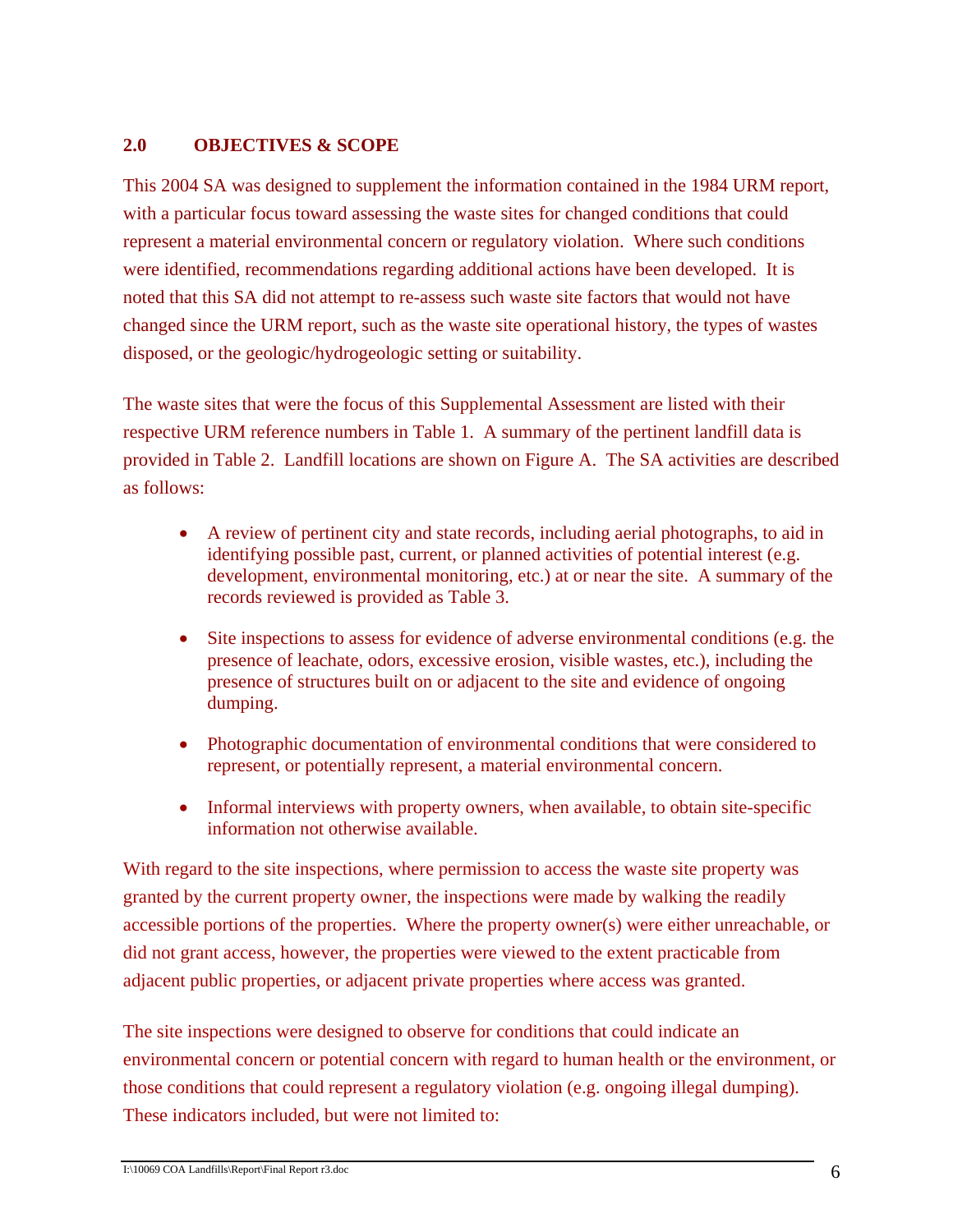- Site accessibility
- Cap/cover integrity, adequacy, and drainage
- Evidence of ongoing or recent illegal dumping
- Development on and around the site
- Observed presence of visible waste materials and/or leachate
- Evidence of vegetative stress
- Presence of near-by sensitive receptors

To provide consistency in the documentation of the observed site conditions, a detailed standardized Site Visit Form (SVF) was completed in the field at the time of each inspection. The information presented in the field SVFs were then transposed into a MS Word<sup>TM</sup> document for inclusion in this report in Appendix A. In addition, where environmental concerns were observed during the site inspections, photographs were taken. The photographs are referenced within the text of this report where applicable, and are included in Appendix B.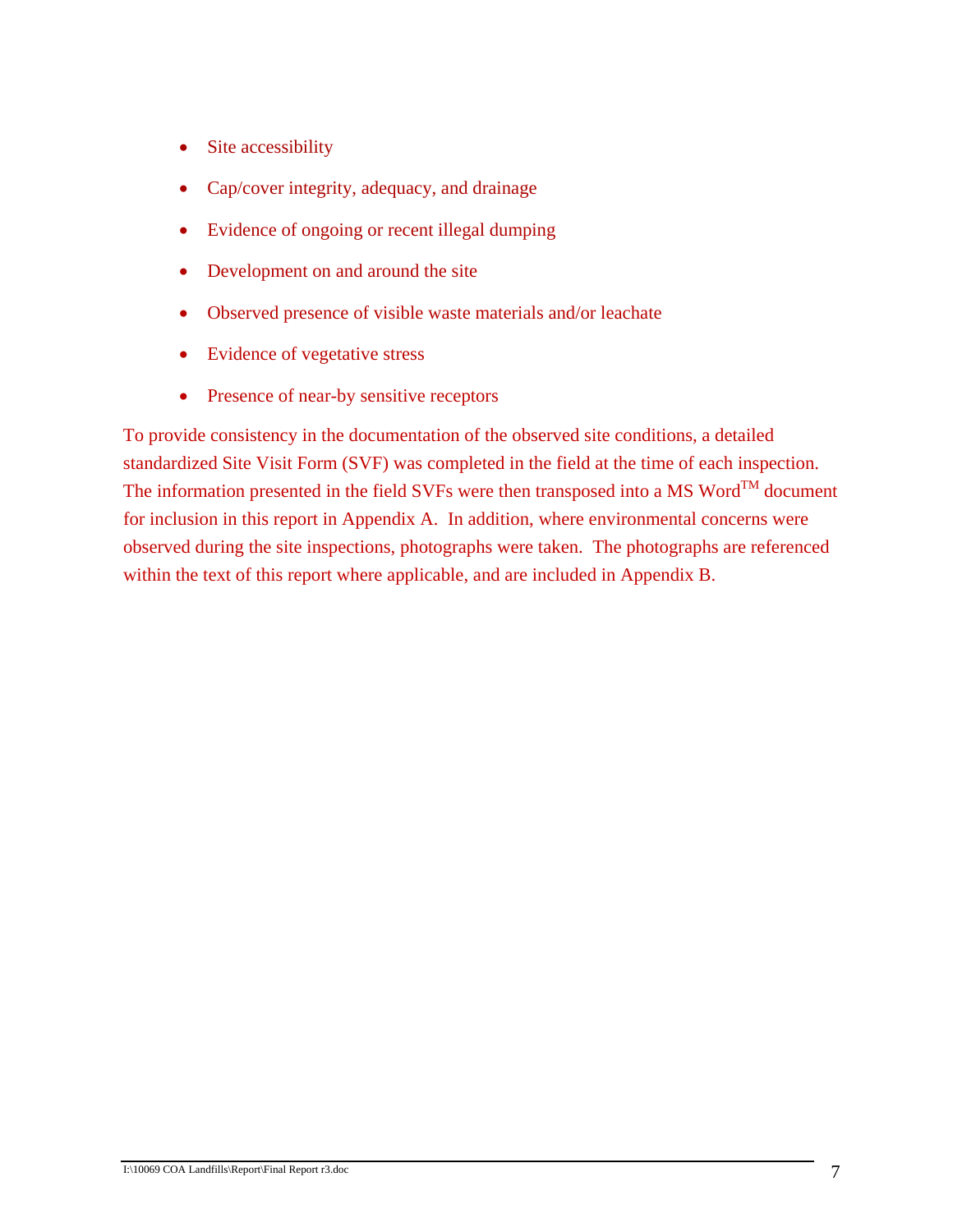#### **3.0 IDENTIFIED CONDITIONS**

The following sections highlight the results of our site inspections and any pertinent information obtained from our record reviews and property owner interviews. For additional site-specific details regarding the results of the SA inspections, the reader is directed to the individual SVFs, which are provided in Appendix A. We again note that, because this report is designed to supplement the 1984 URM report, the following discussions do not attempt to represent the information contained in the URM report in its entirety. For information regarding unchanged conditions or conditions that were not the focus of this assessment (e.g. site geologic/hydrogeologic setting), the reader is referred to the URM report, a copy of which is provided in Appendix C.

## **3.1 #1, AIRPORT**

The City of Austin (COA) operated Robert Mueller Municipal Airport (RMMA) as a civil and military aviation facility continuously from 1929 until 1999. With the opening of the new Austin-Bergstrom International Airport in 1999, the COA terminated aviation operations at RMMA. As part of the RMMA closure process, the COA has performed environmental assessment and remediation of the property under the Texas Commission on Environmental Quality's (TCEQ's) Voluntary Cleanup Program (VCP). The goal of this assessment and remediation is to achieve regulatory environmental closure to facilitate the redevelopment of the property for both residential and commercial use. The current plans for redevelopment of the airport property include a multi-use neighborhood including single-family residential areas as well as commercial areas and a hospital.

During the extensive assessment and remediation activities performed at RMMA, three waste disposal areas were identified in addition to Landfill #1, the Airport Dump that is identified in the URM report. The RMMA investigation report identified these disposal areas as; WD1 (Landfill #1) and WD4, WD5, and WD7 (see Figures 1a and 1b). According to TCEQ records, three of the waste disposal areas were completely removed from the property in 2001 and 2002, and the fourth, WD7, is currently being investigated further. These waste disposal areas are further described in the following paragraphs.

#### <sup>U</sup>**#1a, Environmental Site WD1, Waste Disposal Area**

WD1 is located on the southeast portion of RMMA near Manor Road and adjacent to the Long Term Parking Area (see Figures 1a and 1b). The landfill area is a mounded area located on an undulating grass-covered surface adjacent to the RMMA Perimeter Road. Although the exact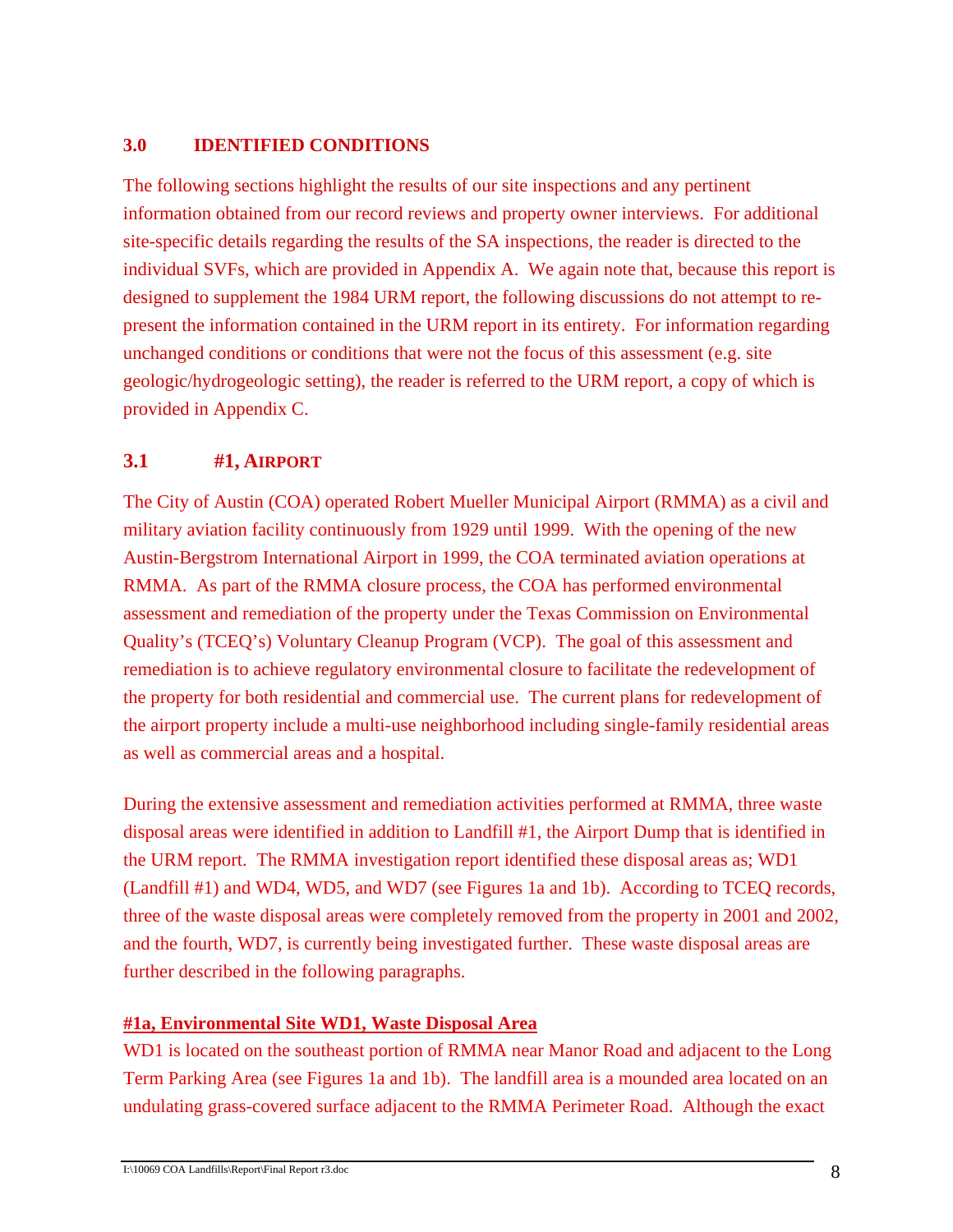location and extent of WD1 as determined during remediation (see below) was slightly different from the Landfill #1 described in the URM report, WD1 does appear to be the same landfill as Landfill #1 based on other factors.

WD1 was reportedly used for the disposal of general wastes and demolition debris until 1964. Historical records indicate that waste was disposed in the WD1 area without current standard landfill construction and controls. There is minimal information regarding the types and amounts of waste disposed in this area. Assessment activities performed in the late 1990's by the COA indicated that buried waste materials were present between approximately 7 and 12 feet below ground surface, with approximately 4 feet of soil as a cap. Groundwater was encountered during the installation of soil borings at depths of 16 to 26 feet below ground surface.

Response actions performed by COA or its consultants at WD1 consisted primarily of the excavation and off-site disposal of soil and buried waste materials (see photos #1 and #2 for this landfill). Buried wastes were excavated from an elliptical area measuring approximately 300 feet long and 135 feet wide to a maximum depth of 10 feet. Analysis of final remedial confirmation samples indicated no detectable concentrations of BTEX, SVOCs, TPH, and inorganic constituents (i.e. metals) were not present at concentrations greater than the cleanup levels. Groundwater was not encountered in this area during response action activities. Remedial activities were completed at WD1 in February of 2002. Risk Reduction Standard No. 1 Closure criteria were met.

Based on the information reviewed during this SA, current conditions associated with this site do not appear to pose a material concern to human health or the environment, or represent a regulatory violation.

#### <sup>U</sup>**#1b, Environmental Site WD4, COA Interdepartmental Fill Area**

WD4 is located on the northeastern perimeter of RMMA near the National Guard Facility; adjacent to the intersection of Old Manor Road and 51<sup>st</sup> Street (see Figures 1a and 1b). The area was, until approximately 2000, utilized by the COA's Solid Waste Services as a staging area for street sweeper waste. Reportedly, the street sweepers would unload debris at this location for eventual transfer into trucks and transport to the municipal solid waste landfill. Buried waste materials were encountered in a circular area approximately 150 feet in diameter, and extending to a depth of approximately 3 feet below the present surface. The waste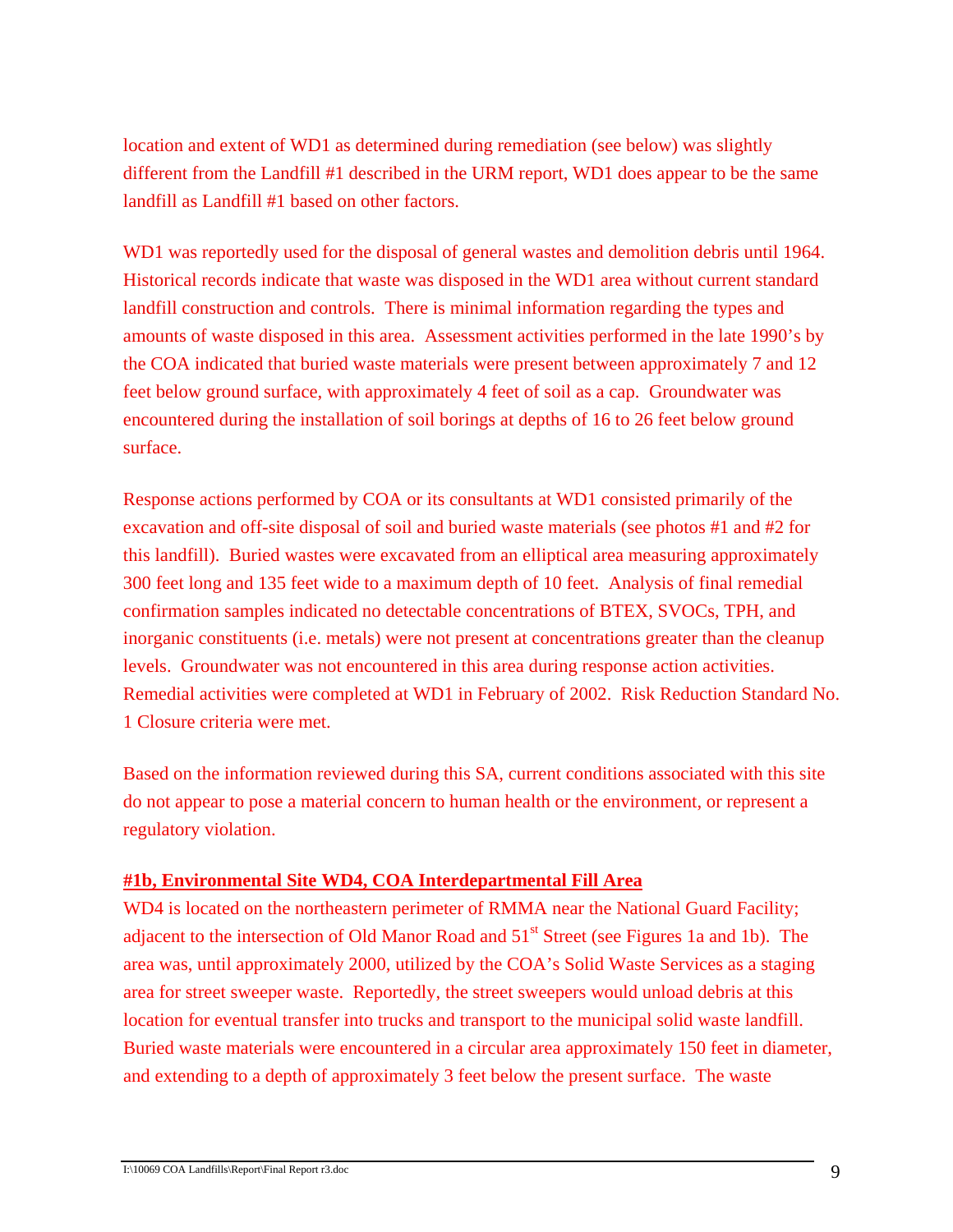materials at this location consisted of plastic, paper, and scrap metal, similar to the materials observed in the street sweeper waste piles.

The shallow soils and fill materials overlie the Taylor Formation at this location. No groundwater was encountered during the installation of soil borings or during remedial activities.

At the request of the COA, the response action was expedited at this site to allow immediate redevelopment by the COA as an Emergency Communication Center. Response actions performed at WD4 consisted primarily of the excavation and off-site disposal of soil and buried waste materials (see photo #3 for this landfill). Analysis of remedial confirmation samples indicated the presence of mercury and selenium in the excavation floor and sidewalls at concentrations slightly greater than the site-specific background concentrations. However, there are no other corresponding chemical or visual indications of environmental impact, and these exceedances were considered to be a localized variation in background levels. No organic compounds were detected in the confirmation samples. Risk Reduction Standard No. 1 Closure criteria were met.

Based on the information reviewed during this SA, current conditions associated with this site do not appear to pose a material concern to human health or the environment, or represent a regulatory violation.

#### <sup>U</sup>**#1c, Environmental Site WD5, Former Asphalt Plant Tailings / Ash Disposal Pit**

WD5 is located on the eastern portion of RMMA near the northwestern end of the former Remote Parking Area (see Figures 1a and 1b). WD5 is located on an undulating grass-covered surface adjacent to the RMMA Perimeter Road.

The landfill area was reportedly used for the disposal of tailings and ash generated by an onproperty asphalt plant until the early 1970s. Historical records indicate that waste was disposed in this area without current standard landfill construction and controls. Waste materials consist of wood, asphalt, vegetation, concrete rubble, rubber, and small quantities of other materials. Assessment activities indicated that buried waste materials were present in a roughly circular area approximately 150 feet in diameter, and extending to a depth of approximately 10 feet.

During the assessment phase, monitoring well WD5-MW-03 was installed adjacent to WD5. Toluene was detected in a soil sample collected at a depth of 15 feet during well installation.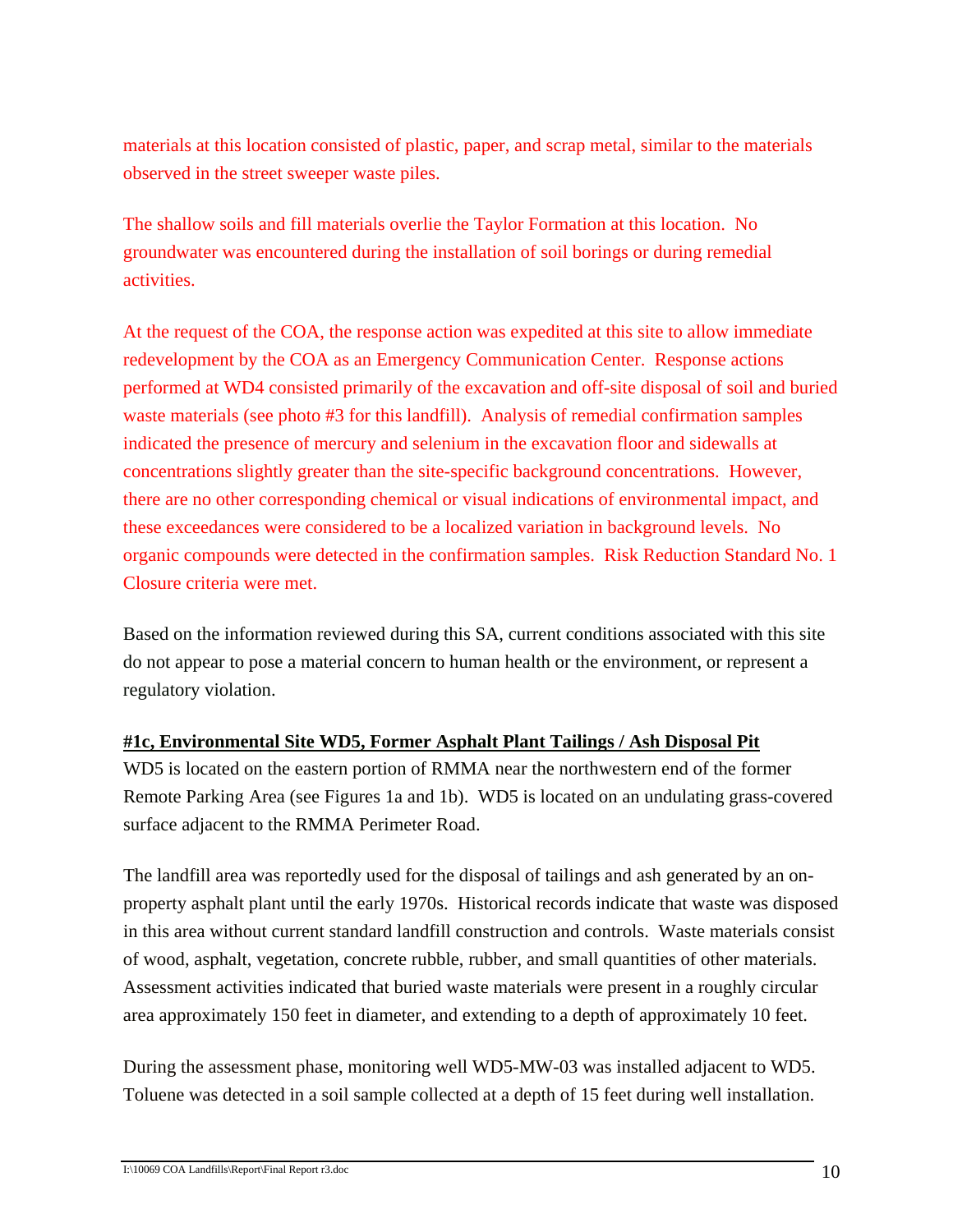The installed monitoring well was located in the area of a local bedrock high, and groundwater was not present.

Response actions by COA or its consultants consisted primarily of the excavation and disposal of soil and buried waste materials (see photos #4 through #6 for this landfill). Analysis of final confirmation samples indicated that constituents of concern were not present at concentrations greater than the cleanup levels. In conjunction with the WD5 response action, WD5-MW-03 was plugged and abandoned, and the soil around the well was excavated and disposed.

Groundwater was not encountered in this area during response action activities. Remedial activities were completed at WD1 in February of 2002. Risk Reduction Standard No. 1 Closure criteria were met.

Based on the information reviewed during this SA, current conditions associated with this site do not appear to pose a material concern to human health or the environment, or represent a regulatory violation.

#### <sup>U</sup>**#1d, Environmental Site WD7, Waste Disposal Area**

WD7 is located on the northern portion of RMMA near East 51<sup>st</sup> Street and extends below pavement and Buildings 2662, 2494, and 2498 (see Figures 1a and 1b and photos #7 through #9 for this landfill). The full aerial extent and depth of this landfill has yet to be determined. WD7 is located within the Tannehill Branch watershed. The exact dates the landfill was in use are not known. Based on available historical information, the former landfill consists of a gravel borrow pit excavated during airport construction in the 1940s and 1950s. The pit was apparently used for disposal of general "household" trash and construction debris starting in the 1950s, and was then covered over with fill soil in the early to mid 1960s.

Landfill gas (primarily methane) is present in this area, and is currently being monitored. A plume of impacted groundwater is present at and immediately downgradient of the disposal area.

Seven groundwater monitoring wells were installed and tested and groundwater in this area was determined to contain elevated levels of metals and organics. All groundwater constituents present at levels above background are below residential Medium-Specific Concentrations (MSCs), except arsenic, which exceeds residential and industrial MSCs.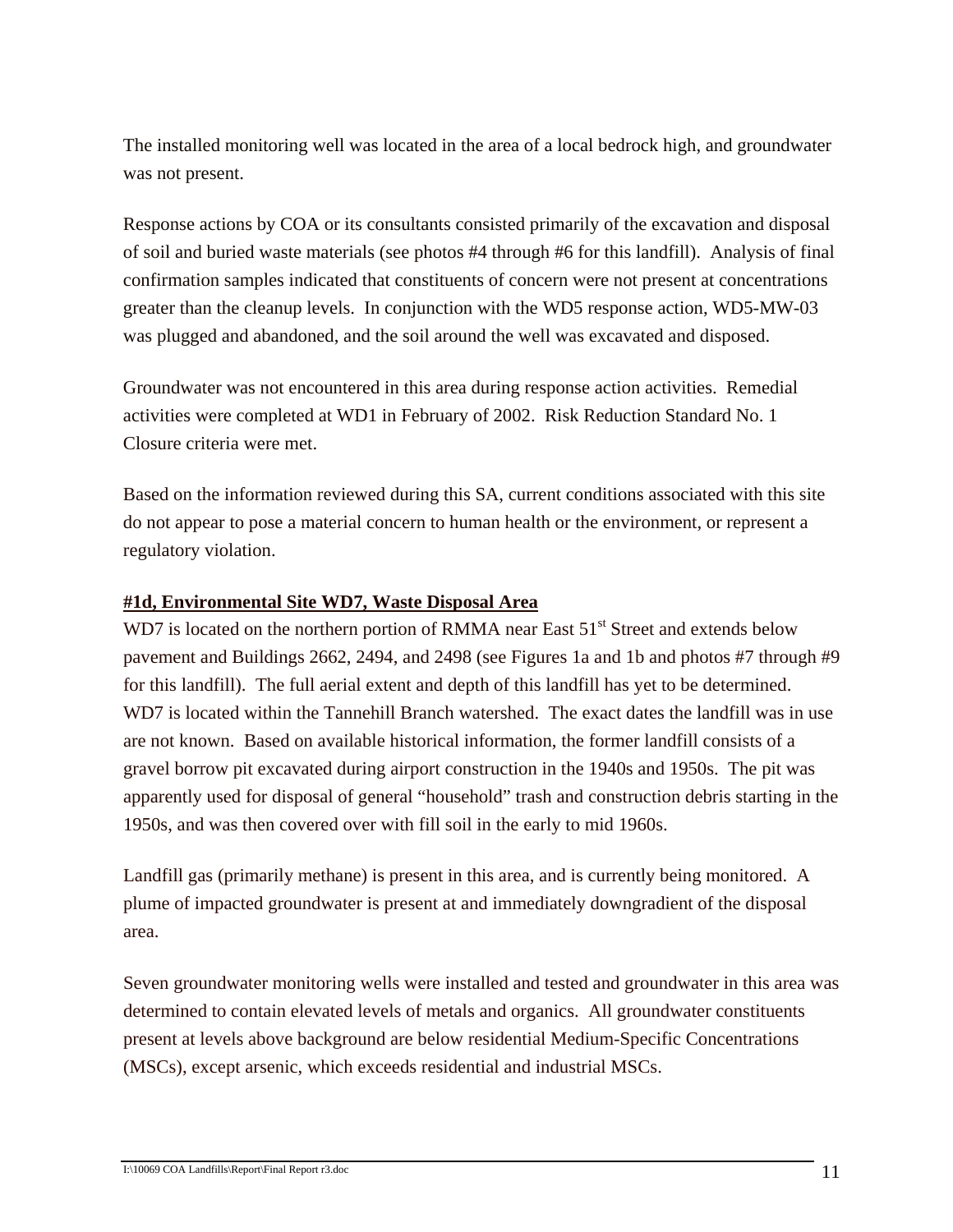Long-term engineering controls are proposed to be implemented for site WD7, following completion of a Conceptual Exposure Assessment Model and development of a Remedial Action Plan. The COA is currently preparing an application for registration with the TCEQ of the buildings above the landfill, pursuant to the requirements specified in 30 TAC §§330.951 – 330.963 (Chapter 330, Subchapter T: Use of Land Over Closed Municipal Solid Waste Landfills). The Subchapter T registration application addresses monitoring and venting of landfill gases and site operating requirements to meet TCEQ standards for municipal solid waste landfills with enclosed structures located above the buried waste.

Based on the information reviewed during this SA, beyond those conditions already being addressed by the COA, current conditions associated with this site do not appear to pose a material concern to human health or the environment, or represent a regulatory violation.

## **3.2 #2, BALCONES RESEARCH CENTER**

The Balcones Research Center landfill is owned by the University of Texas and is located in northwest Austin, at 10,000 Burnet Road. The acid neutralization waste site and the radioactive waste disposal area remain essentially as they are described in the URM report, with the exception that the acid neutralization waste site (aka lime slurry disposal area) is no longer active. The University of Texas's Balcones Research Center Staff have indicated that, although attempts have been made by staff to locate the buried research monkey waste that is reported in the 1984 URM report, they have been unable to do so. The locations of the two known disposal areas are shown on Figure 2a.

The radioactive waste disposal area (site #2a) is a grassy, level area enclosed by a chain link fence. Inside the fenced area are three small storage buildings (see photos #1 and #2 for this landfill). Two of the storage buildings are used to store miscellaneous equipment and materials. No chemicals or hazardous materials are stored in these buildings. The third (largest) building is used to store low level radioactive waste prior to its shipment and disposal off site at an authorized facility. In August 2001, (Reference # 34), the TCEQ determined that the radioactive waste disposal area is in compliance with the requirements of 30 TAC 336, subchapter G (relating to the licensing requirements and decommissioning standards for inactive radioactive waste disposal sites), and that the disposal area meets the decommissioning standards for Unrestricted Use, and that no further cleanup is required.

The acid neutralization waste area (site #2b) is partially covered with grass and weeds, with large areas of white chalky-appearing material with little or no plant growth (see photo #3 for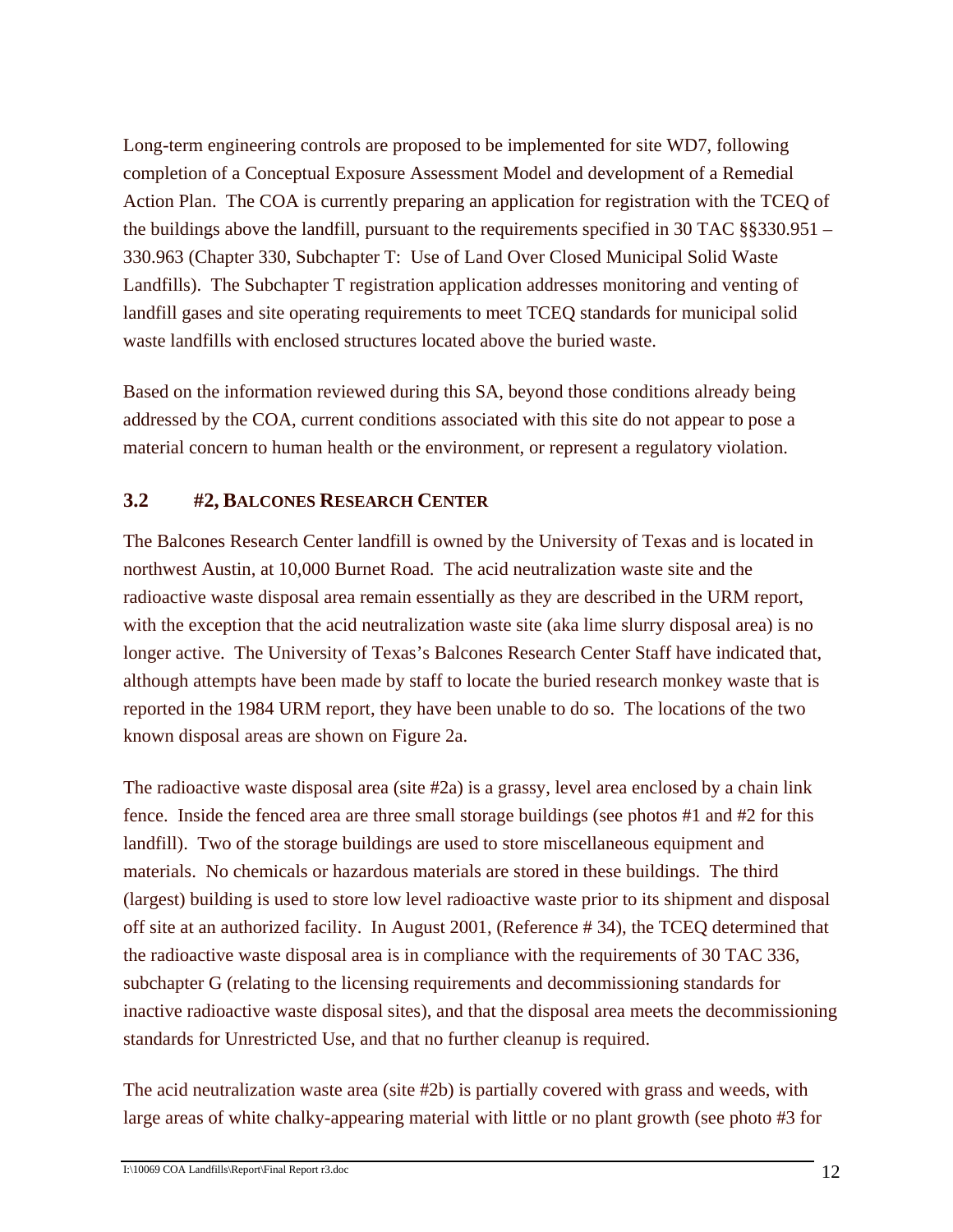this landfill). The acid neutralization waste area In July 2004, the TCEQ accepted the acid neutralization waste site into the Voluntary Cleanup Program (VCP). Balcones Research Center is moving through the closure process within the VCP program and is currently in the process of evaluating what approach would be most appropriate for this site.

Based on the information reviewed during this SA, beyond those conditions already being addressed by the UT Balcones Research Center, current conditions associated with this site do not appear to pose a material concern to human health, or the environment, or represent a regulatory violation.

#### **3.3 #3, BERGSTROM AIR FORCE BASE**

The Bergstrom Air Force Base landfills are on property owned by the Austin and are located in southwest Austin, at the Austin-Begstrom International Airport. Bergstrom Air Force Base was closed in 1984. As part of the base closure, numerous waste areas were investigated and remediated. Post-closure care for these landfills includes soil gas venting and groundwater monitoring. Following closure of the air force base, the property was purchased by the City of Austin for the construction of the airport present there today.

Landfill # 3 includes five landfilling areas identified as Landfills 03, 04, 05, 06, and 07 by the Air Force. Each of these landfills was investigated in 1994 as part of the base closure, and was closed under the Installation Restoration Program. These landfills are located in close proximity to each other on the eastern portion of the property, near FM 973 (Figures 3a and 3b). The landfills, their approximate size, and period of operation are:

| Landfill | Acres | Period of Operation |
|----------|-------|---------------------|
| 03       | 10    | $1952 - 1957$       |
| 04       | 10    | $1957 - 1965$       |
| 05       | 12    | $1965 - 1971$       |
| 06       | 12    | $1971 - 1976$       |
| 07       |       | $1976 - 1980$       |

Following the completion of remediation activities and base closure, the property was sold to the COA. The COA has since redeveloped the property as a municipal airport. The landfills are located within Airport property and, therefore, are not accessible by the general public.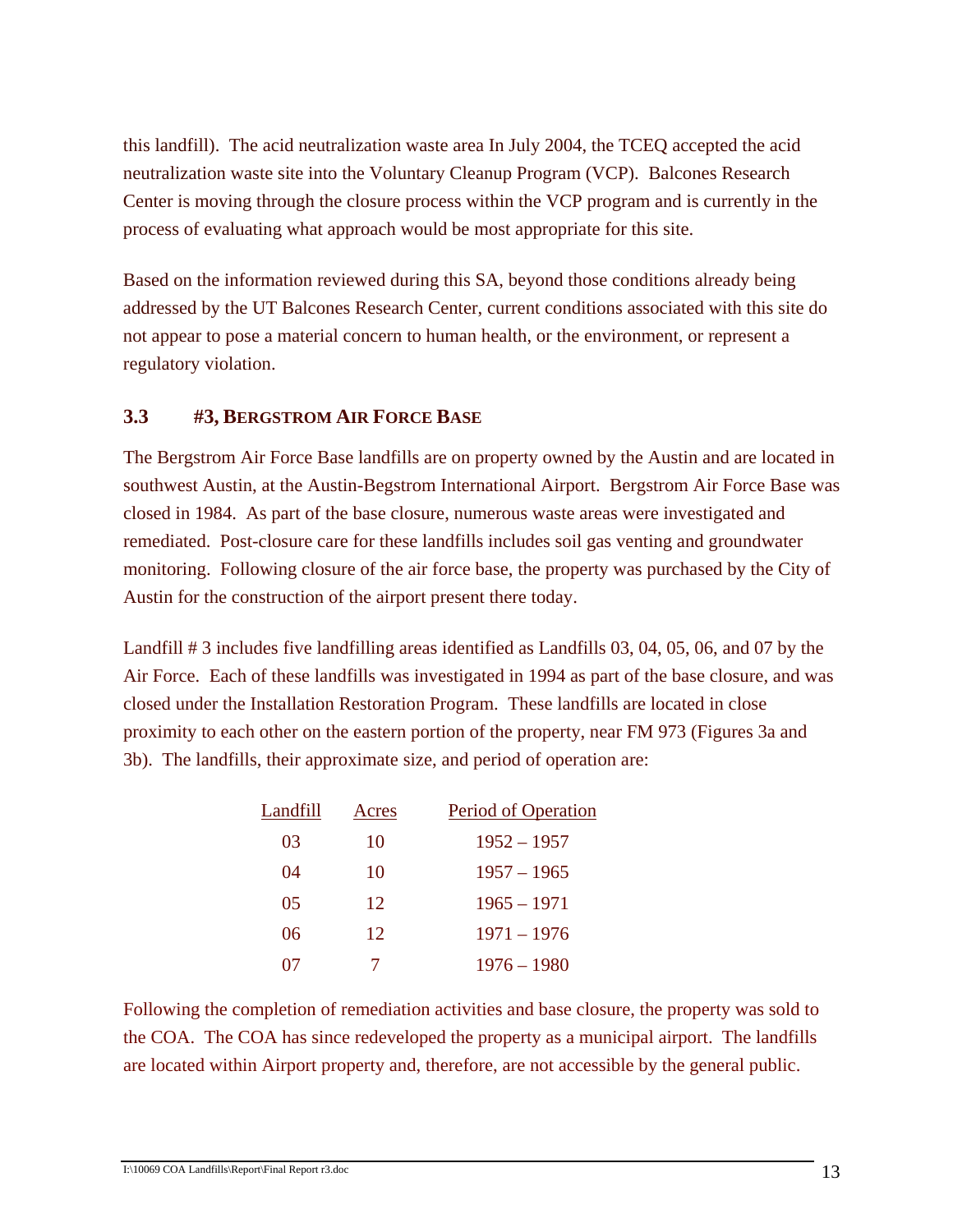Landfills 03, 04, 05, 06, and 07 received primarily domestic solid waste, but also construction debris and possibly empty pesticide containers, paint cans, and incidental quantities of waste paints, thinners, and other materials from the industrial shops area. The wastes were burned and then buried in trenches. Reportedly, two asphalt storage tanks also had been located at Landfill 05. No staining, vegetative stress, or other indicators that these tanks had leaked were observed during the investigations performed as part of the Base closure in 1994 (Reference #36). Seven abandoned 55-gallon drums of DDT were reportedly found at and removed from Landfill 06 in the early 1970's. Four additional abandoned drums were reported found and removed in 1983. A small quantity of antifreeze also was reportedly poured into Landfill 07 in 1978.

At the time of the site visit conducted for this SA, the landfills were capped, well graded and grass covered. The grass appeared to be mowed regularly. No trees or shrubs were growing on the landfill caps. Landfills 03 and 04 are bound on the west by the Bergstrom Municipal Golf Course, on the north by a correctional facility, and on the south by Landfill 05 and undeveloped property containing a pond. The east side is bound by FM 973 with agricultural land across FM 973. Landfills 05, 06, and 07 are separated by large grass covered drainage channels (see photos #1 and #2 for this landfill). Landfills 05, 06, and 07 are bound on the west by airport runways, on the east by FM 973 and undeveloped land, and on the south by undeveloped land. The nearest structure to the landfills is an FAA Tower constructed immediately north of Landfill 05. The FAA tower was constructed as part of the conversion of the Air Force Base into a municipal airport facility. Extensive soil and soil gas sampling were performed at the proposed tower site prior to its construction to evaluate potential safety issues as a result of landfill gas. The investigations concluded that landfill gas was not present in concentrations that presented a safety issue at this location.

Based on the information reviewed during this SA, beyond those conditions already addressed by the Air Force and/or known by the COA, current conditions associated with this site do not appear to pose a material concern to human health or the environment, or represent a regulatory violation.

#### **3.4 #4, BERGSTROM AIR FORCE BASE**

The Bergstrom Air Force Base landfills are on property owned by the Austin and are located in southwest Austin, at the Austin-Begstrom International Airport. Bergstrom Air Force Base was closed in 1984. As part of the base closure, numerous waste areas were investigated and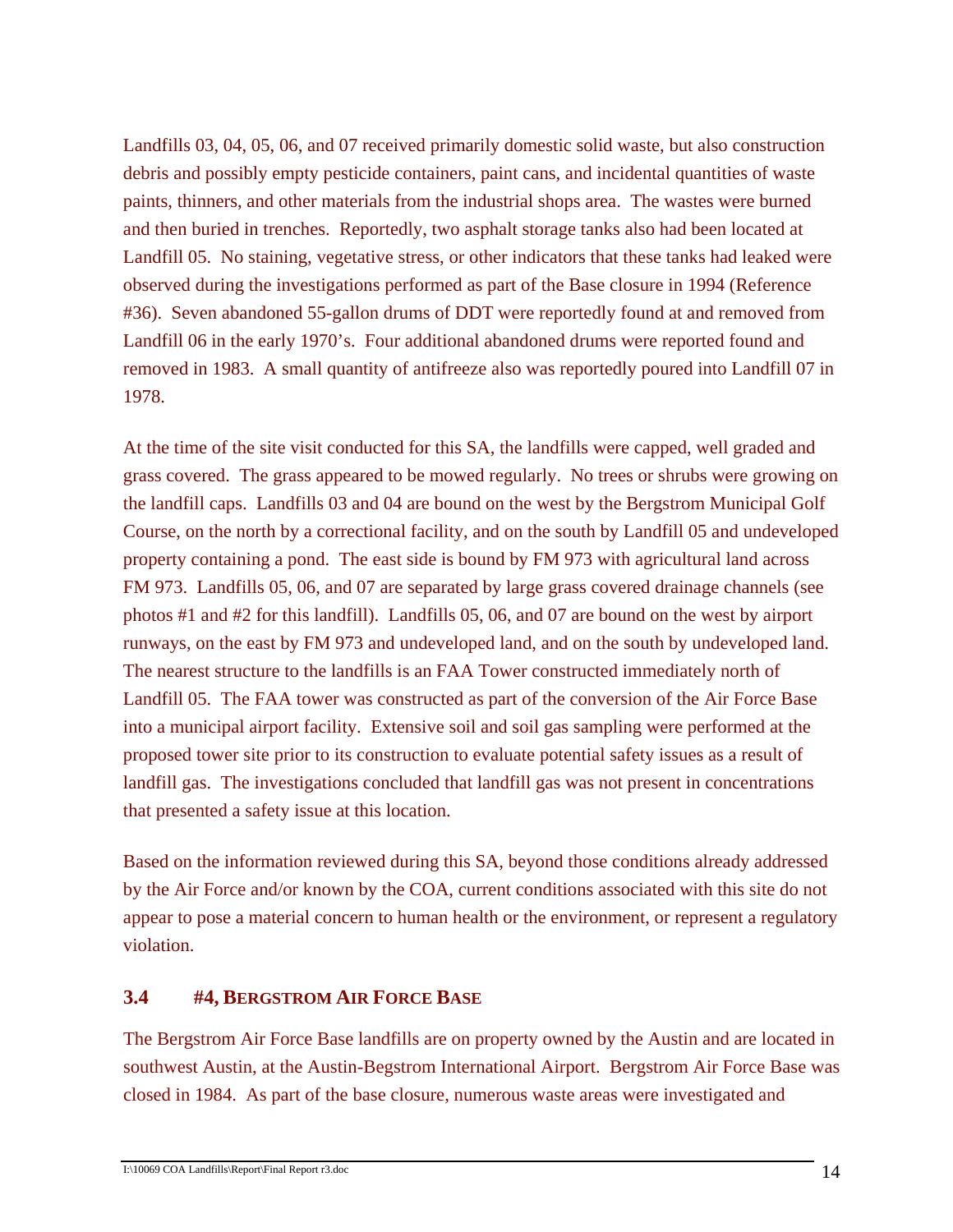remediated. Post-closure care for these landfills includes groundwater monitoring. Following closure of the air force base, the property was purchased by the City of Austin for the construction of the airport present there today.

As indicated previously, as part of the Base closure, numerous waste areas were investigated and remediated. Landfill # 4 includes two landfilling areas identified as Landfills 01 and 02 by the Air Force (Figure 4a and 4b). Both of these landfills were investigated in 1994 as part of the Base closure, and were closed under the Installation Restoration Program. Following the completion of remediation activities and Base closure, the property was sold to the COA. The COA has since redeveloped the property as a municipal airport. The landfills are located within Airport property, and therefore are not accessible by the general public.

Landfill 01 was reported to have been operated from 1943 to 1946 and is approximately 2 acres in size. The landfill reportedly received empty pesticide containers, paint cans, and incidental quantities of waste paints, thinners, solvents, and oils from the industrial shops area. The material was reportedly burned and then placed in trenches and buried. Landfill 01 is located on the western end of the cargo hangers, and is adjacent to parking areas and a taxiway. The landfill has been graded smooth, and has been capped with asphalt. There are no structures on this landfill (see photo #2 for this landfill).

Landfill 02 was reported to have been operated from 1946 to 1952 and was approximately 16 acres in size. The landfill reportedly received primarily domestic waste, but also received other materials that may have included empty pesticide containers, paint cans, and incidental quantities of waste paints, thinners, solvents, and oils from the industrial shops area. Landfill 02 is located on the north end of the runway that parallels Hwy 183. A taxi-way crosses the southern end of the landfill. The landfill has been graded smooth, and the portions not covered by the concrete taxi-way have been capped with asphalt (see photo #1 for this landfill). With the exception of the runway portions, there are no structures on or near this landfill.

Based on the information reviewed during this SA, current conditions associated with this site do not appear to pose a material concern to human health or the environment, or represent a regulatory violation.

## **3.5 #5, BLUFF SPRINGS/KNUCKLES CROSSING**

The Bluff Springs/Knuckles Crossing landfill is owned by a private entity and is located in south Austin, at 9000 Knuckles Crossing. This site remains essentially unchanged from the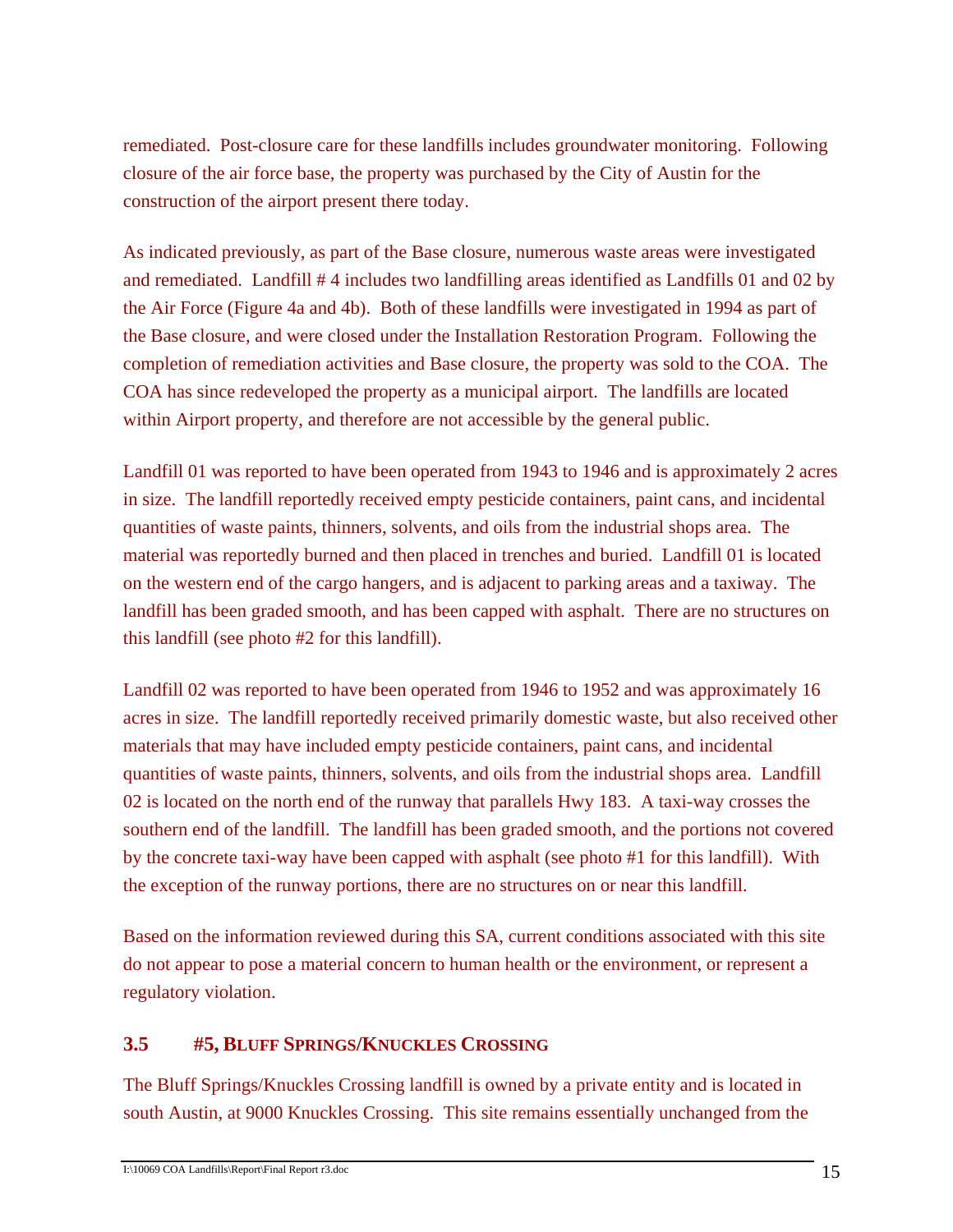conditions described in the 1984 URM report with the exception that the property owner is using the property to store various equipment and materials (see photos #1 through #4 for this landfill). No residences or permanent structures are present at the site (Figures 5a and 5b). The site is overgrown with weeds and brush. The remote site is fenced and gated, restricting public access.

Based on the information reviewed during this SA, current conditions associated with this site do not appear to pose a material concern to human health or the environment, or represent a regulatory violation.

## **3.6 #6, BRINKLEY-ANDERSON**

The Brinkley-Anderson landfill has been subdivided and is owned by several private entities. The landfill is located in northeast Austin just west of Hwy 183, at 21,000 Anderson Lane. Reportedly, the City of Austin operated one portion of the landfill and Travis County operated another. Although there is some uncertainty about which portion was operated by the City or County, the 1984 URM report indicates that landfilling on the west side of the creek was operated by the COA, and the landfilling on the east side of the creek was operated by Travis County. The area around the Brinkley-Anderson landfill (aka the Little Walnut Creek Landfill) has been developed extensively since 1984. Additional studies performed since 1984 indicate that the landfill extends further north of that shown in the1984 URM report (see Figure 6a and 6b). The surface of the portion of the landfill at Exchange Drive and Centre Plaza is elevated approximately 10 feet above the surrounding ground surface. The material above the surrounding natural grade is reported to be spoil material placed at this location by the developer of surrounding properties. Borings advanced indicate that landfill materials do lie below the natural grade at this location.

Portions of the landfill along the east side of Walnut Creek and north of Salado at Walnut Creek (previously named Watersbend) Apartments are hummocky, indicative of differential settlement typical of landfills. Seeps, as are described in the 1984 URM report, are still present along the embankments of Walnut Creek (see photo #4 for this landfill). Erosion along the embankment of Walnut Creek has exposed landfill materials in several places (see photos #1 and #2 for this landfill). There are also areas of minor erosion occurring along the western slope of the spoil material. Other than landfill materials exposed by erosion along the creek banks, no landfill wastes were observed and there was no evidence that illegal dumping is occurring.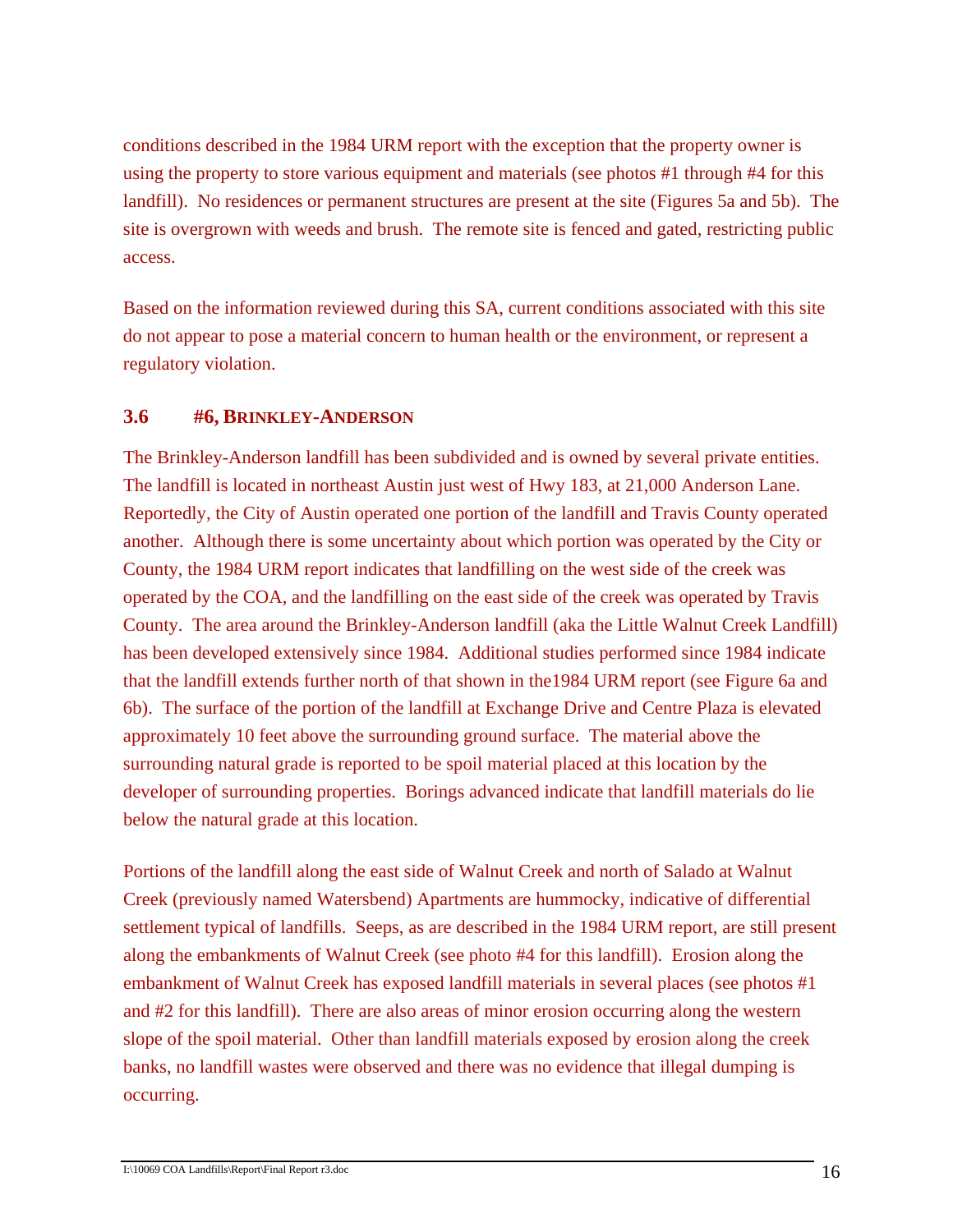Several large office complexes have been developed along the west and north sides of the landfill. A day care center is located immediately north of the landfill along Exchange Drive. A semi-active soil venting system has recently been installed at the day care center along the property line shared by the landfill. The Salado at Walnut Creek Apartments are located adjacent to and above portions of the landfill. This apartment complex is registered under 30 TAC 330, Subchapter T as a structure over a landfill (Reference #19). The Salado at Walnut Creek apartment complex includes a site-wide semi-active soil venting system, as well as active gas monitors and alarm system within each ground-floor apartment.

Various investigations and studies (References # 12, 13, 14, and 15) have been performed since 1984. The most recent was performed in 2004. Investigation activities performed included placing borings through the landfill, groundwater sampling, leachate sampling, and soil gas sampling. Investigations detected the presence of benzene, aldrin, PCBs, TPH, and metals in the groundwater at concentrations that exceed the Texas Risk Reduction Program (TRRP) Tier 1 Groundwater Protective Concentration Levels (PCLs). Leachate (seep) and surface water sampling indicated that the concentrations of metals, VOCs, pesticides and PCBS are similar to those detected in the groundwater samples collected, but are not at levels hazardous to human health. Soil gas sampling indicated elevated concentrations of methane typical for landfills, primarily in the central and eastern portions of the landfill.

Based on the information reviewed during this SA, it is our opinion that current conditions associated with this site may pose a current or future material concern to human health or the environment, based on the following factors:

- proximity of structures adjacent to the landfill,
- exposed landfill materials due to erosion at the stream bank,
- presence of Walnut Creek within the landfill,
- presence of seeps/ leachate from the landfill, and
- unrestricted public access.

Although certain actions are being, and have been, implemented to address certain of the cited concerns, as described in Section 4 of this report, based on the SA findings, additional actions may be warranted at this site.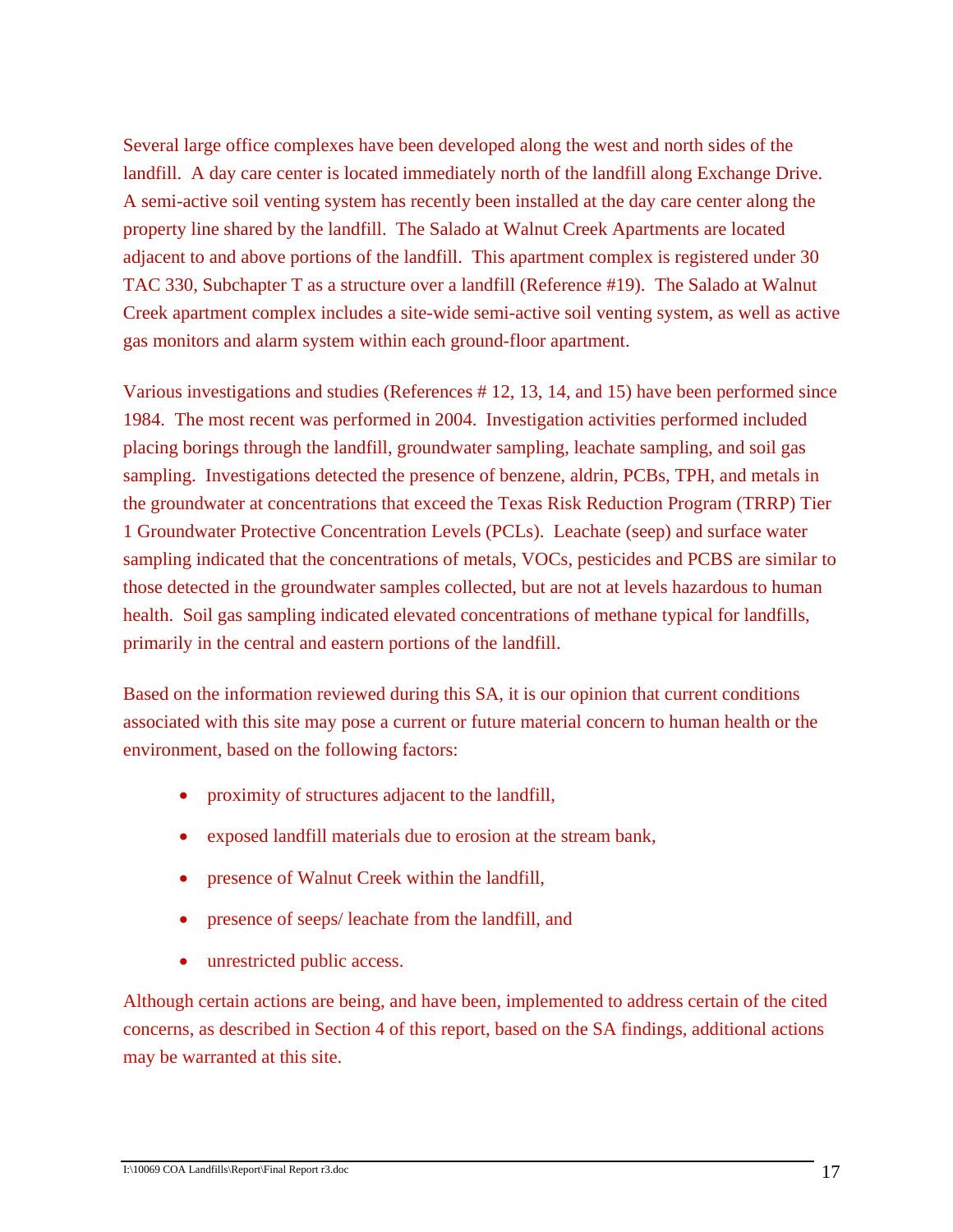# **3.7 #7, BUTLER**

The Butler landfill is owned by the City of Austin and is located in south Austin along the shore of Town Lake and the MoPac bridge. The Butler landfill remains essentially as described by URM in 1984. The portion of the landfill east of the MoPac Bridge appears to have had some grading improvements, but ponding still occurs at the eastern end where the hike and bike trail approaches Lou Neff Road (see photos #1, 2, and #13 for this landfill). The area west of the bridge exhibits erosion along the banks of Eanes Creek and Town Lake which has resulted in the exposure of landfill materials (Figures 7a and 7b). Stockpiles of fill material and four 55-gallon drums of what appeared to be monitoring well purge water were stored in the area west of the bridge (see photos #11 and #12 for this landfill). No evidence of illegal dumping was evident.

Since 1984, the COA has conducted field investigations and a risk assessment for groundwater. Three monitoring wells have been installed; 2 east of the MoPac bridge, 1 west of the MoPac bridge. Design of erosion control improvements and remediation of the exposed landfill waste at Eanes Creek is currently in progress, with construction scheduled to begin in 2005 (see photos #4, 5, and #10 for this landfill).

Based on the information reviewed during this SA, it is our opinion that current conditions associated with this site may pose a current or future concern to human health or the environment, based on the following factors:

- proximity of recreational uses to landfill,
- exposed landfill materials due to erosion at the stream and river banks,
- unrestricted public access.

Based on the actions already being undertaken by the COA at this site, as described in Section 4 of this report, no additional actions have been recommended.

## **3.8 #8, GROVE**

The Grove landfill is owned by a non-profit agency, and is located in south Austin, at 500 Kemp Street. The site is relatively unchanged from the description provided by URM in 1984 (Figures 8a and 8b). The landfill surface is hummocky, indicative of differential settlement typical of landfills. The landfill surface is grass covered with a few small trees (see photos #1, 2, and #8 for this landfill). The land immediately surrounding the landfill is heavily wooded.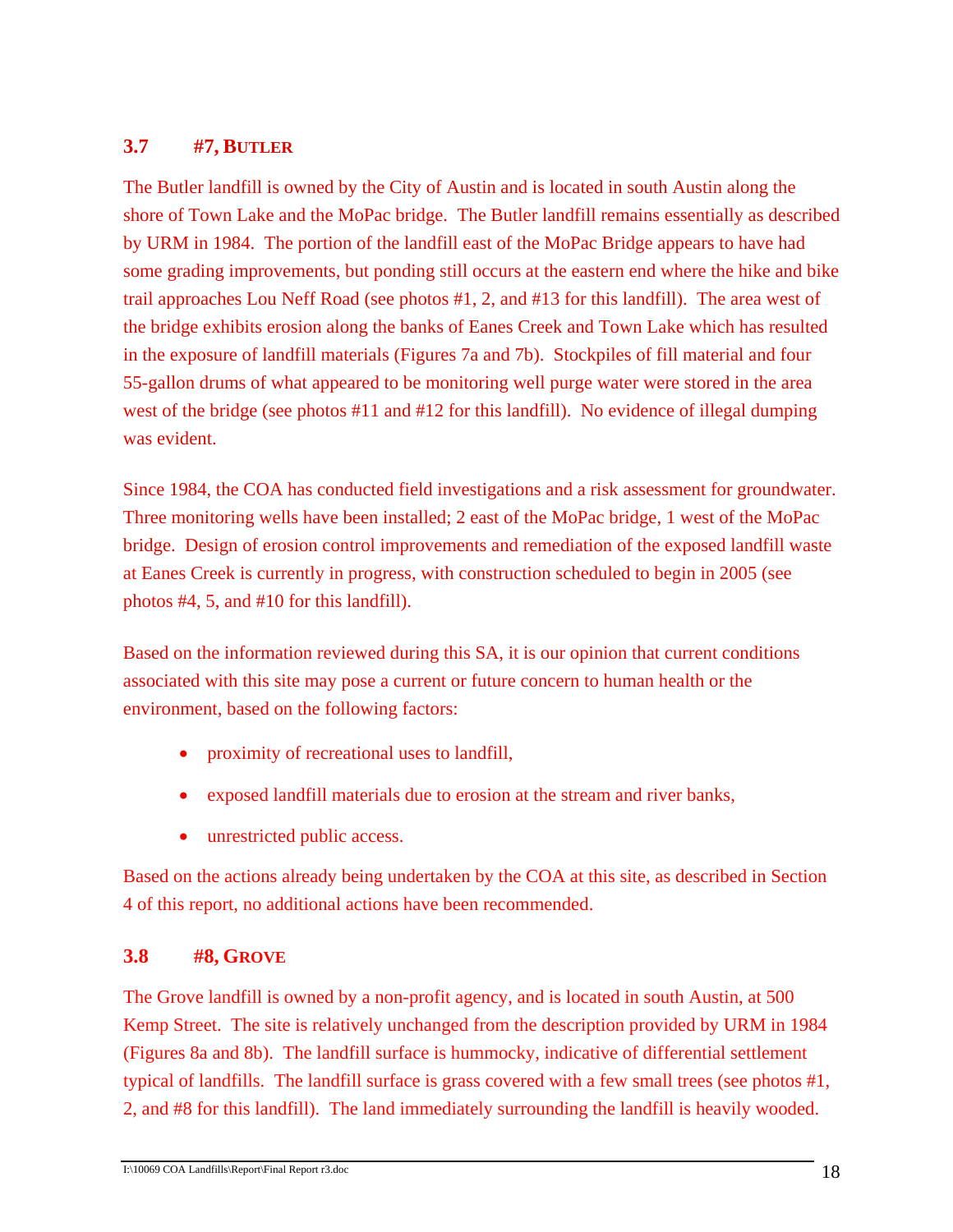Depressions that would tend to retain rainfall runoff are located on the landfill surface. The land on the east side of the landfill slopes steeply upward, 15 to 20 feet, to residential properties. This slope between the residences and the landfill is covered with construction debris, tires, appliance, house hold trash, etc. that appear to be long term and on-going illegal dumping (see photos #10 through #13 for this landfill). Apparent illegal dumping is most severe at locations where dead end roads terminate above the landfill. A seep was present during the site visit on the slope above the landfill (see photos #16 and #17 for this landfill). The land on the west side of the landfill slopes steeply downward to Country Club Creek (see photos #5, 6, and #9 for this landfill). The slopes and heavily wooded nature of the creek channel make the creek bottom inaccessible to vehicles. A large shallow pond is present in the creek bed of Country Club Creek. A rusted 55-gallon drum is present within the pond. The creek bottom is littered with cans, plastic bottles and drink cups that appear to have been washed down from upstream areas during rain events. Large blocks of concrete rubble lie half buried in the creek bottom below the landfill (see photos #3 and #4 for this landfill). Large sections of concrete pipe lie half buried in the southwestern end of the landfill (see photo #14 for this landfill).

Since 1984 several groundwater and soil investigations have been conducted in regard to this site (References # 8, 9, 10, and 20). Soil borings advanced in 1984 indicated the depth of landfill material to be as much as 16.5 feet, and groundwater ranged in depth from 6 feet to approximately 25 feet below ground surface. Three monitoring wells installed in 2001 detected 1,4 dichlorobenzene, chlorobenzene, naphthalene, and barium in the groundwater at concentrations less than the TRRP Residential Tier 1 Groundwater PCLs.

The Grove Landfill site was entered in the VCP program as VCP site Number G020. Correspondence from the TCEQ to the COA dated July 19, 2001 indicates that the site was eligible for a Certificate of Completion under the VCP program following removal of the drum in the creek area, and removal and disposal of the appliances, tires, and miscellaneous construction-like debris (apparently inert) in the southeastern portion of the property. Based on observations made during the site visit conducted for this report, however, it does not appear that the actions required for a Certificate of Completion have been completed.

Based on the information reviewed during this SA, it is our opinion that current conditions associated with this site may pose a current or future material concern to human health or the environment, based on the following factors: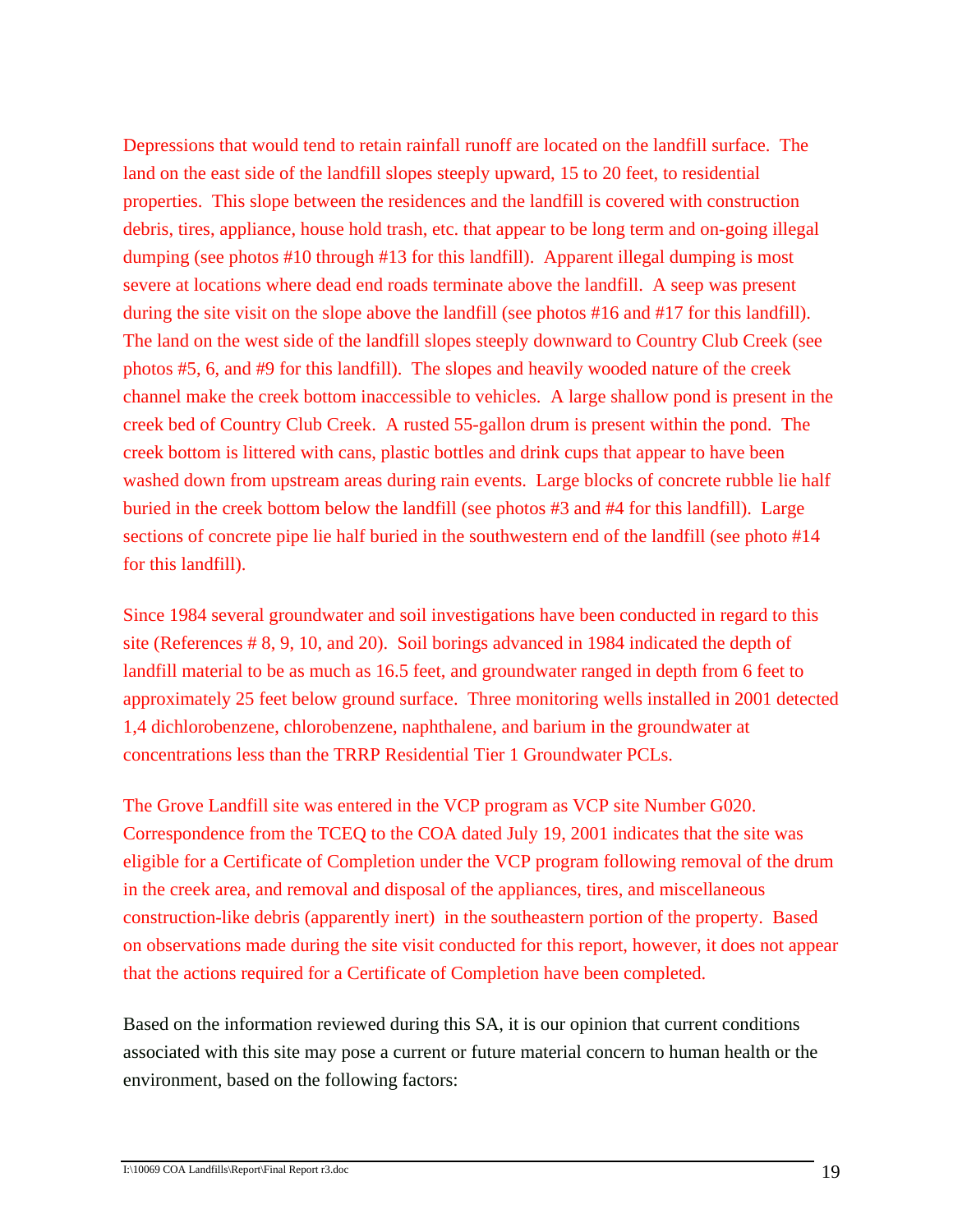- proximity of structures adjacent to the landfill,
- presence of surface water bodies within the landfill,
- presence of exposed landfill materials in streambed below the landfill,
- presence of seeps/ leachate from the landfill, and
- unrestricted public access.

In addition, based on the apparently on-going illegal dumping, this site may represent a regulatory violation. As described in Section 4 of this report, based on these findings, additional actions may be warranted at this site.

# **3.9 #9, HIGHWAY 71, PRECINCT 3**

The Highway 71 landfill is owned by a private entity, and is located west of Austin, on Hwy 71 approximately 1.5 miles west of Hamilton Pool Road. The Precinct 3 landfill appears today essentially as described in the 1984 URM report (see Figures 9a and 9b). The rural site is grass covered with scattered small trees (see photos #1 through #4 for this landfill). The site is fenced to restrict public access. There is very limited exposed landfill waste, the site has been roughly graded but still has low areas that could collect rainfall runoff. The COA map (see Figure 9a) indicates the head waters of Limekiln Branch Creek begins just upstream of the site, and crosses through the site. During the site visit, no stream flow was observed across the site, and there was no well defined stream channel. No significant erosion or leachate was observed. Travis County Parks and Natural Resources Department is currently requesting funding from the County to perform cap and drainage improvements at this landfill.

Based on the information reviewed during this SA, current conditions associated with this site do not appear to pose a material threat to human health or the environment, or represent a regulatory violation.

# **3.10 #10, HOG HILL/HANDY'S**

The Hog Hill landfill is owned by a private entity, and is located in east Austin, at 6410 Harold Court, just west of Hwy 183. Hog Hill/Handy's appears today essentially as described in the 1984 URM report, however, significant amounts of on-going illegal dumping is apparent. The landfill is located on one or both of two adjacent land tracts owned by Mr. Emmitt Jones; lot #52 (Travis County Account Number 0207240229), and lot #53 (Travis County Account Number 0207240230). Access to the tracts is through lot #52, identified as 3110 Harold Court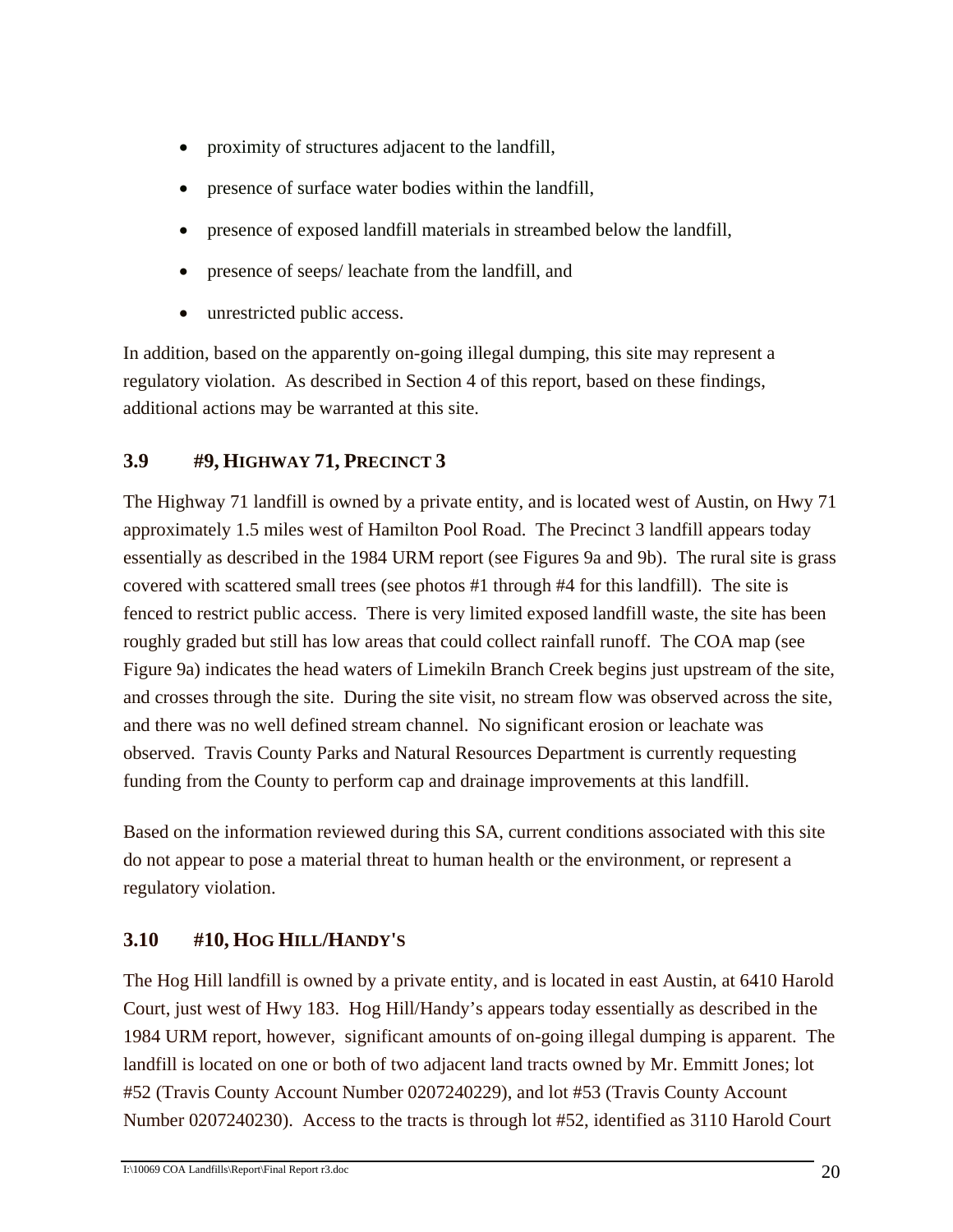by a sign on the entrance gate. There is a single residence and a storage shed located on lot #52 (see Photos 7 and 8). It is not clear from observations of the site whether this residence has been constructed over landfill material or not. Recent trash and debris (generally inert) have been dumped in significant quantities down a slope on the west side of the two properties (see photos #1 through #6 for this landfill). This slope leads to an unnamed tributary to Fort Branch Creek. Evidence of the recent nature of the dumping include tree limbs and brush freshly broken or pushed over by debris with leaves still green (see photo # 2 for this landfill). See Figures 10a and 10b.

The East MLK Neighborhood Plan (Reference # 30) lists conditions at this landfill as a limiting constraint to development in the area. The plan proposes to allow mixed use development in the vicinity of the site, and mixed residential to the west and commercial use to the south and east.

Based on the information reviewed during this SA, it is our opinion that current conditions associated with this site may pose a current or future material concern to human health or the environment, based on the following factors:

- proximity of structures adjacent to and possibly over the landfill,
- significant amounts of illegal dumping,
- proximity of drainage way to on-going illegal dumping.

In addition to the environmental concerns, the illegal dumping that is on-going at this site may represent a regulatory violation. As described in Section 4 of this report, based on the SA findings, additional actions may be warranted at this site.

## **3.11 #11, INDUSTRIAL WASTE MATERIALS MANAGEMENT**

The Industrial Waste Materials Management landfill is owned by a commercial entity, and is located in northeast Austin, at Hwy 290 and Giles Road. The Industrial Waste Materials Management landfill appears today essentially as described in the 1984 URM report. The closed landfill site is situated within an active landfill and near several other active and closed commercial landfills (See Figures 11a and 11b). The landfill is evident as a raised cap and is well graded with a grass cover (see photos #1 and #3 for this landfill). No trees or brush are growing on the landfill surface. The site is fenced to restrict public access.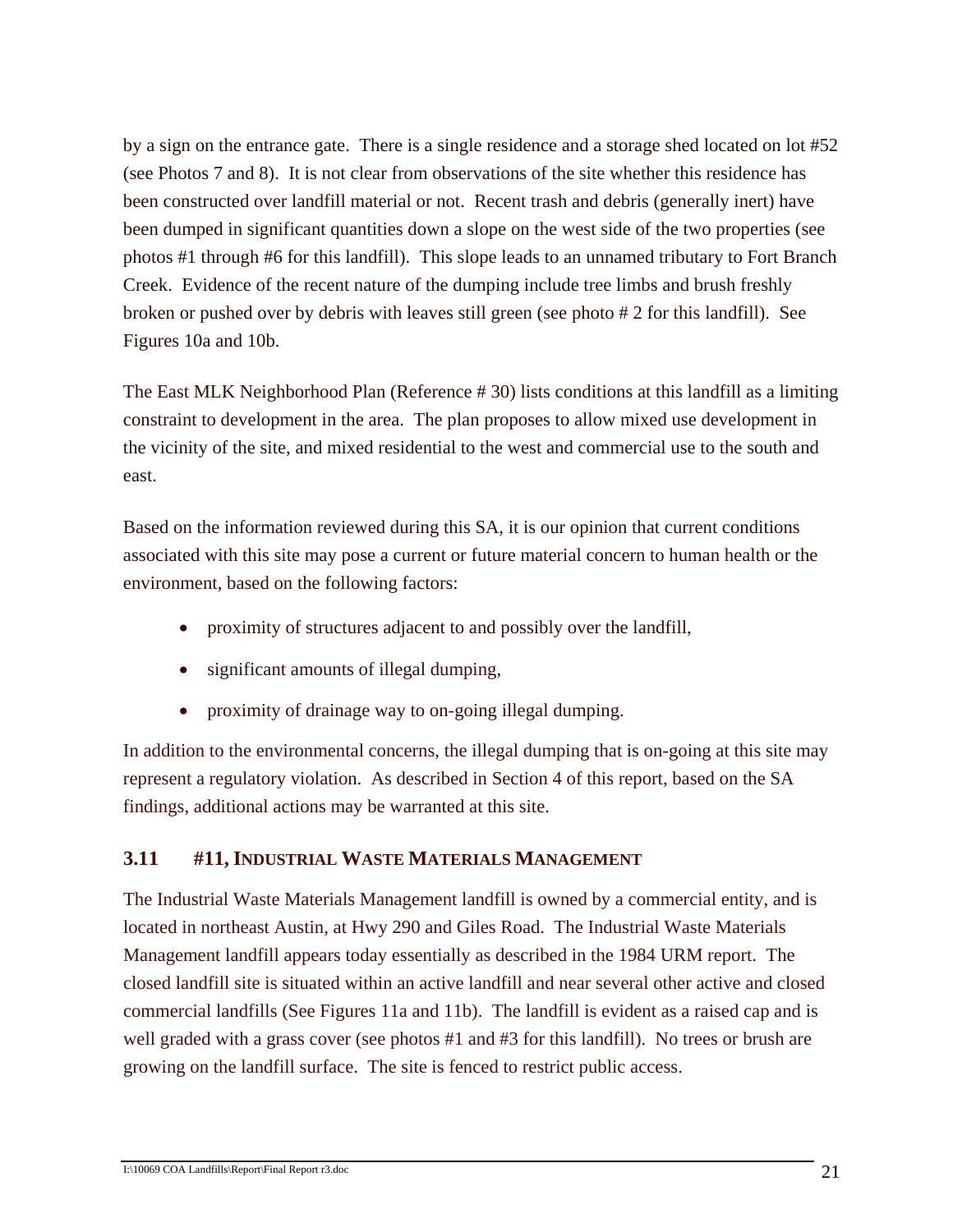This closed site is monitored by Waste Management Inc. under an agreement with the City of Austin that requires groundwater monitoring and periodic inspection of the adjacent creek bank for seeps and erosion. The surrounding active landfill (WMI, Austin Community Disposal Landfill) operates a leachate collection system and a soil gas venting system.

Based on the information reviewed during this SA, beyond those conditions already being addressed by Waste Management Inc., current conditions associated with this site do not appear to pose a material concern to human health or the environment, or represent a regulatory violation.

# **3.12 #12, JONESTOWN, PRECINCT 2**

The Jonestown landfill is owned by a private entity, and is located northwest of Austin, at FM 1431 and Williamson Road. The Precinct 2 landfill is much as described by URM in 1984, except the 10-foot quarry wall visible on the southwest side in 1984 was not observed during the site visit conducted for this report. The owner reports the area of landfill to be approximately six acres (Figure 12a). The site is fenced and has a locking gate. The landfill is evident as a raised grass-covered mound with a few scattered trees (see photos #1 through #6 for this landfill). The landfill surface is gently undulating as a result of subsidence. Travis County Parks and Natural Resources Department is currently requesting funding from the County to perform cap and drainage improvements at this landfill.

Based on the information reviewed during this SA, current conditions associated with this site do not appear to pose a material concern to human health or the environment, or represent a regulatory violation.

# **3.13 #14, MABEL DAVIS**

Mabel Davis landfill is located in south Austin along Parker Lane. The portion of Mabel Davis landfill east of Parker Lane is owned by the City of Austin, and is located at 3,500 Parker Lane. The portion of Mabel Davis landfill west of Parker Lane has been subdivided and developed and is owned by private entities. The location map for this landfill in the 1984 URM report shows the area of the landfill as undeveloped. Today the portion of the landfill east of Parker Lane has been developed as a neighborhood park and the portion of the landfill west of Parker Lane is now densely developed with apartment complexes. Another apartment complex has been constructed immediately adjacent to the landfill on the northern side of the landfill east of Parker Lane (see Figures 14a and 14b). COA inspection findings in 1992 (Reference #4)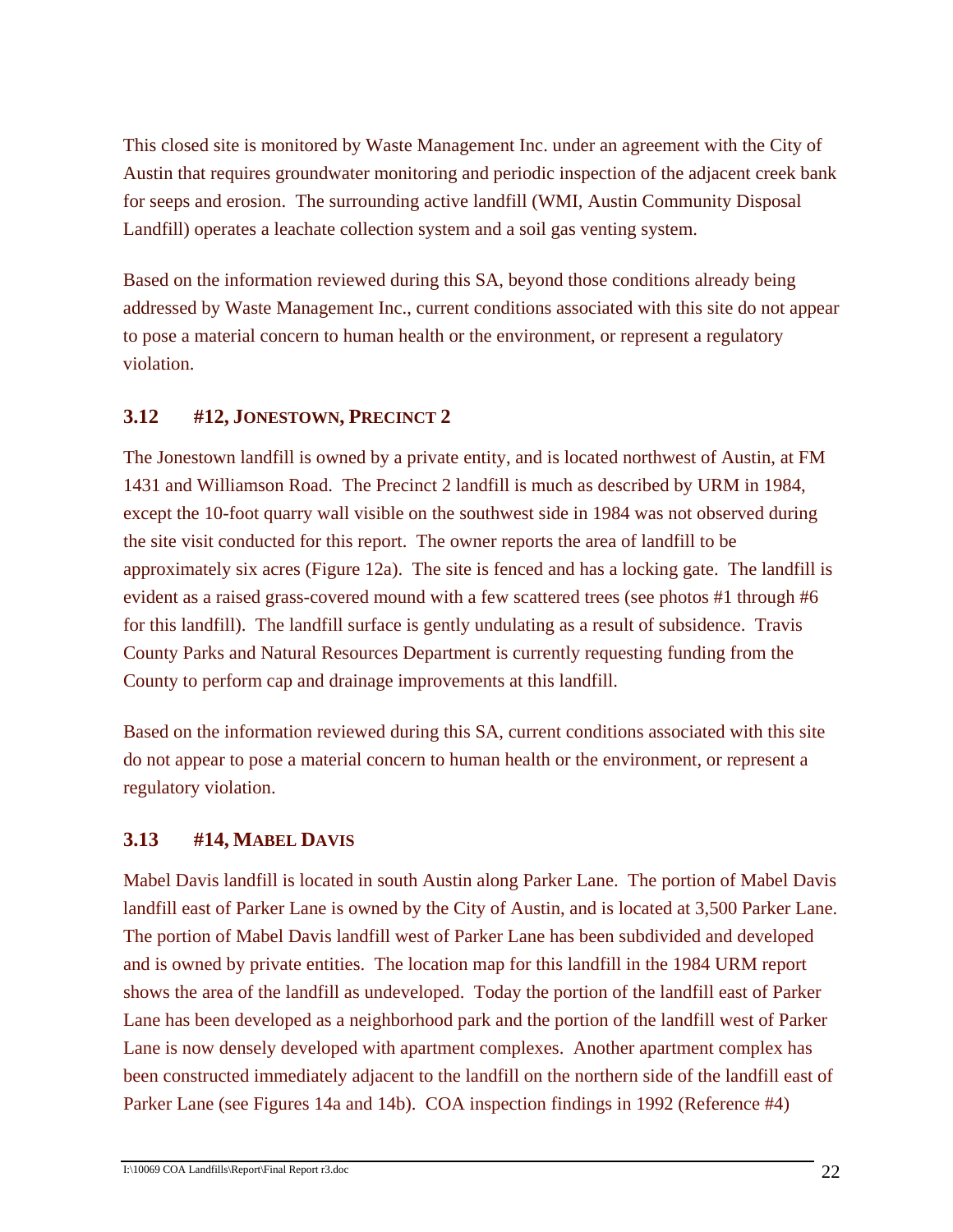indicate that the apartments north of the landfill were checked for methane by the Fire Department and no methane was detected. The apartments west of Parker Lane have been evaluated and a soil gas venting system has been installed.

As in 1984, the far eastern park property is bordered by residential properties. The southwestern end of the park property is developed with a paved parking lot, baseball field, swimming pool, picnic areas and a basketball court. The remainder of the park property is heavily wooded with a north-south gravel walk path along West Country Club Creek, which passes through the park. An unnamed tributary to West Country Club Creek flows from Parker Lane eastward through the park property and landfill to join West Country Club Creek in the northeastern portion of the park property. Stream flow increased across the site indicating that leachate was likely contributing to the creek flow. There is a pond on park property downstream of the confluence of the creeks (see photo #4 for this landfill).

At the time of the SA inspection, the park had been enclosed by a chain link fence to prevent access except for the parking lot and swimming pool. However, it was observed that the fence at the creek crossings, and a long section of fence between the park and the apartments to the north, was down. Also, landfill wastes were observed along the unnamed tributary, both on the land surface and in erosional areas located along the stream banks (see photos #1 through #3 for this landfill). Elongated ridges were observed in an open field north of the park basketball court, indicating the presence of landfill trench cells. Several groundwater monitoring wells, and clusters of wells were observed in various portions of the park property.

Investigations performed by the COA in 1999 and 2000 indicated the presence of elevated concentrations of lead and pesticides in a number of areas of the park. As a result of these findings, the park, except for the pool, was closed to the public. The site was accepted into the VCP program, and an Affected Property Assessment Report (APAR) was submitted to the TCEQ for review in 2002. The COA is moving forward with remediation designs, and remediation is expected to begin in the fall of 2004.

Based on the information reviewed during this SA, it is our opinion that current conditions associated with this site may pose a current or future material concern to human health or the environment, based on the following factors:

- proximity of structures adjacent to and possibly over the landfill,
- unknown extent of landfill below structures west of Parker Lane,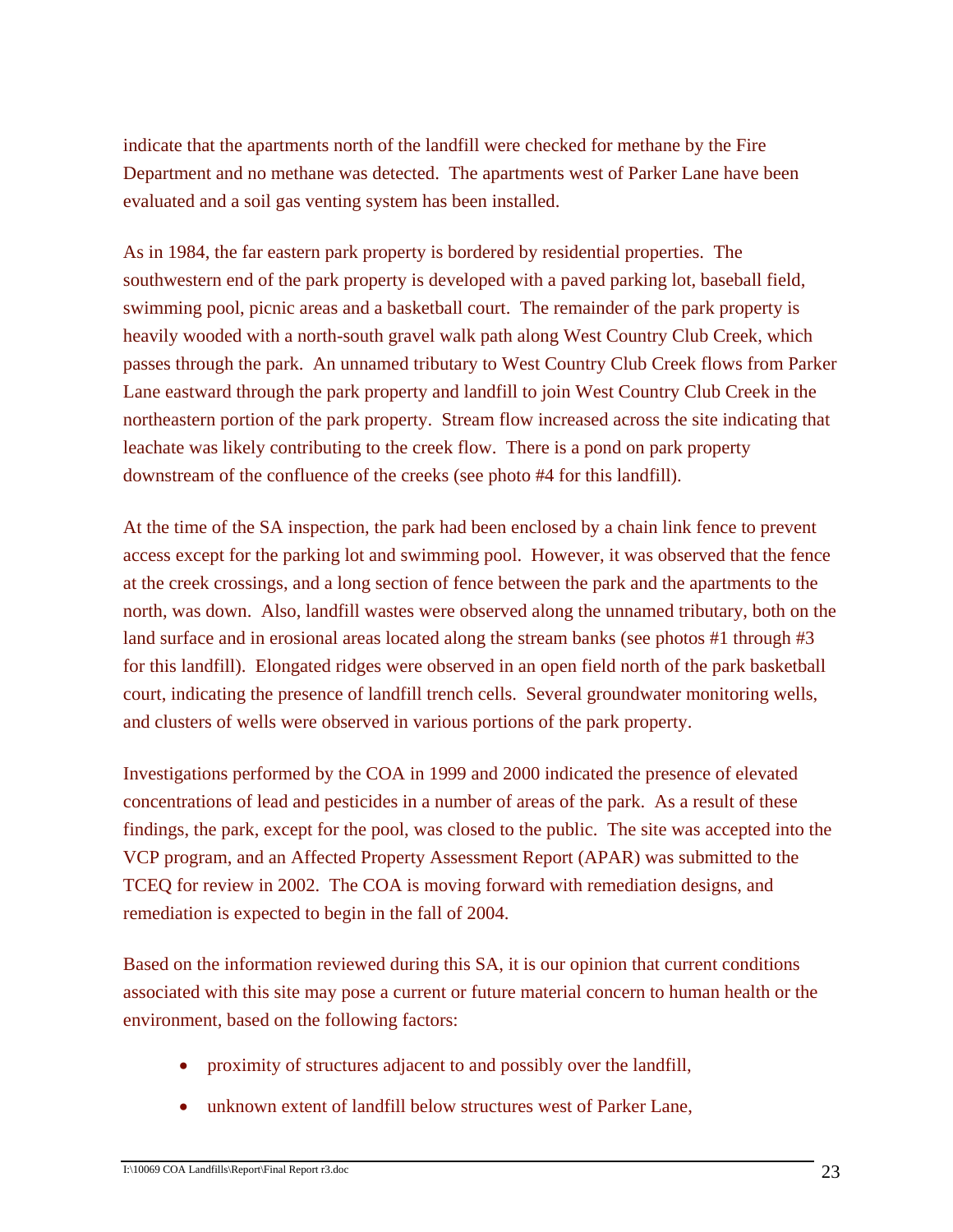- exposed landfill materials due to erosion at the stream banks,
- presence of West Country Club Creek within the landfill,
- presence of seeps/ leachate from the landfill, and
- compromised security fence.

The COA has initiated substantial investigation and corrective action efforts to address the identified concerns within the park boundaries. Therefore, the environmental concerns within the park boundaries are considered to have been adequately addressed and no new or additional investigation or corrective actions have been recommended. However, if the apartments west of Parker Lane, are located over the landfill, they should be registered or permitted under Subchapter T, TAC 330. As described in Section 4 of this report, based on the SA findings, additional actions may be warranted at this site.

# **3.14 #15, MCGUIRE**

The McGuire landfill is owned by the University of Texas, and is located in south Austin, at 4500 Freidrich Lane. The location map for this landfill in the 1984 URM report shows the area of the landfill and surrounding properties as undeveloped. Today commercial developments are located adjacent to the north, east, and west, of the site. In addition, immediately south of the site is an apartment complex and a church (see Figures 15a and 15b). A water quality pond is currently under construction on COA property immediately north of the site at Freidrich Lane and the easement for Sponberg Road (see photo #6 for this landfill). Reportedly, some landfill waste was excavated and disposed of from this location in 1992 to accommodate the construction of a building and this water quality pond. Soil gas sampling performed prior to the removal of the waste and construction of the building and pond indicated a 4 to 6-foot layer of landfill waste with approximately 4 feet of cover across this approximately ½ acre area (References #32 and #33).

The 1984 URM report indicated that the landfill surface contained undulating ridges 6 to 10 feet high spaced 50 to 80 feet apart. Reportedly, in 1988 clean fill from the SEMATECH and Wal-Mart construction projects was placed to level the site. Today, the site appears to be roughly graded, although there is still some evidence of ridges (see photos #1 and #2 for this landfill). There are some medium sized trees and brush along a drainage way near the center of the site (see photos #3 through #5 for this landfill).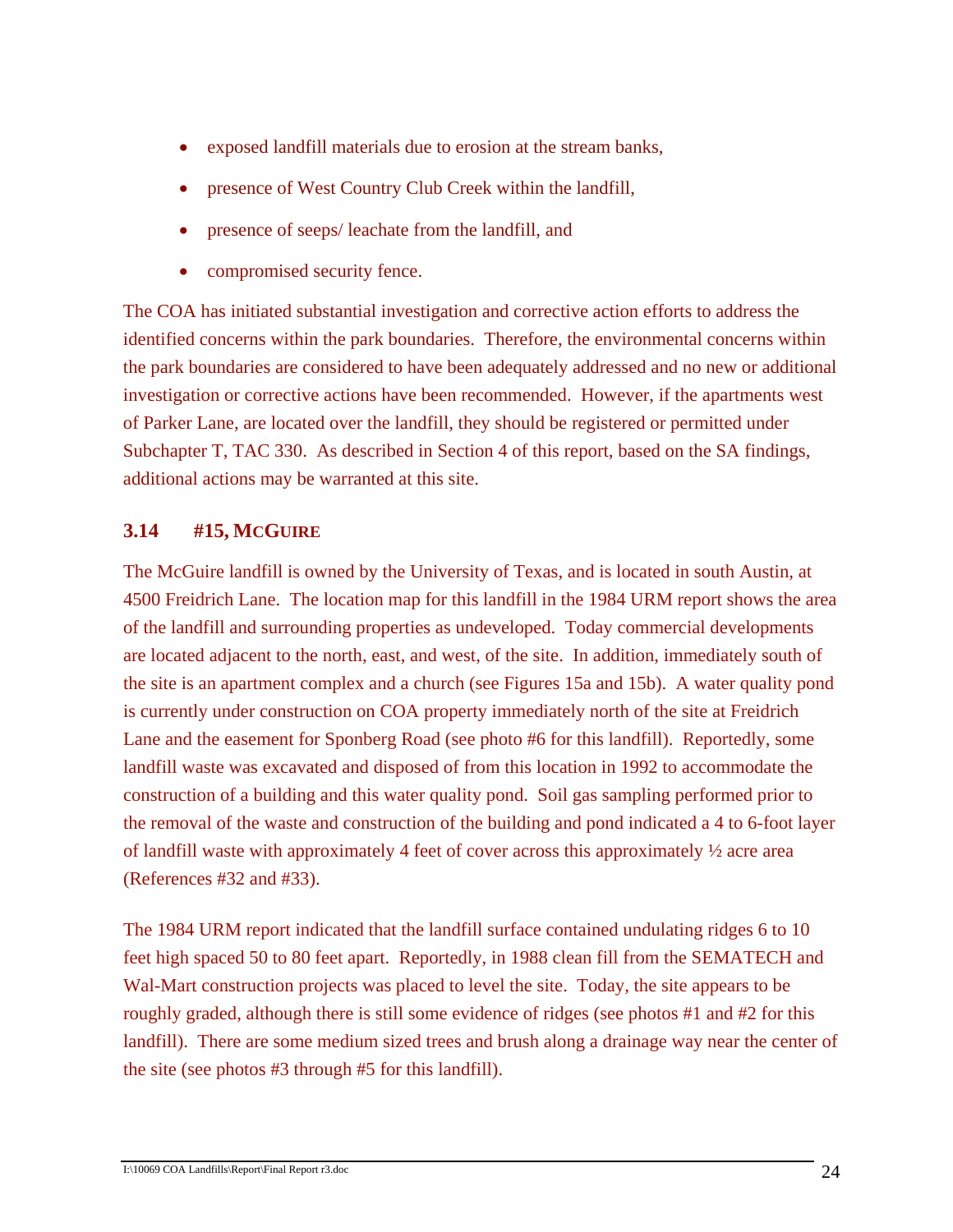The URM report estimated the size of the landfill to be approximately 13 acres. Several investigations have been performed at this property and adjacent properties to delineate the extent of the landfill. Partial copies of these reports (primarily figures and data tables) were provided to Geomatrix by the property owner at the time of the site visit (Reference Items 24 through 27). The investigations indicated that the depth of trash extends from approximately 5 to 20 feet below ground surface and covers an area of approximately 7 acres, as shown on Figures 15a and 15b. Shallow groundwater is reported at depths of 3 to 17 feet below the ground surface.

Based on the information reviewed during this SA, it is our opinion that current conditions associated with this site may pose a current or future material concern to human health or the environment, based on the following factors:

- proximity of structures adjacent to the landfill,
- presence of surface water bodies within the boundary of the landfill,
- unrestricted public access.

As described in Section 4 of this report, based on the SA findings, additional actions may be warranted at this site.

## **3.15 #16, M. E. RUBY**

The M.E. Ruby landfill is owned by a private entity, and is located in north Austin, at 4,400 Braker Lane. Attempts to contact the property owner were unsuccessful and, therefore, field observations were made from the publicly accessible areas of the property. The location map for this landfill in the 1984 URM report shows the area of the landfill and surrounding properties as undeveloped. Today the landfill property, located in the northeastern corner of the intersection of Braker Lane and Seton Center Drive, is completely developed (Figures 16a and 16b). A large office building has been constructed on the landfill site, including a stormwater detention and filtration pond (see photos #1 through #3 for this landfill). An apartment complex has been constructed immediately north of the site, and commercial properties are located west and southwest of the site. Immediately east of the site is a large pond with a jogging trail around the perimeter. The pond, with its tall limestone bluffs, appears to be located in the portion of the quarry not filled with waste materials (see photo #5 for this landfill). There are several ridges of soil and trees in the open grassy area between an office building constructed on the landfill property and the quarry pond (see photos #1 and #2 for this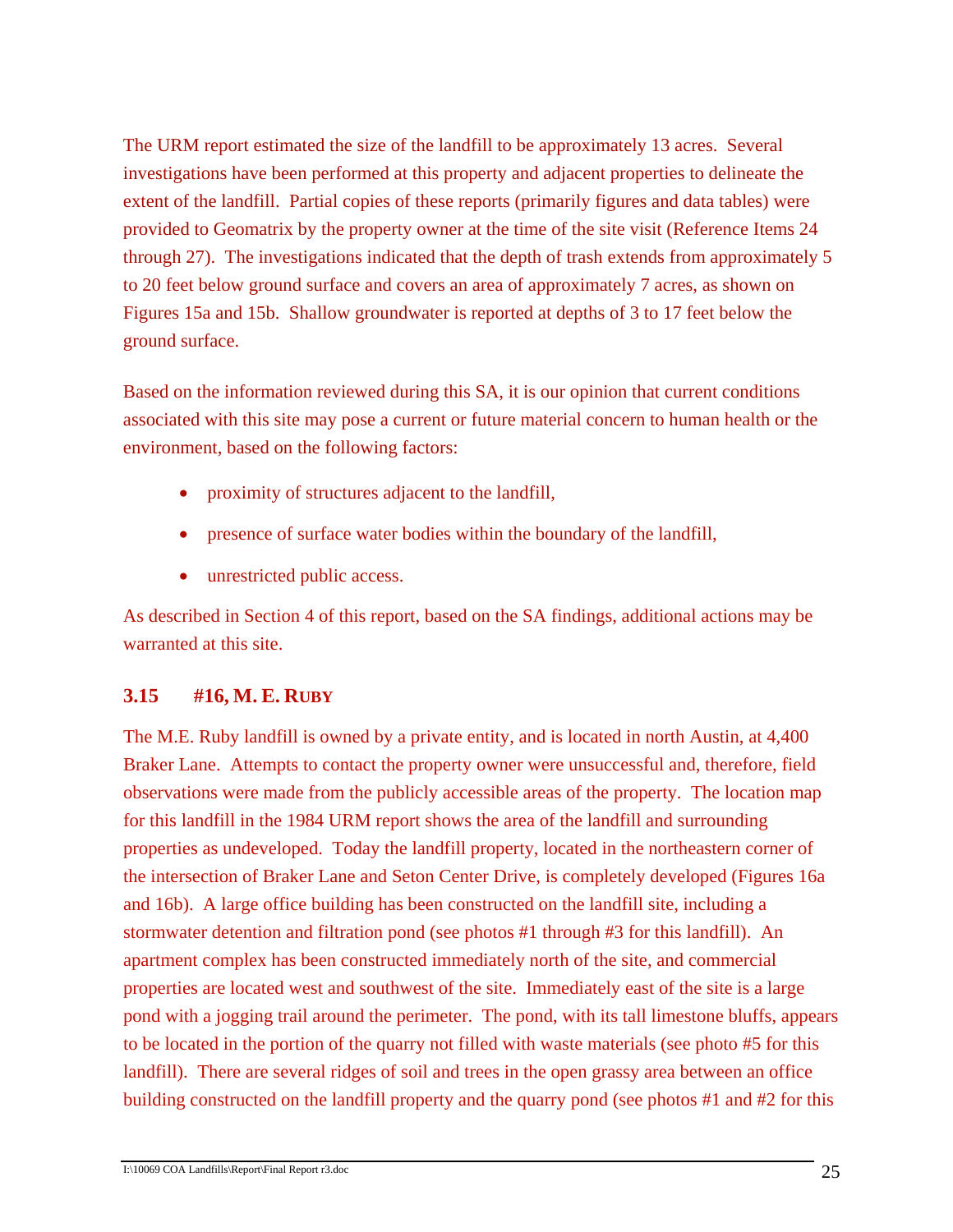landfill). It is not clear whether these are due to landfill settlement or landscaping. There was no evidence of exposed landfill materials or illegal dumping. Anecdotal evidence suggests that all or a portion of the landfill may have been excavated and disposed off site at the time the office building was constructed, however, the property owner could not be reached for confirmation.

Based on the information reviewed during this SA, it is our opinion that current conditions associated with this site may pose a current or future material concern to human health or the environment, based on the following factors:

- proximity of structures adjacent to and possibly over the landfill,
- presence of surface water body adjacent to the landfill used for recreational purposes,
- unrestricted public access.

In addition, if the building is located over the landfill, it should be registered or permitted under Subchapter T, TAC 330. As described in Section 4 of this report, based on the SA findings, additional actions may be warranted at this site.

# **3.16 #17, MONTOPOLIS BRIDGE**

The Montopolis Bridge landfill is located in southeast Austin, along the north bank of the Colorado River just west of the Montopolis Bridge. Since 1984, the property was purchased by the COA and has been designated as the Colorado River Preserve. The property is much as described by URM in 1984. The URM report indicates that the site was an area of illegal surface dumping rather than an operated landfill where materials were buried below grade. Although the URM report indicates that the property was cleaned up by the property owner, there are still large pieces of concrete and other debris scattered and partially buried across the site. Because materials were reportedly dumped on the surface, it isn't anticipated that the depth of trash and debris is very deep, and that burial is the result of natural processes. The site is a low lying area adjacent to the river and appears to be periodically inundated (Figures 17a and 17b). The site is heavily wooded with areas of marshy soil. A couple of large underground cavities were noted during the site walk (see photos #3, 4, 5, and #10 for this landfill). An abandoned car was partially submerged in the large river inlet into the preserve. Several piles of trash and debris were present on the property near the Montopolis Bridge that appear to be more recent illegal dumping (see photo #8 for this landfill).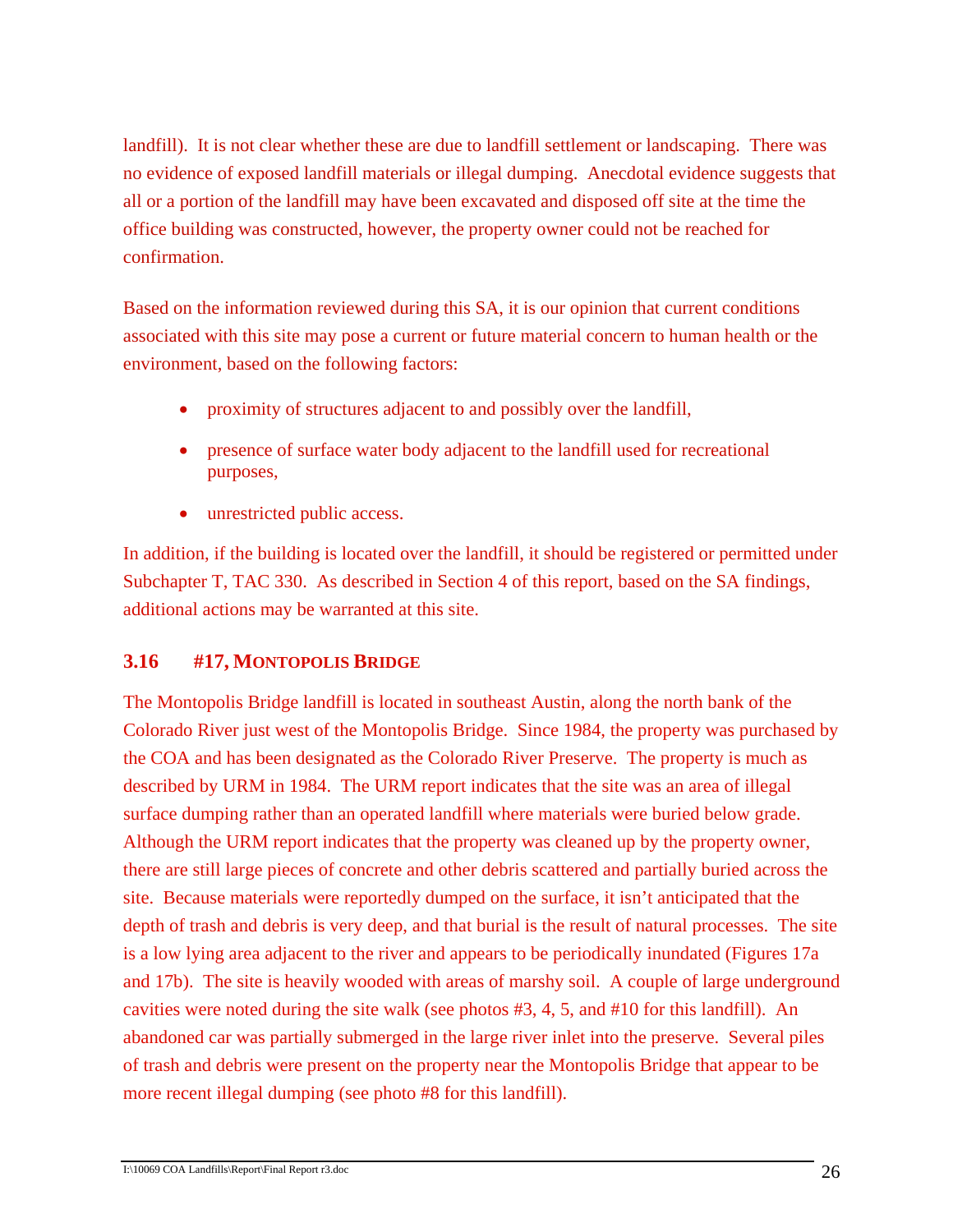Based on the information reviewed during this SA, it is our opinion that current conditions associated with this site may pose a current or future material concern to human health or the environment, based on the following factors:

- proximity of structures adjacent to the landfill,
- exposed waste materials,
- presence of surface water and groundwater in contact with the landfill,
- presence of seeps from the landfill that may be in contact with buried waste material if present, and
- unrestricted public access.

Based on the apparently on-going illegal dumping, this site may also represent a regulatory violation. As described in Section 4 of this report, based on these findings, additional actions may be warranted at this site.

# **3.17 #18, MOSES GUERRERO**

The Moses Guerrero landfill is owned by a private entity, and is located in southeast Austin, at 6,000 Hwy 183 South. Attempts to contact the property owner for permission to access the site were unsuccessful and, therefore, field observations were made from Hillmore Drive. At the time of the site visit the site appeared to be graded and grass covered, with some shallow depressions that could collect runoff (see photos #1 and #2 for this landfill). The site had been recently mown. Some clumps of small trees and bushes are growing on the site. The area is still rural with scattered residences (Figures 18a and 18b). Several residences are present north of the site across Hillmore Drive. No evidence of landfill wastes or illegal dumping was observed.

Based on the information reviewed during this SA, current conditions associated with this site do not appear to pose a material concern to human health or the environment, or represent a regulatory violation.

# **3.18 #19, OLD 290 LANDFILL**

The Old 290 landfill is owned by Travis County, and is located in northeast Austin, on Hwy 290 at Giles Road. The Old 290 landfill (see Figures 19a and 19b) is essentially as described by URM in 1984. The landfill today appears as an elevated fairly well graded cap. As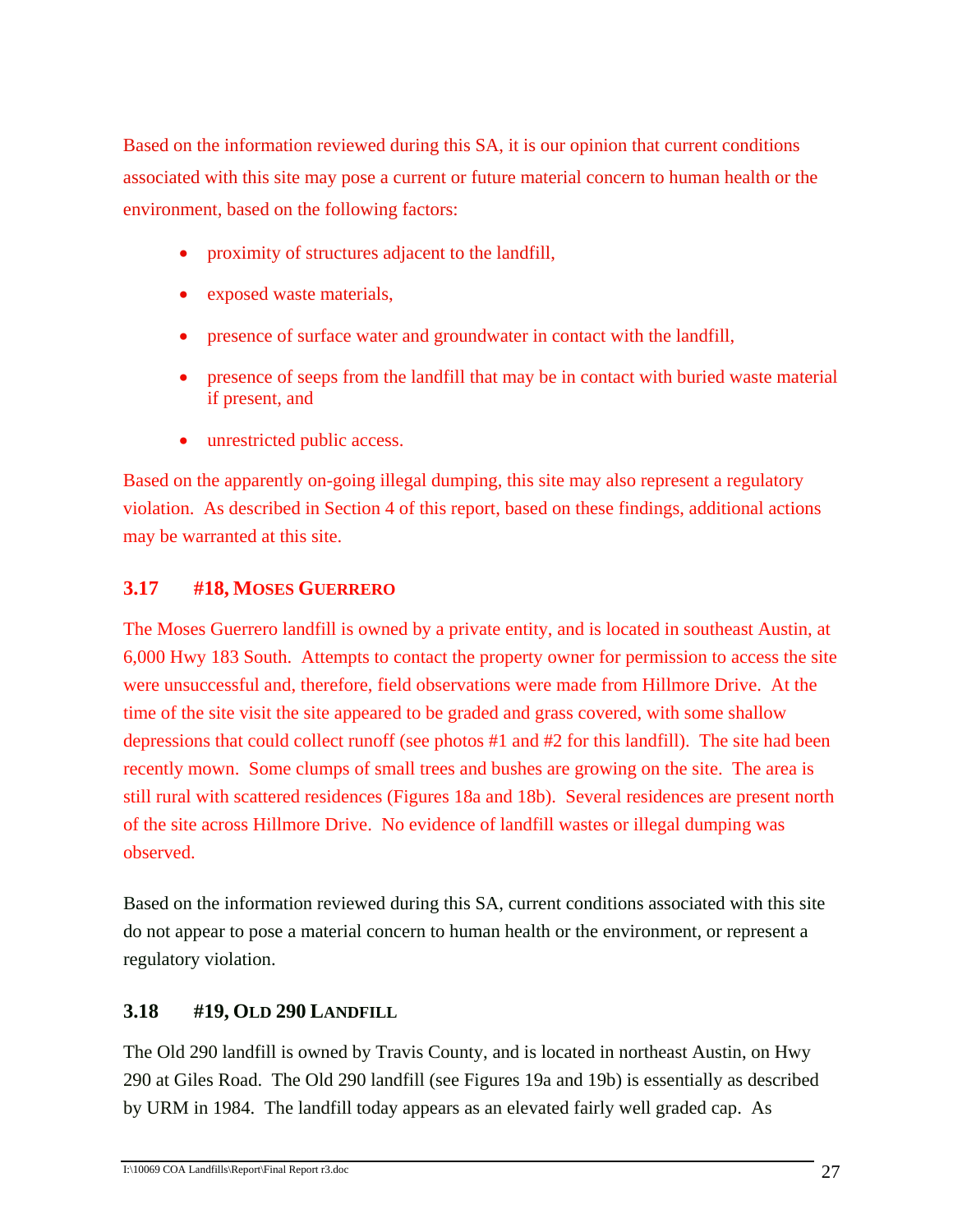described by URM, a flea market complex is located and still in operation on a portion of the landfill surface (see Figure 19b). The undulating roof and floor line of the flea market structures and parking lots indicate subsidence has occurred (see photos #1, 3, and #4 for this landfill). Two low spots, one in the middle of the flea market complex and one in the parking lot, collect rainfall. Inside the flea market complex, near the low spot, an area of exposed landfill debris is present (see photo #2 for this landfill).

The closed landfill is managed by Travis County. Post-closure care activities include on-going groundwater monitoring and leachate collection. Collected leachate is disposed of at the COA's wastewater collection system. The county has indicated that drainage improvements to the site are planned. These drainage improvements will include a French drain system designed to collect shallow groundwater that will be pumped to the leachate collection system. Major improvements to repair subsidence problems are planned for fiscal year 2004.

Based on the information reviewed during this SA, beyond those conditions currently being addressed by Travis County, current conditions associated with this site do not appear to pose a material threat to human health or the environment, or represent a regulatory violation.

## **3.19 #20, SPRINKLE**

The Sprinkle landfill is owned by a private entity, and is located northeast Austin, at 11015 Sprinkle Cutoff Road. The site is essentially as described by URM in 1984. The properties surrounding the landfill remain rural and undeveloped (Figures 20a and 20b). The site is fenced and has a locking gate. At the time of the SA inspection, the site was grass covered with ridges caused by subsidence evident across much of the landfill (see photos #1 and #2 for this landfill). Two large radio antennae and a small portable storage/maintenance building have been erected on the site (see photo #5 for this landfill). The only evidence of landfill debris was some small piles of broken concrete block and other construction debris on the southeastern portion of the site and a few scattered cans and bottles along the northwestern edge of the landfill at the tree line (see photos #3, 4, and #8 through #10 for this landfill). Walnut Creek is located on the western side of the landfill, and an unnamed tributary is located on the eastern side of the landfill. The landfill does not appear to extend to the bank of either creek, and no landfill materials were observed on or in the creek banks.

Based on the information reviewed during this SA, current conditions associated with this site do not appear to pose a material concern to human health or the environment, or represent a regulatory violation.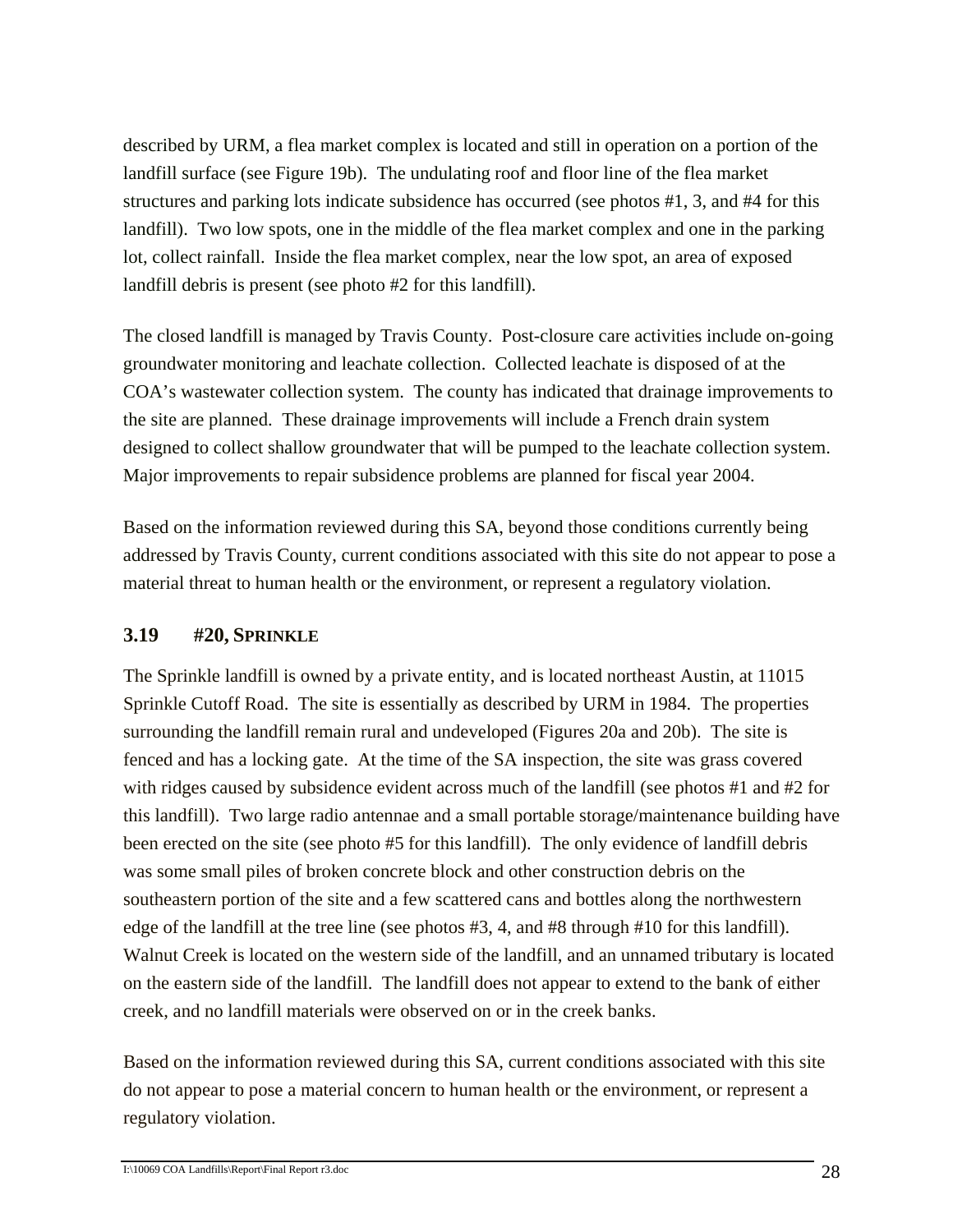# **3.20 #21, ST. STEPHEN'S**

The St. Stephen's landfill is owned by the Protestant Episcopal Schools, and is located west Austin, at 2900 Bunny Run. The landfill is essentially as described in the 1984 URM report. At the time of the SA inspection, the landfill was grass covered and well graded, except for an approximately 25-foot diameter area around a small grove of large trees near the center of the landfill (see photos #1 through #3 for this landfill). The ground surface in this area is approximately 2 feet lower than the surrounding capped area. There are no structures on or in the vicinity of the landfill. See Figures 21a and 21b.

Based on the information reviewed during this SA, current conditions associated with this site do not appear to pose a material concern to human health or the environment, or represent a regulatory violation.

# **3.21 #25, TEXACO CHEMICAL COMPANY**

The Texaco Chemical Co. landfill is owned by a private entity, and is located north Austin, at 7114 N. Lamar Blvd. The location map for this landfill in the 1984 URM report shows the area of this landfill to be a roughly triangular area in an open field adjacent to the railroad tracks. At the time of the SA inspection, the Texaco staff indicated that they believed the landfill area might be significantly larger. Texaco staff indicated that the landfill includes the area identified by URM but also might extend further east and south and below several buildings (Figures 25a and 25b and photos #3 and #5 for this landfill). No borings or other investigations have been performed to determine the extent of the landfill. The area reported by URM to be landfill area is level with a good cover of grass (see photos #1 and #4 for this landfill). To the east, in the extended area identified by Texaco staff, there also is an emergency Firewater holding pond (see photo #2 for this landfill).

A portion of the landfill, if not all, achieved final closure in March 2002 under Risk Reduction Standard No. 2 in accordance with 30 TAC 335. Cleanup under Risk Reduction Standard No. 2 relieves the property owner from post-closure care and engineering control measures (Reference #28).

Based on the information reviewed during this SA, current conditions associated with this site do not appear to pose a material concern to human health or the environment, or represent a regulatory violation.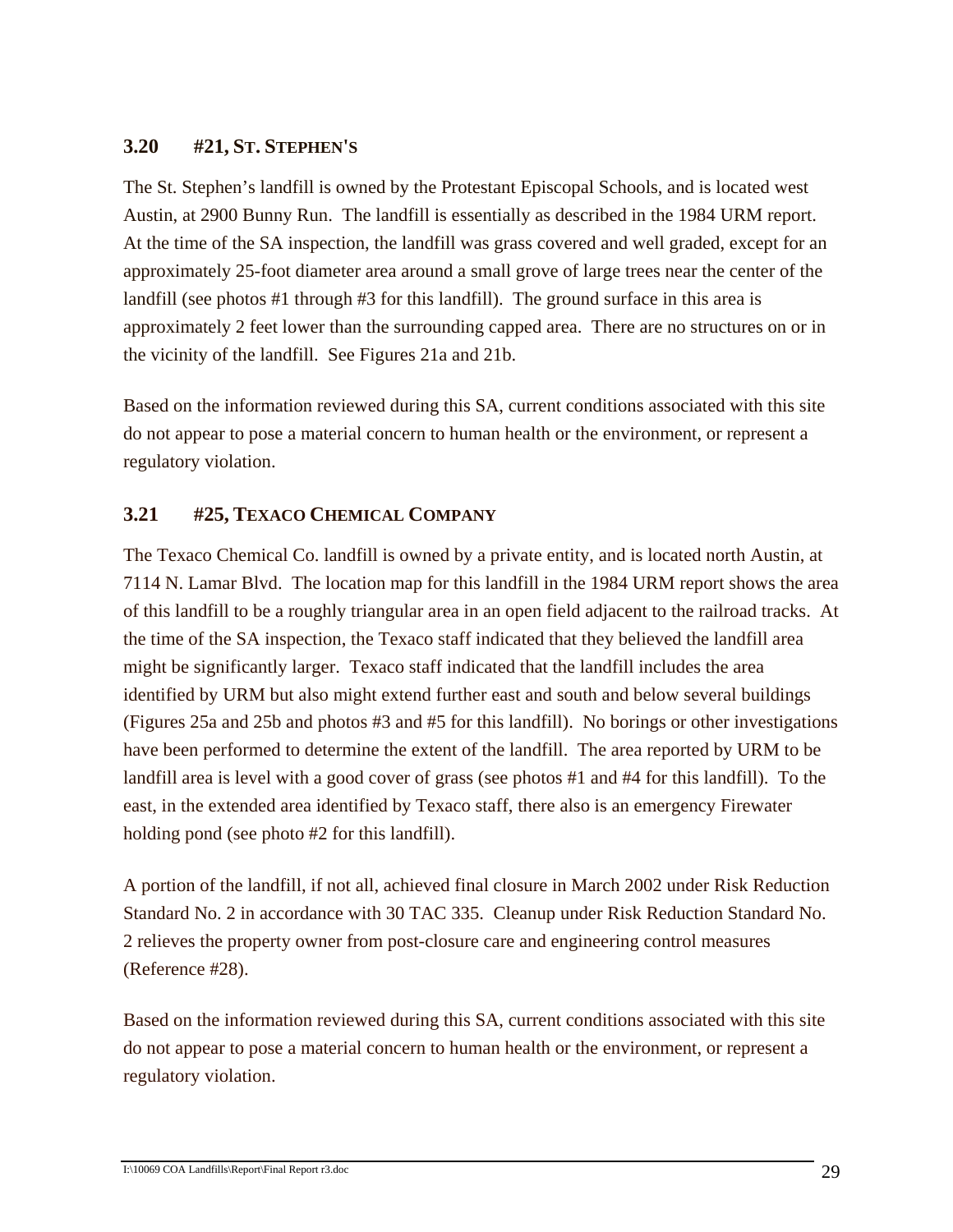## **3.22 #26, TURNER**

The Turner landfill is owned by a private entity, and is located northeast Austin, at 7000 Hwy 183 and Turner Lane. The location map for this landfill in the 1984 URM report shows the area of the landfill and surrounding properties as predominantly undeveloped. Today, a commercial development exists immediately north of the site and a residential development is adjacent to the west, and apartment complexes have been constructed to the south (Figures 26a and 26b). A Phase I Environmental Site Assessment prepared in 2000 (Reference #6) indicates that these nearby developments were constructed in the 1970s and 1980s. The site is bounded on the east side by Hwy 183. At the time of the SA inspection, the landfill was covered with dense brush and trees. There is a single residence on the landfill property at the end of Turner lane although it isn't clear if the house is constructed over the landfill. There is a large quantity of household trash dumped behind the residence (see photos #1, 2, and #10 for this landfill). There were also large piles of trash in around the creek channel near the house. The ground surface of the landfill is hummocky, with numerous areas of exposed landfill trash, including concrete rubble, brick, and tires (see photos #3 through #6, photos #8, 9, 11, 12, and #13 for this landfill). There is a dry creek bed that drains the landfill area to a small pond located within the landfill (see photo #7 for this landfill). Surface water ultimately flows south off the site to Little Walnut Creek located approximately 1,000 feet west.

A Phase II Environmental Site Assessment performed in 2000 indicated that no TPH, VOCs, or SVOCs were detected in the soil or groundwater at the site. Metals were detected, but not at concentrations greater than TRRP Tier 1 PCLs. An additional soil and groundwater investigation, conducted in 2001 (Reference # 7), indicated groundwater at the site meets the criteria for a Class 3 groundwater, and that lead and benzo(a)pyrene concentrations in soils at a tire pile exceeded the residential Tier 1 PCLs.

The site was entered into the VCP as site G049, and achieved a Certificate of Completion (COC) under this program in August 2002. The COC, however, was conditioned on the requirement that two feet of soil cover remains on the closed landfill, and that tires, empty drums, and other obvious debris that were dumped must be removed and disposed (Reference #15).

Based on the information reviewed during this SA, it is our opinion that current conditions associated with this site may pose a current or future material concern to human health or the environment, based on the following factors: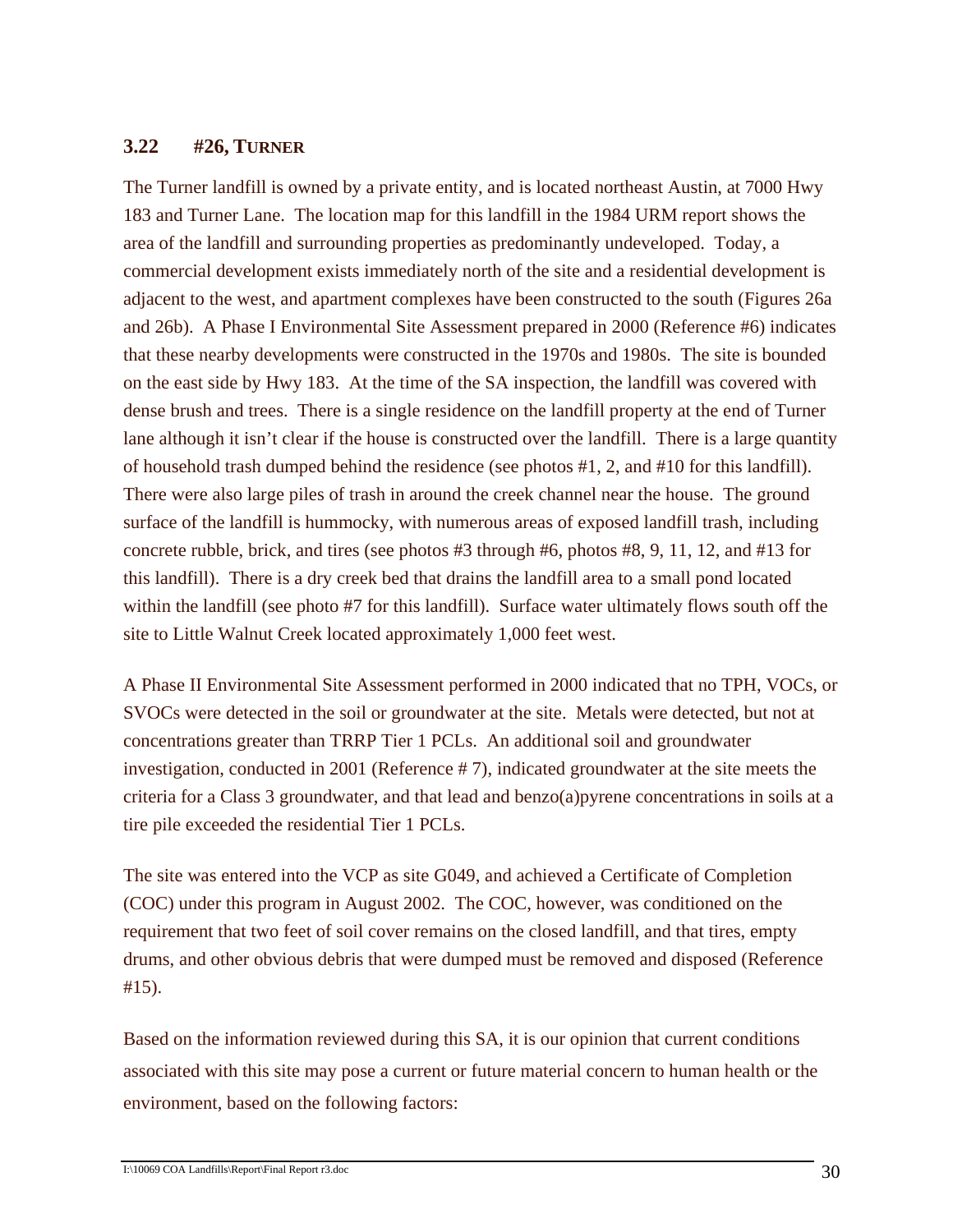- proximity of structures adjacent to and possibly over the landfill,
- exposed landfill materials,
- presence of surface water bodies within the landfill,
- unrestricted public access.

In addition, based on the apparently on-going illegal dumping, this site may also represent a regulatory violation. As described in Section 4 of this report, based on the SA findings, additional actions may be warranted at this site.

## **3.23 #27, WEBBERVILLE-GOVALLE**

The Webberville-Govalle landfill is owned by Austin Community College, and is located in east Austin, northeast of the intersection of Webberville Road and Govalle Ave. COA inspection findings in 1992 (Reference #4) indicate that structures around the landfill were checked for methane by the Fire Department and no methane was detected. In the late 1990's, ACC built several large buildings, a parking lot, and stormwater retention pond in the northeastern corner of the intersection of Webberville Road and Govalle Road. This development covers approximately one-third of the area identified by URM as the landfill (Figures 27a and 27b). ACC also recently constructed buildings in the southeastern corner of this same intersection. ACC reportedly encountered some landfill waste during the construction of this building across the road from the reported landfill location. Residences, a church, and a retail store also are located adjacent to the landfill on Goodwin Street and at the northern end of the landfill on Webberville Road. The landfill is not fenced and is accessible to the public.

During the SA inspection, exposed landfill trash, including battery cases and a car chassis, were observed in numerous locations within the landfill (see photos #2 through #8, and #10 and #11 for this landfill). Landfill debris was also observed in the area behind the homes near the intersection of Goodwin and Webberville Road, indicating the landfill may have extended farther north than indicated in URM's map. Household trash was observed dumped behind the homes north of the landfill on Goodwin Street. There are two stream channels on the property. One flows from the north to the south along the eastern portion of the landfill (see photos #12 and #13 for this landfill). The second flows from the retention pond at Webberville Road and Bedford Street and flows eastward to join the stream flowing southward (see photo #1 for this landfill). ACC is currently surveying and installing silt fence along this creek in preparation for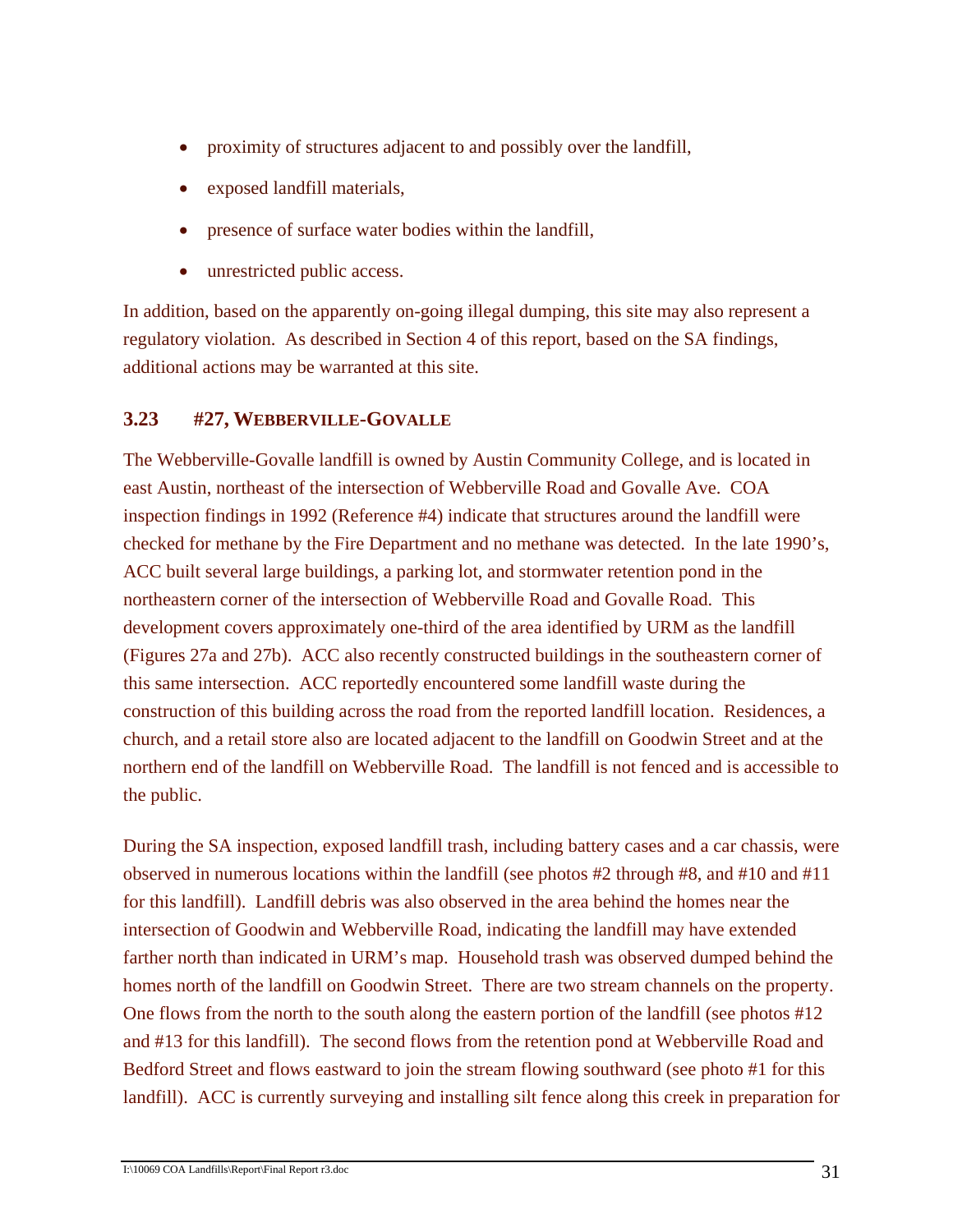construction of a parking area on the southern portion of the landfill at Govalle Road (see photos #9 and #16 for this landfill). Landfill debris was evident in the side walls of an excavation recently dug on the property of a landscaping business (Ted's Trees, 1116 Tillery Street) adjacent to the end of Linden Street (see photos #14 and #15 for this landfill), indicating the landfill may extend farther east than indicated in URM's map.

Based on the information reviewed during this SA, it is our opinion that current conditions associated with this site may pose a current or future material concern to human health or the environment, based on the following factors:

- proximity of structures adjacent to and possibly over the landfill,
- exposed landfill materials,
- presence of unnamed stream within the landfill, and
- unrestricted public access,

In addition, based on the apparently on-going illegal dumping, this site may also represent a regulatory violation. If non-residential buildings are located over the landfill, they should be registered or permitted under Subchapter T, TAC 330. As described in Section 4 of this report, based on the SA findings, additional actions may be warranted at this site. As a result of the preliminary findings of this SA, ACC has hired a consultant to assess environmental conditions associated with this property.

# **3.24 #28, WHISENHUT**

The Whisenhut landfill is owned by a private entity, and is located southeast Austin, at 8922 Lane. Attempts to contact the property owner for permission to access the site were unsuccessful and, therefore, field observations were made from Hergotz Lane. At the time of the SA inspection, the site was mostly obscured by a privacy fence located approximately 150 feet back from the roadway. There appears to be a residence within the fenced area (see photo #2 for this landfill). Some concrete debris and piles of mixed soil and waste were present on the 150 feet of property outside the fence (see photos #1 and #2 for this landfill). The area in the vicinity of the site is dominated by quarries (Figures 28a and 28b). The property to the north consists of commercial storage buildings and semi-tractors. The URM report indicates that municipal, industrial, as well as inert wastes were received at the site. A survey of closed landfills performed by the Texas Water Commission in 1992 (Reference # 3) notes that "white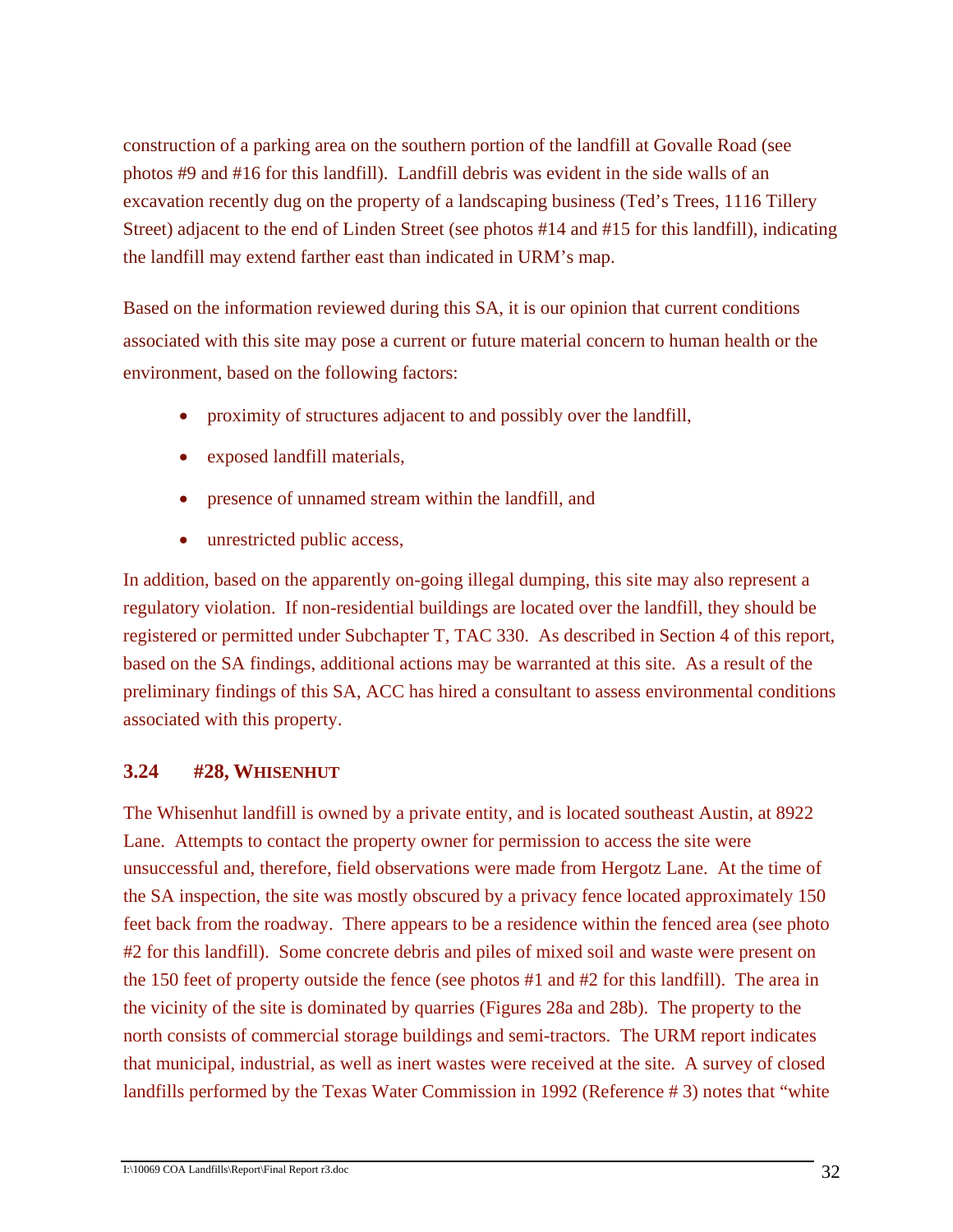goods" were also received, and that the site was not covered, and there was possible contamination of the groundwater.

Based on the information reviewed during this SA, it is our opinion that current conditions associated with this site may pose a current or future material concern to human health or the environment, based on the following factors:

- proximity of structures adjacent to and possibly over the landfill,
- unauthorized interment of potentially hazardous materials,
- reported lack of adequate cover,
- presence of shallow groundwater.

As described in Section 4 of this report, based on these findings, additional actions may be warranted at this site.

## **3.25 #29, WILD BASIN**

The Wild Basin landfill is owned by the Committee for Wild Basin, and is located on the east side of Loop 360, at 1000 Loop 360. The landfill area is essentially as described in the 1984 URM report. The landfill is located along the northern side of the entrance road to the park, beginning at the edge of the Hwy 360 right-of-way and extending approximately 600 feet along the entrance road (Figures 29a and 29b). In this area there was broken glass and several glass bottles. An area covered with small pieces of broken glass was observed on the south side of the entrance road, closer to the park headquarters (see photos #3 through #12 for this landfill). The park staff reports that this area of broken glass is hand cleaned on a regular basis, but more glass appears following each rain event (see photo #2 for this landfill). No streams or ponds were observed on or adjacent to the landfill area. However, runoff from the landfill area will flow northward approximately 300 feet to an unnamed tributary of Bee Creek. A single corroded drum was observed in the woods along Hwy 360 (see photo #1 for this landfill).

Based on the information reviewed during this SA, current conditions associated with this site do not appear to pose a material concern to human health or the environment, or represent a regulatory violation.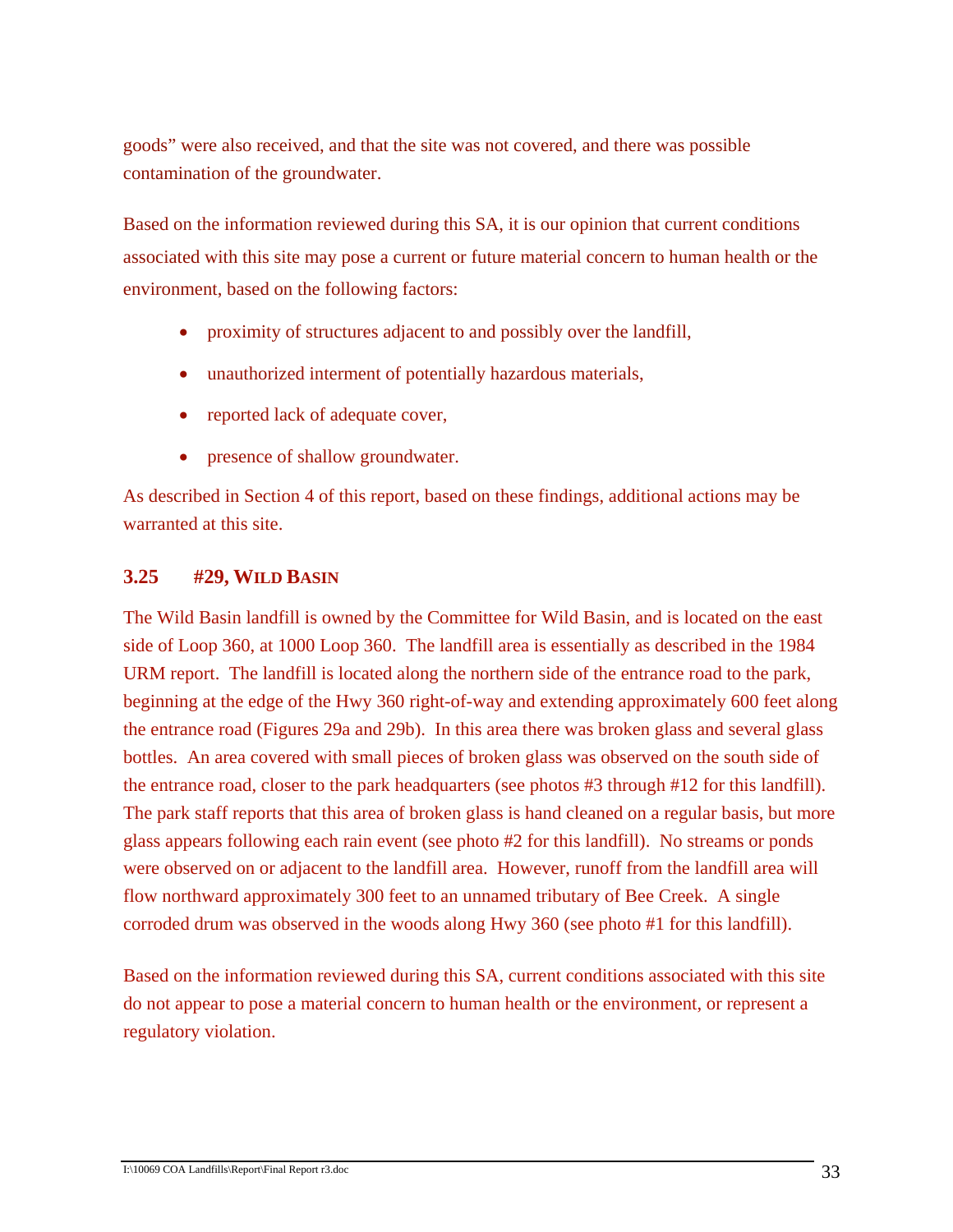## **3.26 #30, WINGFIELD AND # 33, HARMON**

The Wingfield landfill and Harmon landfill are each owned by a private entity, and are located adjacent to each other in south Austin, just northeast of the interchange at Hwy 71 and Hwy 183. The Wingfield and Harmon landfills are landfills operated by different entities on two different (but abutting) tracts of land. It appears that both operations were placing waste in the same quarry that extended across both properties (Figures 30a and 30b). The Wingfield landfill is described in the 1984 URM report. The Harmon landfill was not identified in that report.

URM describes the Wingfield landfill as being behind a wrecking yard business on 20 acres of land. The 1984 URM reports that both domestic and commercial wastes were accepted at the Wingfield site. COA's 1992 Inspection Summary indicated that exposed construction debris, metal auto parts, and wood filled about one half of the quarry, with illegal dumping into the quarry still occurring. An inspection by the TCEQ in 1992 reported observing non-inert construction debris in the water and some current illegal dumping. The TCEQ cited this landfill as needing significant and/or prompt attention (Reference # 3).

A review of TCEQ files revealed a landfill permit application for "Harmon", MSW# 1569. No records were available at the TCEQ for the Wingfield landfill. However, the Harmon application included a 1980 tax appraisal map which showed the SB Wingfield tract to be a 19.2-acre tract located behind a 4.2 acre tract of land (currently occupied by AAAuto Salvage) and immediately adjacent to the northern side of the Harmon tract. The Harmon tract is shown as a 22.3-acre tract identified as owned by Harmon Properties, Inc. Current tax appraisal maps indicate that the Wingfield property has been subdivided into two approximately 10 acre tracts and sold to Edward Martin and East Travis Inc. The Harmon property remains undivided but was also sold, to Willard and Patricia Polston. These records would appear to indicate that there were two side-by-side landfills at this location being operated independently.

The road frontage along Hwy 183 in front of the landfill sites is occupied by commercial buildings and a church.

The Edward Martin tract is currently occupied by VeeDub Auto Junk Yard, the East Travis Inc., and the Polston properties are undeveloped (see photos #4 and #5 for landfill #30). The back portion of the East Travis and Polston properties are covered by a single large pond that appears to be the location of the old quarry. Mr. Martin, East Travis, Inc. and the Polstons were each contacted by the COA to request access to the properties. The East Travis Inc. and the Polston property owners denied the COA's request to access the properties, but each told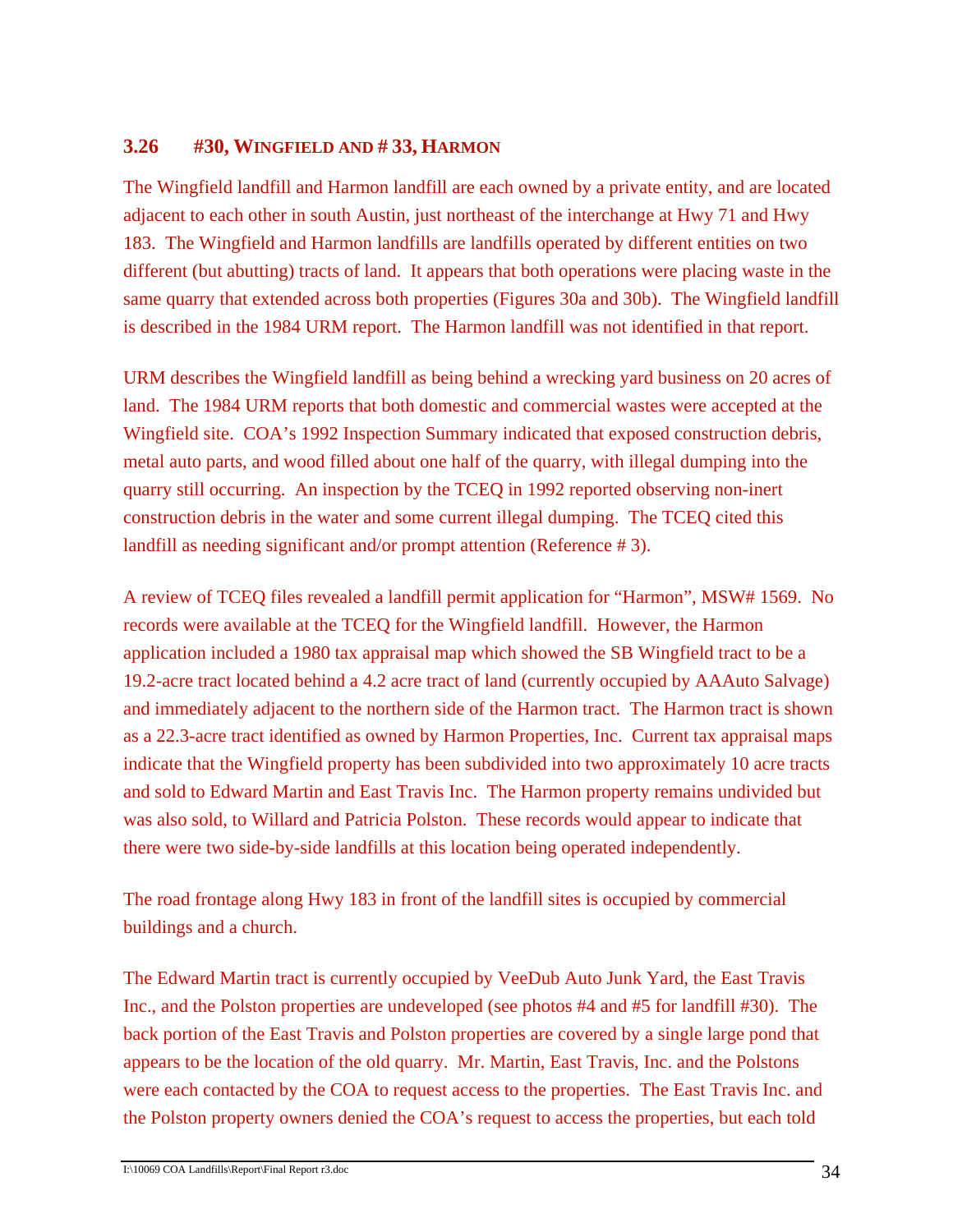the COA representative that they were not aware of any landfill on their property. Mr. Martin did grant access for a site visit. The Martin property is almost totally occupied by the auto salvage business. No evidence of a landfill was observable in this area. A close inspection was made of the creek that bisects the Polston tract and separates the Martin and East Travis tracts (see photo #1 for landfill #30). Dense brush prevented adequate viewing of the Polston and East Travis tracts from the Martin tract. Inspection of the creek showed a deep channelized creek, landfill trash was visible in the embankments on both side of the creek between the Martin and East Travis tracts (see photos #2 and #3 for landfill #30). Some debris was observed on the land surface of both the Polston and the East Travis tracts adjacent to the Martin property line (see photos #1 through #6 for landfill #33).

Following the site visit to the Martin property, a nearby business on Dalton road whose rear property line backs up to the Polston property and over looks the pond was visited. The business had several aerial photos of their property displayed in their office lobby that showed portions of the Polston property. The aerial photographs showed clear evidence of landfilling activities on the Polston property.

Based on the information reviewed during this SA, it is our opinion that current conditions associated with this site may pose a current or future material concern to human health or the environment, based on the following factors:

- proximity of structures adjacent to the landfills,
- exposed landfill materials due to erosion at the stream bank,
- presence of surface water bodies within the landfills,
- reported use of the pond by nearby residents for fishing and swimming, and
- presence of seeps/leachate from the landfills.

As described in Section 4 of this report, based on these findings, additional actions may be warranted at this site.

# **3.27 #31, WINN-COOK**

The Winn-Cook landfill is owned by the Austin Independent School District, and is located northeast Austin, at 3500 Susquehanna Lane. The landfill remains essentially as described in the 1984 URM report. However, continued development around Winn-Cook School has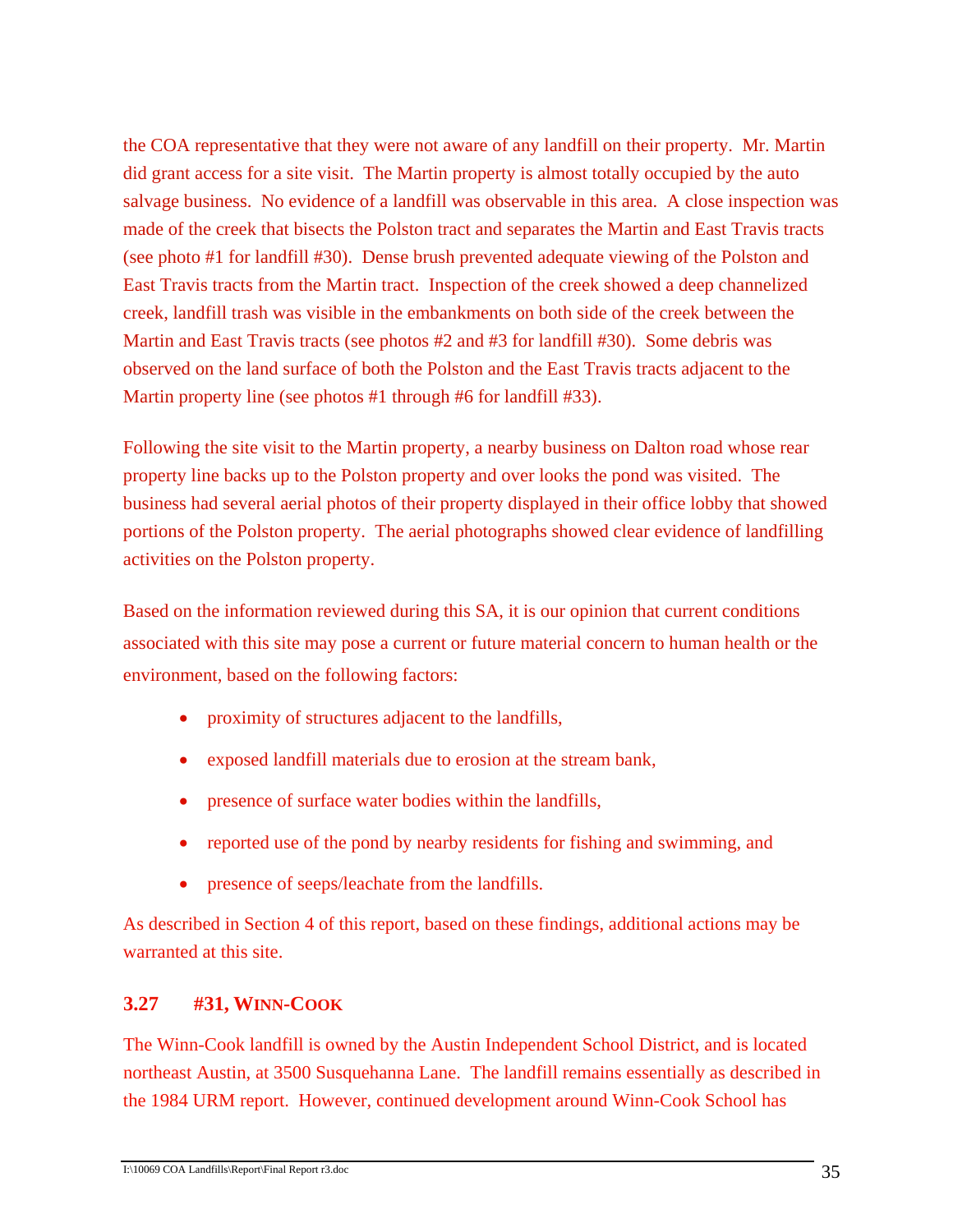resulted in additional residences having been constructed over the reported location of the landfill on Val Drive, Lynridge Drive, and Susquehanna Drive (Figures 31a and 31b).

Subsidence continues to be a problem in the school parking lot, sidewalks and buildings (see photos #1, 2, 3, and #6 for this landfill). In the COA's FY 00-001 Annual Report it was noted that the Teacher's parking lot on the north side of the school was uneven, with 1 to 2 inch cracks running north-south, and that a landfill cell was very visible with 1 to 2 foot of relief (Reference #16). Repairs were made during the summer of 2004 to the school parking lot and sidewalks. Long, parallel depressions are still evident across the school play ground (see photos #2, 3, and #6 for this landfill). Soil cavities were observed at the base of the school building (see photo #7 this landfill).

An investigation of the subsurface in Rockhurst Street, one block south of the school, was conducted in July 2004 for the COA in preparation for wastewater line repairs. The investigation determined that landfill waste was present below Rockhurst Street between Tulane and Dubuque. This indicates that the landfill extends further south than previously thought. COA inspection findings in 1992 (References #4 and #31) indicate that the school and adjacent homes were checked for methane by the Fire Department and no methane was detected. An additional seven to 12 homes were constructed in the late 1990s over portions of the landfill.

Based on the information reviewed during this SA, it is our opinion that current conditions associated with this site may pose a current or future material concern to human health or the environment, based on the following factors:

- proximity of school buildings and residences adjacent to and possibly over the landfill,
- significant subsidence.

As described in Section 4 of this report, based on these findings, additional actions may be warranted at this site. If the permanent school buildings are located over the landfill, they should be registered or permitted under Subchapter T, TAC 330.

# **3.28 #32, LOOP 360**

The Sprinkle landfill is owned by the City of Austin, and is located southwest Austin, in the Barton Creek Greenbelt behind the Brodie Oaks Shopping Center, at 4000 Loop 360. The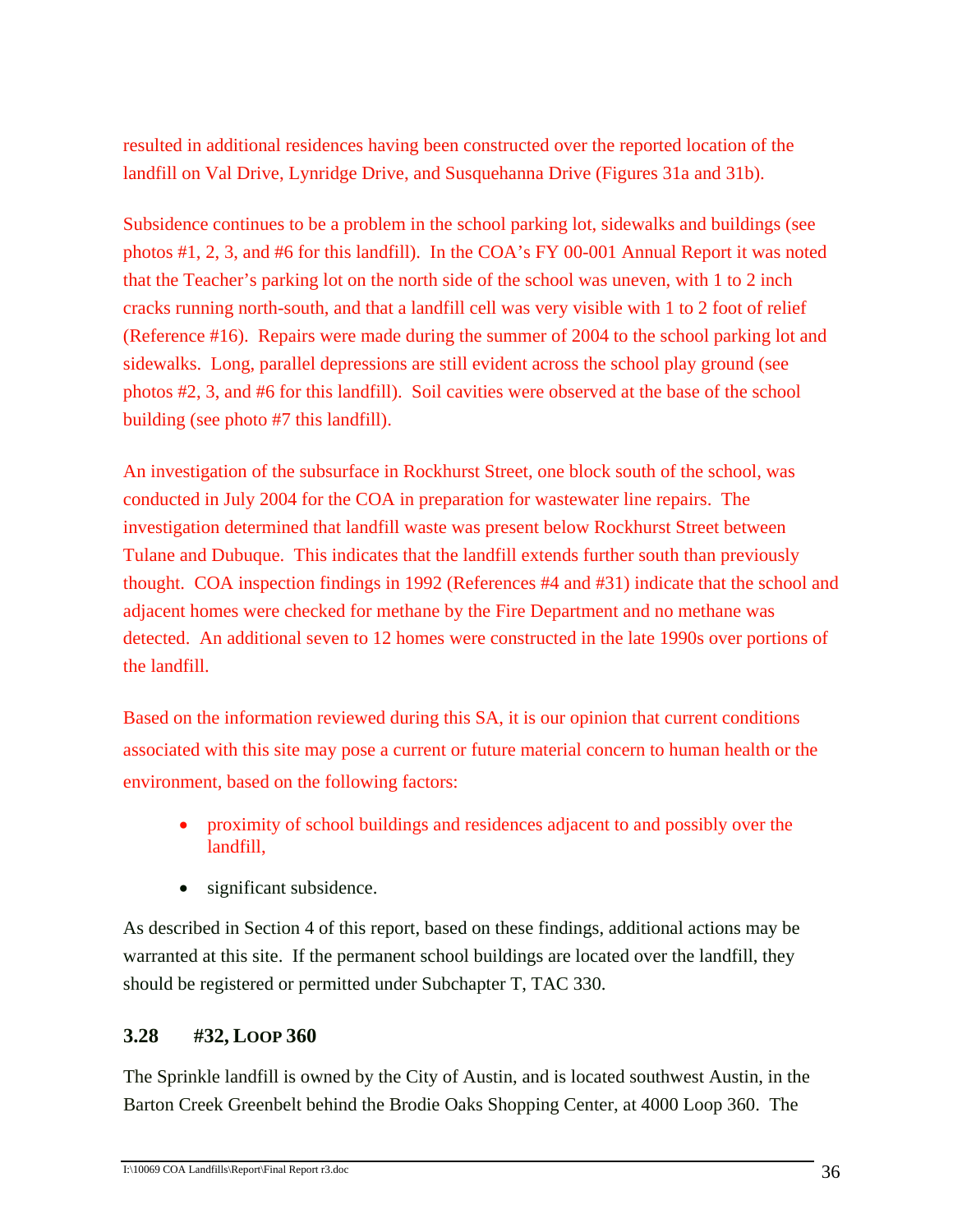Loop 360 site was not included in the 1984 URM report, but was included in this report at the COA's request. The Loop 360 site is a historic illegal dump site located in the Barton Creek Greenbelt, immediately behind the ToysRUs store in the Brodie Oaks Shopping Center (Figures 32a and 32b). City staff estimate the waste to be spread over a three to four acre area. The area consists of steep, heavily wooded ground sloping down to Barton Creek. The wastes appear to never have been capped. However, over the years much of it has been buried by a shallow cover of soil and leaves through natural processes. Waste observed included construction debris, roofing material (potentially containing asbestos), and many glass bottles (see photos #1, 5, and #6 for this landfill). More recently, illegal dumping appears to be occurring over the retaining wall behind ToysRUs.

The area contains moderate to sever erosion, apparently aggravated by people digging for and collecting bottles (see photos #2, 3, and #4 for this landfill). The extent of the landfill material to the south is unknown, and could possibly extend under ToysRUs and parking areas.

Based on the information reviewed during this SA, it is our opinion that current conditions associated with this site may pose a current or future material concern to human health or the environment, based on the following factors:

- proximity of structures adjacent to and possibly over the landfill,
- exposed landfill materials due to erosion,
- proximity to Barton Creek, and use of area for recreation,
- unrestricted public access.

If buildings are located over the landfill, they should be registered or permitted under Subchapter T, TAC 330. In addition, based on the apparent on-going illegal dumping, this site may represent a regulatory violation. As described in Section 4 of this report, based on these findings, additional actions may be warranted at this site.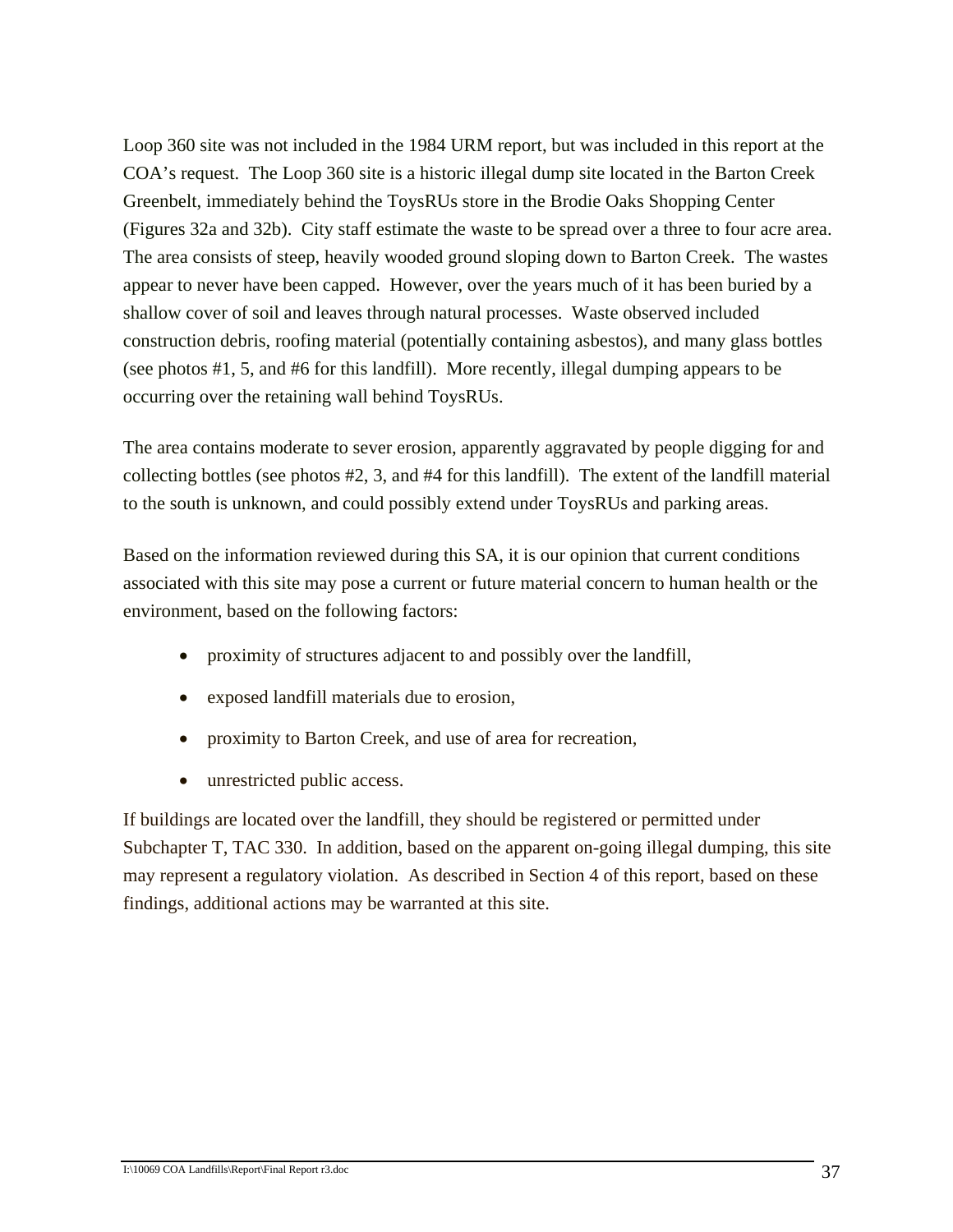#### **4.0 RECOMMENDATIONS**

As described in Section 3, certain environmental conditions, or possible regulatory violations, have been identified at several of the vicinity waste sites and, accordingly, we have developed recommendations for certain additional actions. Although many of the findings presented herein are considered material from an environmental perspective, within the limitations of this assessment, none of our findings indicate an obvious and imminent threat to public safety. We also report, however, that in response to the preliminary findings of this SA, the property owner of one of the landfill sites (Webberville-Govalle) has already expedited investigative actions and has discovered the presence of elevated levels of methane gas in the subsurface and is communicating findings with the appropriate regulatory agencies. These proactive measures taken by the property owner, illustrate the types of conditions that can exist undetected in the vicinity of closed landfill sites, and the importance of additional assessment, where warranted. Because most of the landfills are not owned by the COA, we note that implementation of certain of our recommendations may be beyond the COA's control.

We recommend that the owners of all landfills included in this study should be advised that if the owner has not already done so, notice should be filed in the real property records of the existence of the landfill per 30 TAC 330, Subchapter T. Owners should also be advised to review the requirements for notification to buyers, lessees, and occupants as well as lease restrictions provided in 30 TAC 330, Subchapter T.

| Site #         | <b>Landfill Name</b>                                                     | <b>Recommendation</b>                                            |
|----------------|--------------------------------------------------------------------------|------------------------------------------------------------------|
| 1a             | Airport Dump,<br>RMMA WD1, Waste<br>Disposal Area                        | • No Further Action,<br>Area Remediated To Risk Reduction Std 1. |
| 1 <sub>b</sub> | RMMA WD4,<br>Interdepartmental Fill Area                                 | • No Further Action,<br>Area Remediated To Risk Reduction Std 1. |
| 1c             | RMMA WD5, Former<br><b>Asphalt Plant Tailings / Ash</b><br>Disposal Area | • No Further Action,<br>Area Remediated To Risk Reduction Std 1. |

A summary of our recommendations for each of the subject waste sites is presented as follows: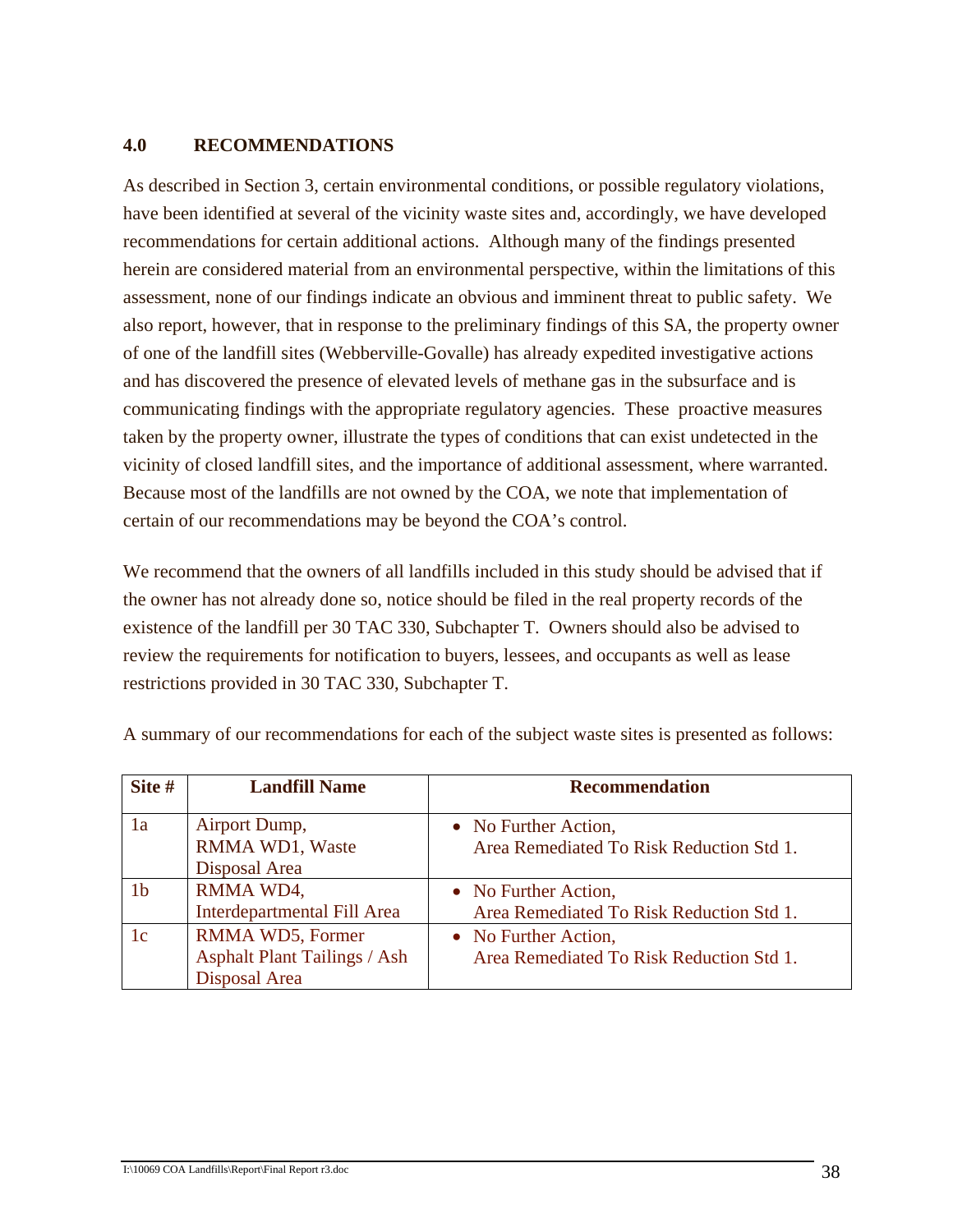| Site #         | <b>Landfill Name</b>                                                                | <b>Recommendation</b>                                                                                                                                                                                                                                                                                                                            |
|----------------|-------------------------------------------------------------------------------------|--------------------------------------------------------------------------------------------------------------------------------------------------------------------------------------------------------------------------------------------------------------------------------------------------------------------------------------------------|
| 1 <sub>d</sub> | RMMA WD7, Waste<br>Disposal Area                                                    | • Continue With Current Monitoring And<br><b>Investigation Program Being Implemented By</b><br>COA.<br>Buildings Over The Landfill Should Be<br>Registered/Permitted As Required by 30 TAC<br>330, Subchapter T As A Structure Over A<br>Landfill.                                                                                               |
| 2a             | <b>Balcones Research Center,</b><br><b>Radioactive Waste Site</b>                   | • No Further Action,<br>Identified By TCEQ As Requiring No Further<br>Action.                                                                                                                                                                                                                                                                    |
| 2 <sub>b</sub> | <b>Balcones Research Center,</b><br><b>Acid Neutralization Waste</b><br><b>Site</b> | • Continue Pursuit Of VCP Closure.                                                                                                                                                                                                                                                                                                               |
| 2c             | <b>Balcones Research Center,</b><br><b>Research Monkey Waste Site</b>               | • No Further Action,<br><b>Location Unknown.</b>                                                                                                                                                                                                                                                                                                 |
| $\overline{3}$ | <b>Bergstrom AFB (ABIA)</b><br>BAFB Landfills 03, 04, 05,<br>06, 07                 | • Conduct Periodic Site Inspections.<br>• Continue Groundwater Monitoring And Post-<br><b>Closure Care.</b>                                                                                                                                                                                                                                      |
| $\overline{4}$ | <b>Bergstrom AFB (ABIA)</b><br><b>BAFB</b> Landfills 01 and 02                      | • Conduct Periodic Site Inspections.<br><b>Continue Groundwater Monitoring And Post-</b><br><b>Closure Care.</b>                                                                                                                                                                                                                                 |
| 5              | <b>Bluff Springs/Knuckles</b><br>Crossing                                           | • Conduct Periodic Site Inspections.                                                                                                                                                                                                                                                                                                             |
| 6              | <b>Brinkley-Anderson</b>                                                            | Conduct Periodic Site Inspections.<br>Continue Periodic Analysis Of Leachate Seeps<br>At Walnut Creek.<br>Perform Corrective Action To Creek<br><b>Embankments To Prevent Erosion And Exposure</b><br>Of Landfill Materials.<br>Conduct Sampling At Adjacent Properties To<br>Evaluate Presence of Methane In The Soil Gas<br>And In Structures. |
| 7              | <b>Butler</b>                                                                       | • Conduct Periodic Site Inspections.<br>Continue Groundwater Monitoring, Corrective<br><b>Action To Creek Embankments To Prevent</b><br>Erosion And Exposure Of Landfill Materials.                                                                                                                                                              |
| 8              | Grove                                                                               | Conduct Periodic Site Inspections.<br>$\bullet$<br>Remove Illegal Dumped Materials To Achieve<br>$\bullet$<br>Certificate Of Completion Under VCP Program.<br>Conduct Sampling At Landfill And Adjacent<br>$\bullet$<br>Properties To Evaluate Presence Of Methane In<br>The Soil Gas And In Structures.                                         |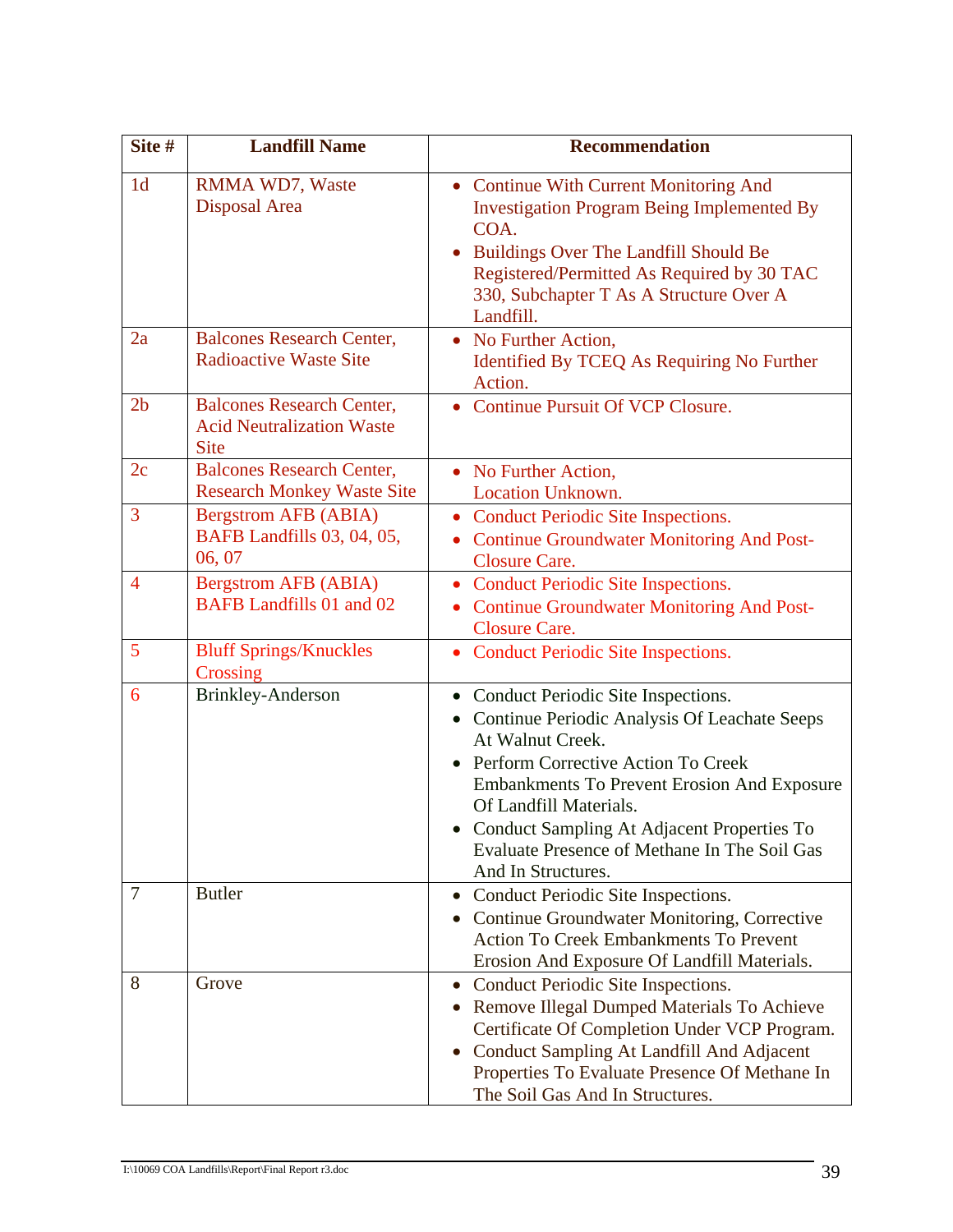| Site # | <b>Landfill Name</b>                            | <b>Recommendation</b>                                                                                                                                                                                                                                                                                                                                                                                 |
|--------|-------------------------------------------------|-------------------------------------------------------------------------------------------------------------------------------------------------------------------------------------------------------------------------------------------------------------------------------------------------------------------------------------------------------------------------------------------------------|
| 9      | Highway 71, Precinct 3                          | • No Further Action.                                                                                                                                                                                                                                                                                                                                                                                  |
| 10     | Hog Hill/Handy's Dump                           | Conduct Periodic Site Inspections.<br>Terminate Illegal Dumping By Property Owner.<br>Conduct Soil Gas Sampling At Adjacent<br>Properties To Evaluate Presence of Methane In<br>The Soil Gas And In Structures.                                                                                                                                                                                       |
| 11     | <b>Industrial Waste Materials</b><br>Management | • Conduct Periodic Site Inspections.<br>• Continue Current Monitored Program.                                                                                                                                                                                                                                                                                                                         |
| 12     | Jonestown, Precinct 2                           | • No Further Action.                                                                                                                                                                                                                                                                                                                                                                                  |
| 14     | <b>Mabel Davis</b>                              | <b>Conduct Periodic Site Inspections.</b><br>• Complete On-Going Investigation/Remediation<br>Activities.<br>Conduct Sampling At Landfill And Adjacent<br>Properties To Evaluate Presence Of Methane In<br>The Soil Gas And In Structures.<br>If Buildings Are Over The Landfill They Should<br>Be Registered/Permitted As Required by 30<br>TAC 330, Subchapter T As A Structure Over A<br>Landfill. |
| 15     | <b>McGuire</b>                                  | <b>Conduct Periodic Site Inspections.</b><br>Sample Surface Water In Stream.<br>• Conduct Sampling At Adjacent Properties To<br><b>Evaluate Presence Of Methane In The Soil Gas</b><br>And In Structures.                                                                                                                                                                                             |
| 16     | M. E. Ruby                                      | <b>Conduct Sampling At Landfill And Adjacent</b><br>Properties To Evaluate Presence Of Methane In<br>The Soil Gas And In Structures.<br>If Buildings Are Over The Landfill They Should<br>Be Registered/Permitted As Required by 30<br>TAC 330, Subchapter T As A Structure Over A<br>Landfill.<br>• Continue Sampling Of Groundwater By Owners.                                                      |
| 17     | <b>Montopolis Bridge</b>                        | • Conduct Periodic Site Inspections.<br><b>Conduct Sampling At Landfill And Adjacent</b><br>Properties To Evaluate Presence Of Methane In<br>The Soil Gas And In Structures.<br>• Remove Illegally Dumped Materials.                                                                                                                                                                                  |
| 18     | <b>Moses Guerrero</b>                           | No Further Action.                                                                                                                                                                                                                                                                                                                                                                                    |
| 19     | Old 290, Precinct 1                             | No Further Action.                                                                                                                                                                                                                                                                                                                                                                                    |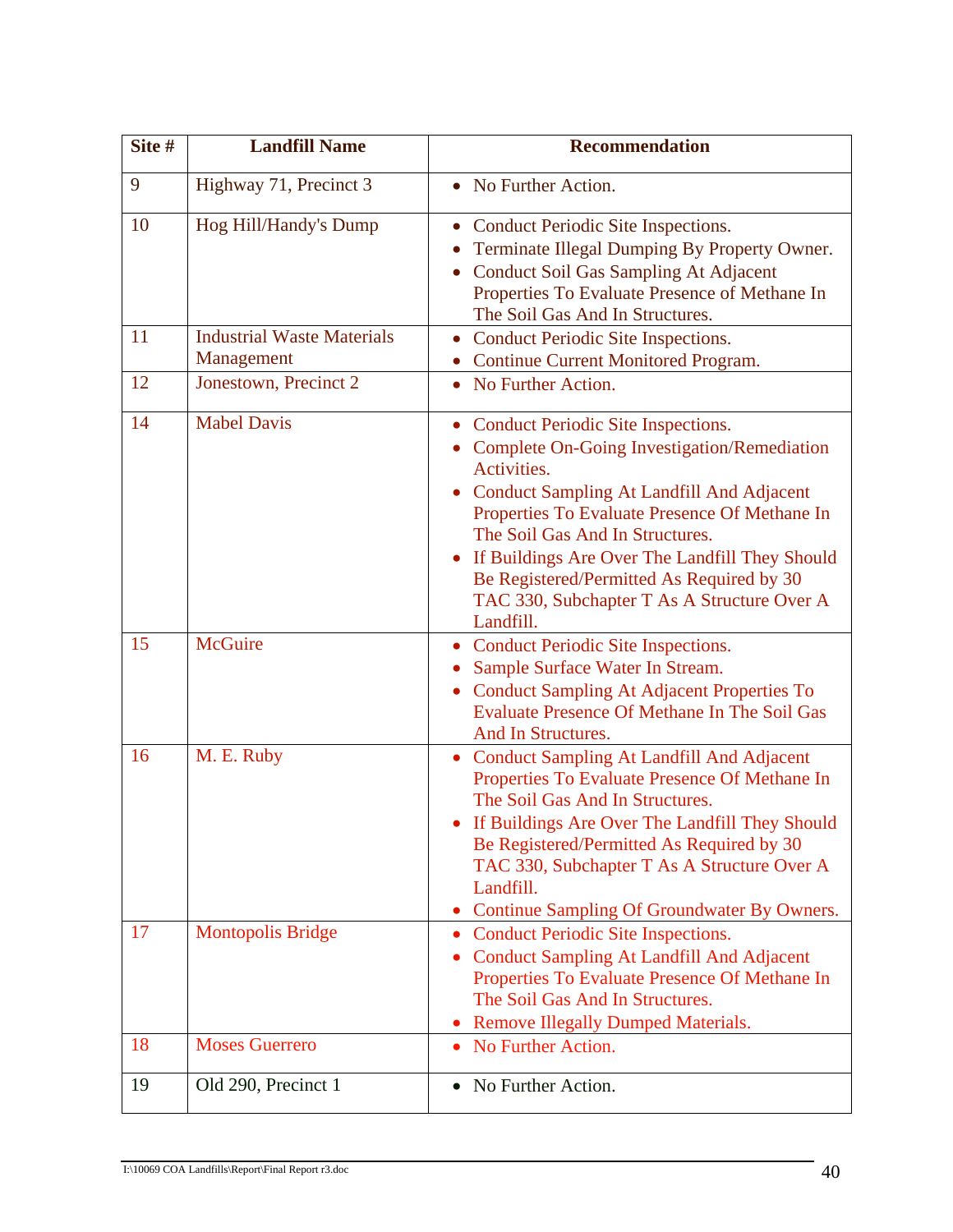| Site # | <b>Landfill Name</b>   | <b>Recommendation</b>                                                                                                                                                                                                                                                                                                                                                                                                                                                                                                                                                                                                                                                                                                                                |
|--------|------------------------|------------------------------------------------------------------------------------------------------------------------------------------------------------------------------------------------------------------------------------------------------------------------------------------------------------------------------------------------------------------------------------------------------------------------------------------------------------------------------------------------------------------------------------------------------------------------------------------------------------------------------------------------------------------------------------------------------------------------------------------------------|
| 20     | Sprinkle               | • No Further Action.                                                                                                                                                                                                                                                                                                                                                                                                                                                                                                                                                                                                                                                                                                                                 |
| 21     | St. Stephen's          | No Further Action.                                                                                                                                                                                                                                                                                                                                                                                                                                                                                                                                                                                                                                                                                                                                   |
| 25     | <b>Texaco Chemical</b> | • No Further Action.                                                                                                                                                                                                                                                                                                                                                                                                                                                                                                                                                                                                                                                                                                                                 |
| 26     | Turner                 | • Conduct Periodic Inspections And Continued<br>Monitoring Of Actions Stipulated In VCP<br>Certificate Of Completion.<br><b>Owner Should Take Measures To Prevent</b><br><b>Continued Illegal Dumping Near Residence.</b><br><b>Remove Recent Illegally Dumped Materials.</b><br>• Conduct Sampling At Landfill And Adjacent<br>Properties To Evaluate Presence Of Methane In<br>The Soil Gas And In Structures                                                                                                                                                                                                                                                                                                                                      |
| 27     | Webberville-Govalle    | <b>Conduct Periodic Inspections.</b><br>• Perform Further Investigations To Determine If<br>The Landfill Extends Either Northward Or<br><b>Eastward Under Residences.</b><br>Perform Investigations To Determine If<br>$\bullet$<br>Hazardous Materials Are Present In The<br>Landfill.<br>Sample Surface Water In Stream.<br>Conduct Soil Gas Survey To Determine If A<br>Methane Plume Is Impinging On Developments.<br><b>Conduct Sampling At Landfill And Adjacent</b><br>Properties To Evaluate Presence Of Methane In<br>The Soil Gas And In Structures.<br>If Non-Residential Buildings Are Located Over<br>The Landfill They Should Be<br>Registered/Permitted As Required by 30 TAC<br>330, Subchapter T As A Structure Over A<br>Landfill. |
| 28     | Whisenhut              | <b>Conduct Periodic Inspections.</b><br>• Conduct Soil And Groundwater Sampling To<br>Determine If Hazardous Wastes Are Present In<br>Landfill.<br>Conduct Sampling At Landfill And Adjacent<br>Properties To Evaluate Presence Of Methane In<br>The Soil Gas And In Structures.                                                                                                                                                                                                                                                                                                                                                                                                                                                                     |
| 29     | <b>Wild Basin</b>      | • Conduct Periodic Inspections.                                                                                                                                                                                                                                                                                                                                                                                                                                                                                                                                                                                                                                                                                                                      |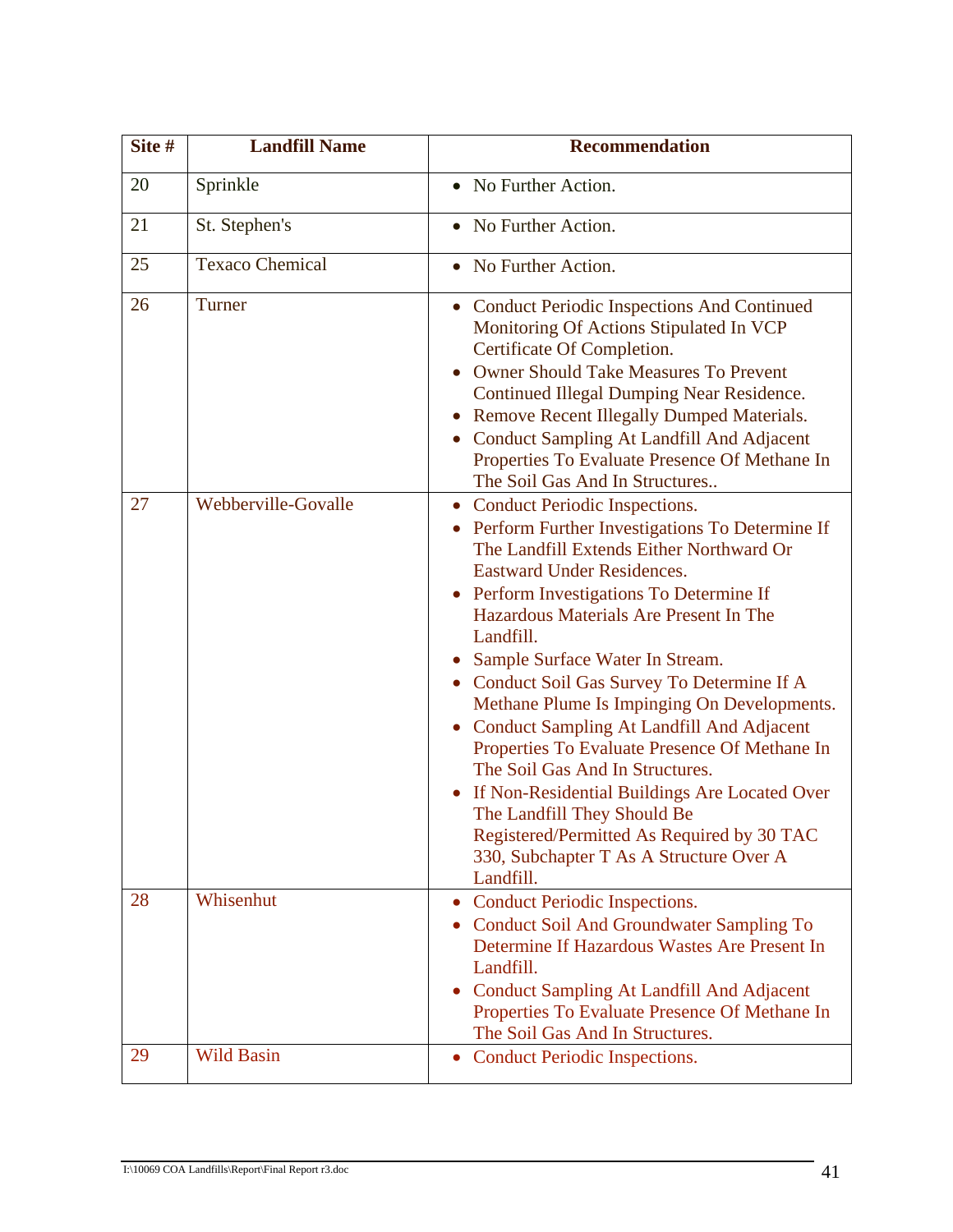| Site # | <b>Landfill Name</b> | <b>Recommendation</b>                                                                                                                                                                                                                                                                                                                                                                                                                                                                                                                                                                                                                  |
|--------|----------------------|----------------------------------------------------------------------------------------------------------------------------------------------------------------------------------------------------------------------------------------------------------------------------------------------------------------------------------------------------------------------------------------------------------------------------------------------------------------------------------------------------------------------------------------------------------------------------------------------------------------------------------------|
| 30     | Wingfield            | <b>Conduct Periodic Inspections.</b><br>Sample Surface Water In Stream And Pond.<br><b>Conduct Sampling At Landfill And Adjacent</b><br>Properties To Evaluate Presence Of Methane In<br>The Soil Gas And In Structures.                                                                                                                                                                                                                                                                                                                                                                                                               |
| 31     | Winn-Cook            | • Conduct Periodic Inspections.<br>• Conduct Subsurface Investigation To Determine<br><b>Extent Of Landfill.</b><br><b>Conduct Sampling At Landfill And Adjacent</b><br>Properties To Evaluate Presence Of Methane In<br>The Soil Gas And In Structures.<br>• Notification And Methane Sampling In<br>Residences Potentially Located Over Landfill.<br>Permanent School Buildings Over The Landfill<br>Should Be Registered/Permitted As Required by<br>30 TAC 330, Subchapter T As A Structure Over<br>A Landfill.                                                                                                                    |
| 32     | Loop 360 (ToysRUs)   | <b>Conduct Periodic Inspections.</b><br><b>Install Fencing On Retaining Wall Behind</b><br>$\bullet$<br>Shopping Center And Between Hiking Trail And<br>Waste, To Prevent Continued Dumping And To<br>Limit Access To Bottle Collectors.<br>• Grade Surface To Repair And Deter Erosion.<br>• Remove And Dispose Of Visible Wastes.<br><b>Conduct Sampling At Landfill And Adjacent</b><br>Properties To Evaluate Presence Of Methane In<br>The Soil Gas And In Structures.<br>If Buildings Are Over The Landfill They Should<br>Be Registered/Permitted As Required by 30<br>TAC 330, Subchapter T As A Structure Over A<br>Landfill. |
| 33     | Harmon               | • Conduct Periodic Inspections.<br>Sample Surface Water In Stream And Pond.<br>Conduct Sampling At Landfill And Adjacent<br>Properties To Evaluate Presence Of Methane In<br>The Soil Gas And In Structures.                                                                                                                                                                                                                                                                                                                                                                                                                           |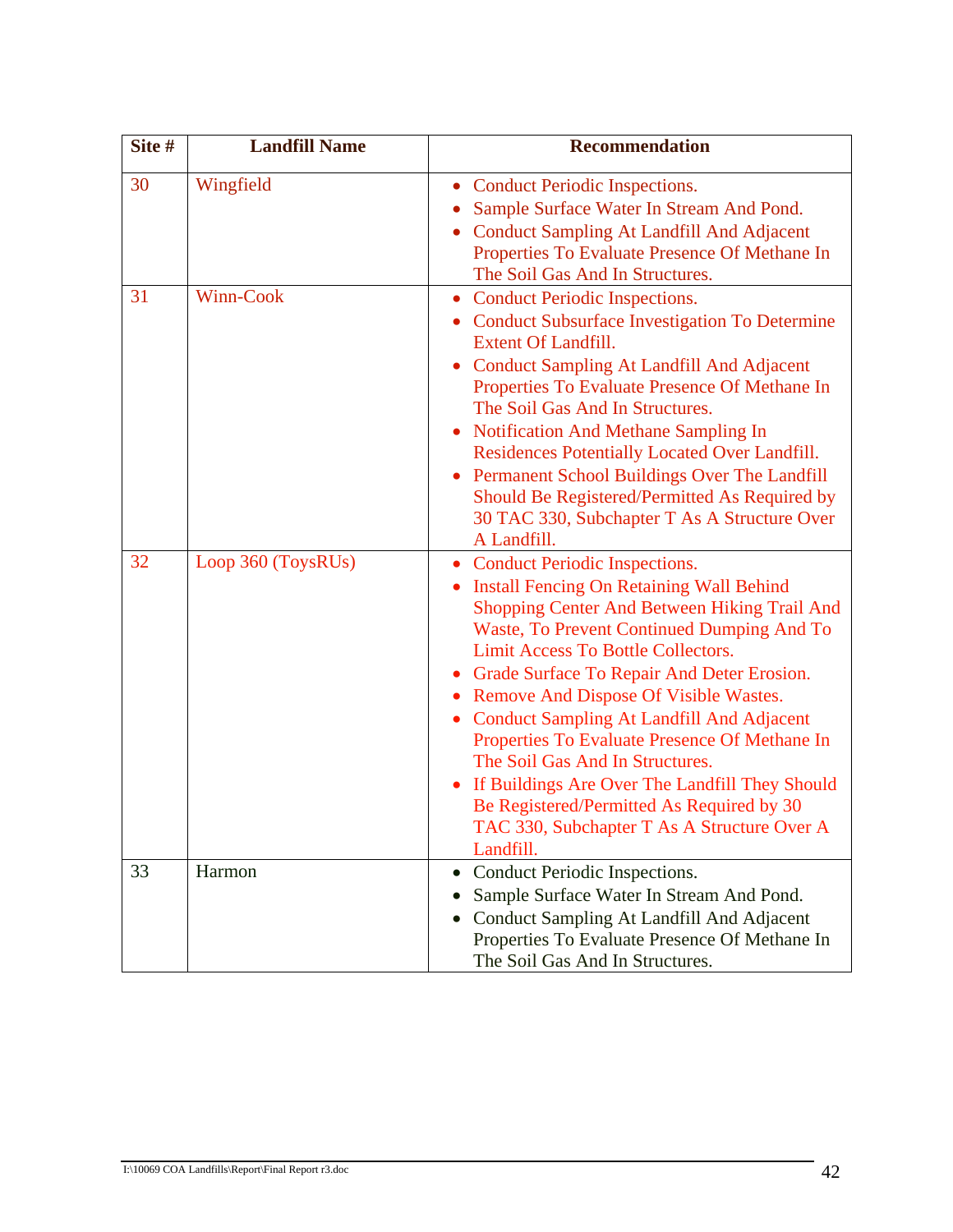#### **5.0 ASSESSMENT LIMITATIONS**

The following limitations apply to the information in and findings of this report:

This report provides information and findings obtained by Geomatrix from the sources identified herein. Although the information sources identified and utilized are consistent with industry standards for assessment performance, this report is not intended to provide any warranty that other sources of environmental information are not available for these properties.

In the formation of our opinions, Geomatrix has relied on information provided by third parties. Beyond the course of normal communications and information gathering procedures, Geomatrix has not independently verified the information provided.

The findings of this report should be considered a technical opinion, based on the available information and the experience of Geomatrix personnel with comparable properties and operations. It should also be recognized that other parties may render alternate opinions based on the same information, and that additional information may become available in the future that would alter this opinion.

This SA, consistent with industry standards for such assessments, did not include any intrusive investigation or sampling of site media. Environmental concerns or liabilities that were not documented in one of the information sources utilized, were not visibly apparent in a field reconnaissance (e.g. subsurface methane gas), or could not be readily measured, will not have been identified.

This report and all associated information and documentation generated by Geomatrix as a part of this project is for the sole use of COA and may not be relied upon by any other party without the express written permission of Geomatrix Consultants, Inc. (Geomatrix).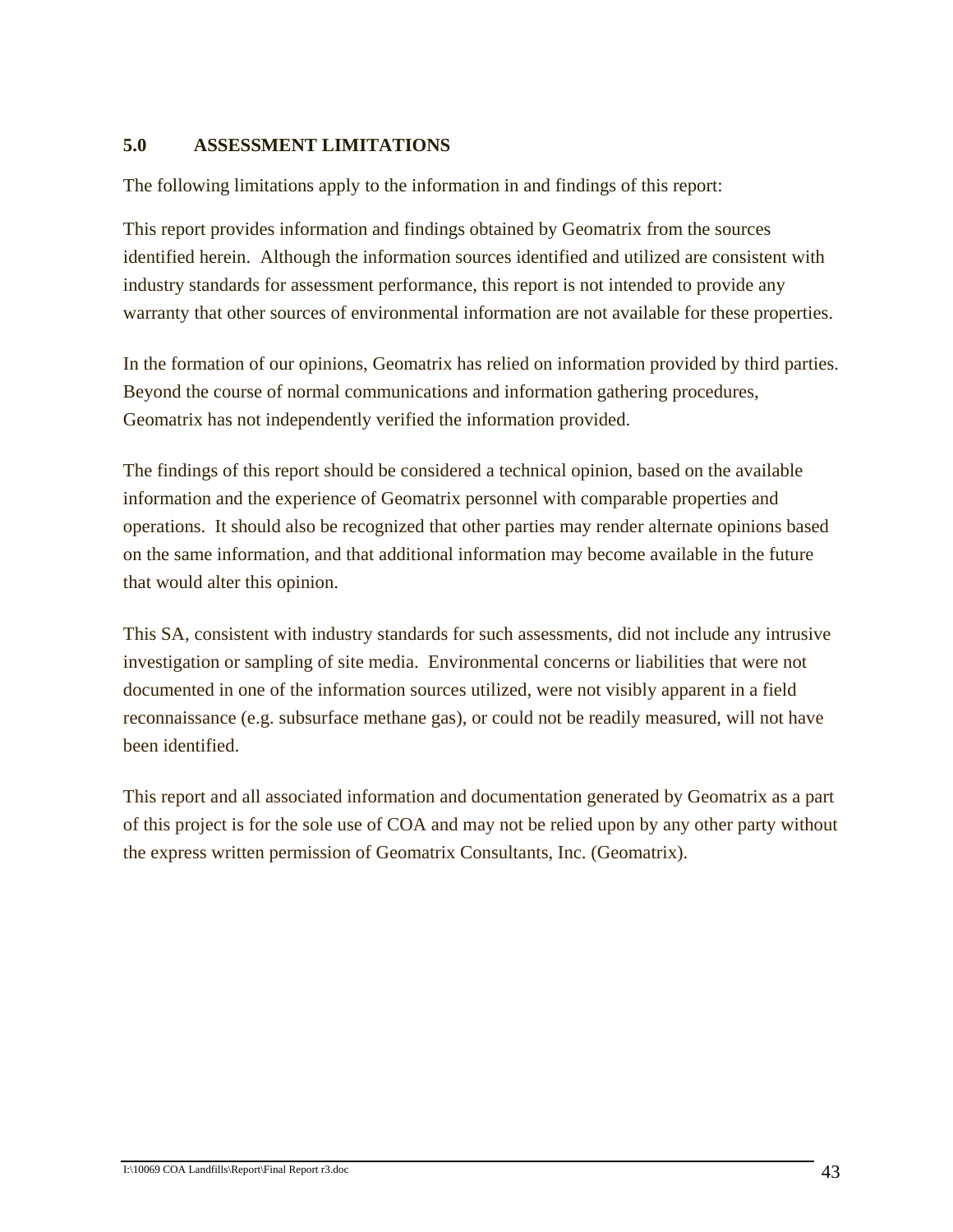| COA / URM<br>Ref# |        | <b>Landfill Name</b>                         | COA / URM<br>Ref# | <b>Landfill Name</b>       |
|-------------------|--------|----------------------------------------------|-------------------|----------------------------|
| 1                 | $1a^*$ | Airport (RMMA WD1)                           | 16                | M. E. Ruby                 |
|                   | $1b*$  | <b>RMMA WD4</b>                              | 17                | <b>Montopolis Bridge</b>   |
|                   | $1c^*$ | <b>RMMA WD5</b>                              | 18                | <b>Moses Guerrero</b>      |
|                   | $1d^*$ | <b>RMMA WD7</b>                              | 19                | Old 290 Landfill           |
| $\overline{2}$    |        | <b>Balcones Research Center</b>              | 20                | Sprinkle                   |
|                   | $2a^*$ | <b>Radioactive Waste Site</b>                | 21                | <b>St.</b> Stephens        |
|                   | $2b*$  | <b>Acid Neutralization Waste Site</b>        | 25                | <b>Texaco Chemical Co.</b> |
|                   | $2c^*$ | <b>Research Monkey Waste Site</b>            | 26                | Turner                     |
| 3                 |        | <b>Bergstrom Air Force Base</b>              | 27                | Webberville-Govalle        |
| $\overline{4}$    |        | <b>Bergstrom Air Force Base</b>              | 28                | Whisenhut                  |
| 5                 |        | <b>Bluff Springs/Knuckles Crossing</b>       | 29                | <b>Wild Basin</b>          |
| 6                 |        | <b>Brinkley-Anderson</b>                     | 30                | Wingfield                  |
|                   |        | <b>Butler</b>                                | 31                | Winn-Cook                  |
| 8                 |        | Grove                                        | 32                | Loop $360$                 |
| 9                 |        | Highway 71, Precinct 3                       | 33                | <b>Harmon</b>              |
| 10                |        | Hog Hill/Handy's                             |                   |                            |
| 11                |        | <b>Industrial Waste Materials Management</b> |                   |                            |
| 12                |        | Jonestown, Precinct 2                        |                   |                            |
| 14                |        | <b>Mabel Davis</b>                           |                   |                            |
| 15                |        | <b>McGuire</b>                               |                   |                            |
|                   |        |                                              |                   |                            |

**Table 1 List of Landfill Sites Included in 2004 Supplemental Assessment**

\* Additional reference numbers to differentiate multiple non-contiguous landfills at same property.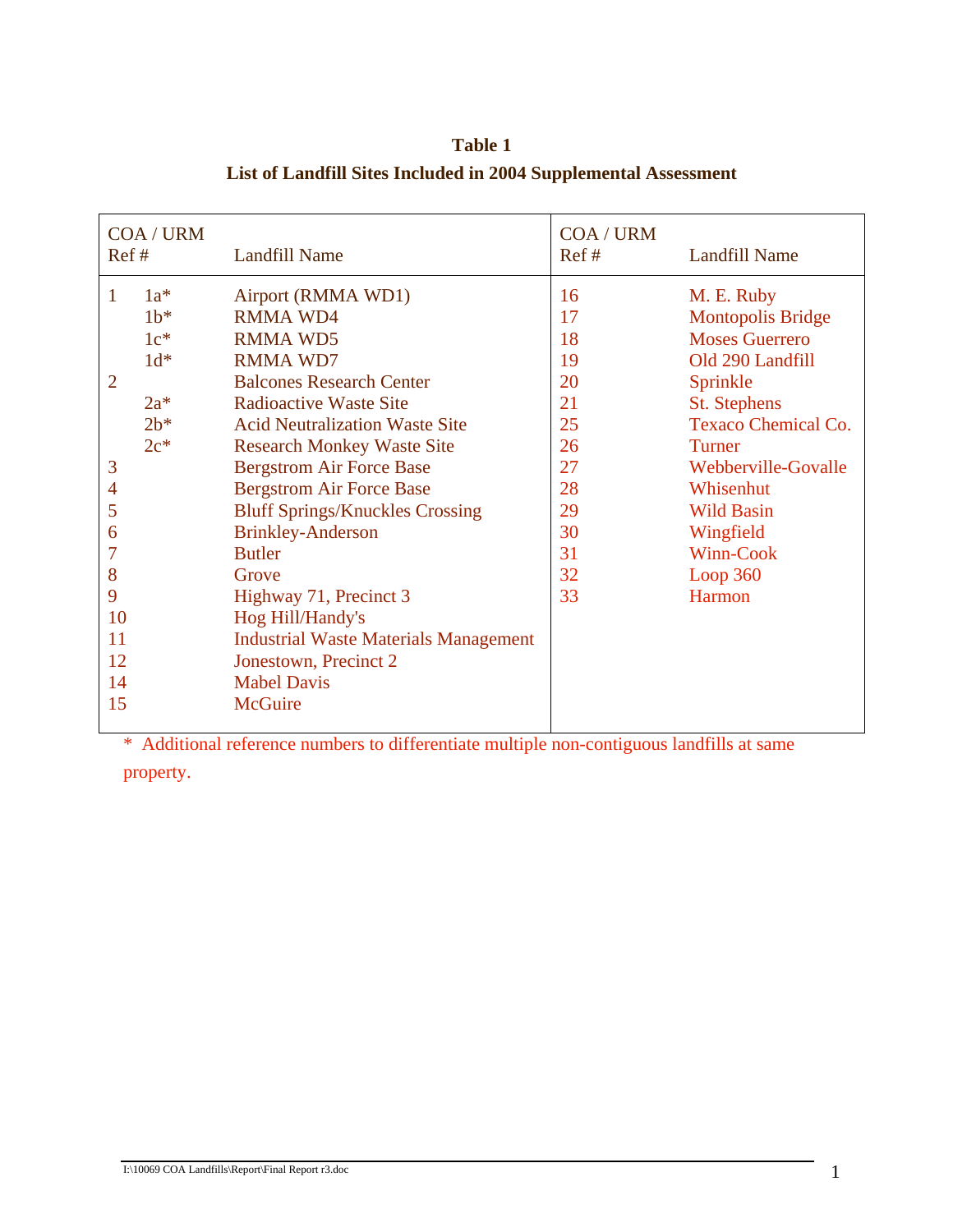## **TABLE 2 LANDFILL DATA**

|                   |                                                                          | TCEQ MSW#                                                                                | <b>Estimated</b>                                   | <b>Site Address /</b>                                                   |                                                                                                                                                                         |                                                         |
|-------------------|--------------------------------------------------------------------------|------------------------------------------------------------------------------------------|----------------------------------------------------|-------------------------------------------------------------------------|-------------------------------------------------------------------------------------------------------------------------------------------------------------------------|---------------------------------------------------------|
| $\mathbf{Map} \#$ | <b>Site Name</b>                                                         | <b>Landfill Type</b>                                                                     | Acreage                                            | <b>Location</b>                                                         | <b>Property Owner / Contact</b>                                                                                                                                         | <b>Landfill Operator</b>                                |
|                   | Airport                                                                  | Municipal Solid Waste                                                                    | ~1                                                 | 4500 Manor Rd.<br>(Long Term Parking)                                   | City of Austin,<br>Chris Calvery, 974-7094                                                                                                                              | <b>City of Austin</b>                                   |
| $\overline{2}$    | <b>Balcones Research</b><br>Center                                       | Industrial, 3 sites; low level<br>radioactive, liquid chemical,<br>animal research waste | 8                                                  | 10,000 Burnet Road                                                      | UT Austin,<br>Chip Rogers, 471-3511 (or Earl<br>Jansen, Abe Yebara)                                                                                                     | UT Austin, Balcones<br><b>Research Center</b>           |
| $\overline{3}$    | <b>Bergstrom AFB</b><br>(7 landfills)                                    | Domestic / Industrial<br>Solid, Liquid, Hazardous                                        | 58                                                 | 2,500 Hwy 71 East,<br><b>ABIA</b>                                       | City of Austin,<br>Dale Thompson, 530-5544                                                                                                                              | <b>USAF/US DOD</b>                                      |
| $\overline{4}$    | <b>Bergstrom AFB</b><br>(7 landfills)                                    | Domestic / Industrial<br>Solid, Liquid, Hazardous                                        | 12                                                 | 2,500 Hwy 71 East,<br><b>ABIA</b>                                       | City of Austin,<br>Dale Thompson, 530-5544                                                                                                                              | <b>USAF/US DOD</b>                                      |
| 5                 | <b>Bluff</b><br>Springs/Knuckles<br>Crossing                             | <b>Vegetative Debris</b>                                                                 | 2.5                                                | 9000 Knuckles<br>Crossing                                               | Charles & Yvonne Spradling<br>(1 lot), Thompson Family Ltd<br>$(2nd lot)$ ,<br>Charles Spradling 736-0147                                                               | City of Austin Parks &<br>Recreation                    |
| 6                 | <b>Brinkley-Anderson</b><br>(aka Little Walnut<br><b>Creek Landfill)</b> | <b>Municipal Solid Waste</b>                                                             | 23.98 acre<br>7-8 acres<br>(COA)                   | 2100 Anderson Ln<br>(east of Hwy 183,<br>both sides of Walnut<br>Creek) | Private / Bank Foreclosure on<br>undeveloped portion.<br><b>Multiple Properties: Rio Vista</b><br>Apts, MV Walnut Creek Ltd,<br>Whitehall Ltd., Hardin Interest<br>Inc. | West Side - City of Austin<br>East Side - Travis County |
| $\overline{7}$    | <b>Butler</b>                                                            | <b>Municipal Solid Waste</b>                                                             | 18                                                 | Zilker Park @<br><b>Stratford Drive (near</b><br>Mopac Bridge)          | City of Austin,<br>Hani Michel, 974-1962                                                                                                                                | <b>City of Austin</b>                                   |
| 8                 | Grove                                                                    | Municipal Solid Waste                                                                    | 3.6 acre<br>landfill<br>9.8 acre<br>site           | 500 Kemp Street                                                         | Rizome Collective, Scott<br>Kellogg, 294-9580 (best<br>number) or 385-3695.                                                                                             | City of Austin                                          |
| 9                 | Highway 71, Precinct<br>3                                                | <b>MSW</b> #686<br>Municipal Solid Waste                                                 | 9.8 as per<br>COA table<br>19 as per<br><b>URM</b> | 1.5 mi west of Hw 71<br>& Hamilton Pool Rd.                             | Grumbles Family,<br>263-2508.<br>Richard Grumbles, 636-6201.                                                                                                            | <b>Travis County</b>                                    |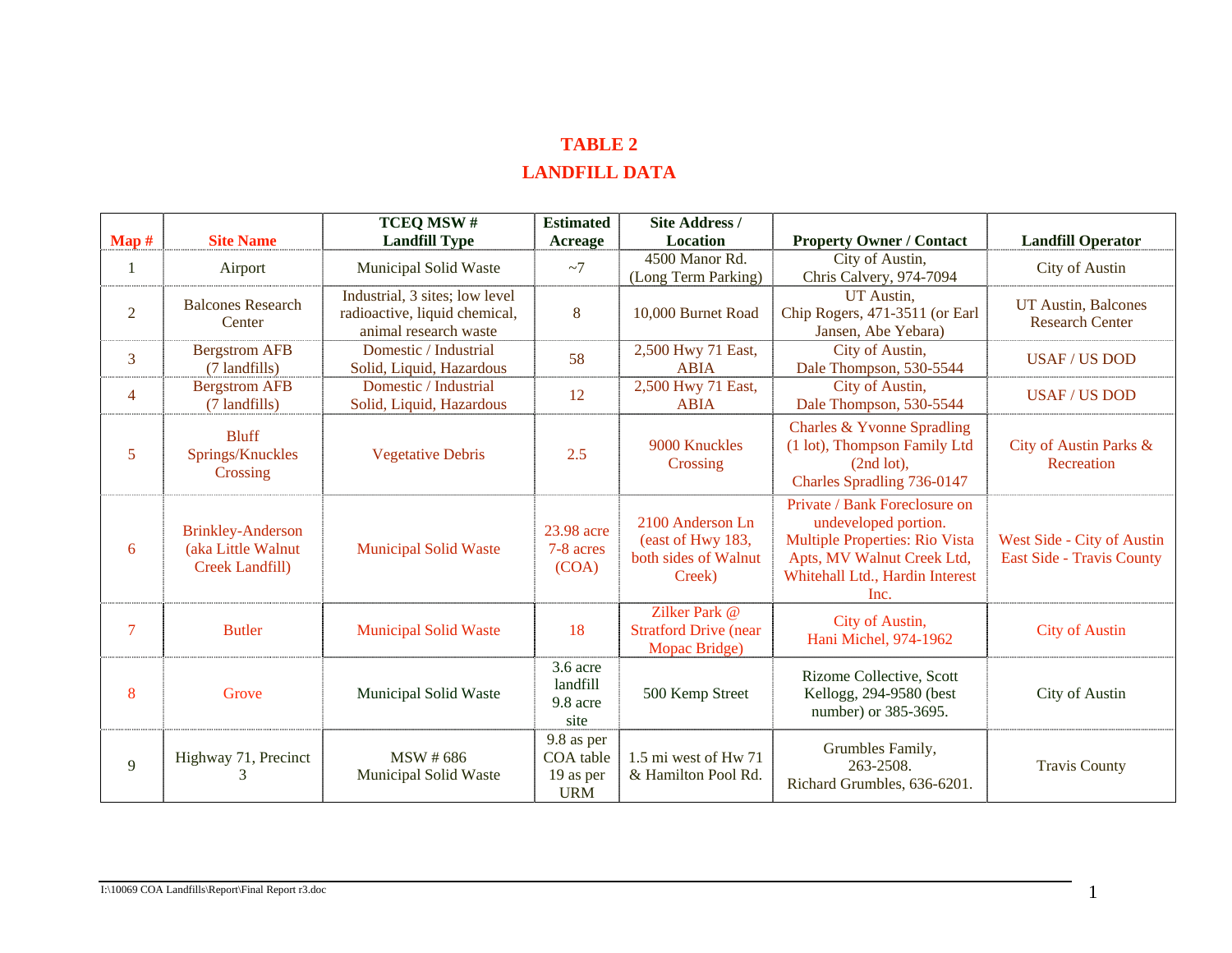|                  |                                                           | TCEQ MSW#                                                                                                                        | <b>Estimated</b> | <b>Site Address /</b>                             |                                                                                                                        |                                       |
|------------------|-----------------------------------------------------------|----------------------------------------------------------------------------------------------------------------------------------|------------------|---------------------------------------------------|------------------------------------------------------------------------------------------------------------------------|---------------------------------------|
| $\mathbf{Map}$ # | <b>Site Name</b>                                          | <b>Landfill Type</b>                                                                                                             | Acreage          | <b>Location</b>                                   | <b>Property Owner / Contact</b>                                                                                        | <b>Landfill Operator</b>              |
| 10               | Hog Hill/Handy's<br>Dump                                  | <b>Unknown, Illegal Dumping</b><br>(construction, clean fill<br>material, reports of glue &<br>unknown chemicals)                | 3                | 2 lots:<br>6410 Harold Court<br>6110 Harold Court | Mr. Emmit Jones Jr.,<br>670-3269                                                                                       | NA, Illegal Dump                      |
| 11               | <b>Industrial Waste</b><br><b>Materials</b><br>Management | Industrial(liquid, solvents,<br>acids, hydrocarbons)                                                                             | 16               | Hwy 290 East<br>(near flea market)                | Waste Management Inc.<br>Bubba Smith, 748-4235                                                                         | <b>Industrial Waste</b><br>Management |
| 12               | Jonestown, Precinct 2                                     | Municipal/Private<br>(used by Universal Disposal,<br>Cen-Tex Disposal, TX<br>Highway Dept., Austin State<br>Hospital, Jonestown) | 8                | FM 1431 &<br>Williamson Rd.                       | Marion Shipman,<br>921-4163                                                                                            | <b>Travis County</b>                  |
| 14               | <b>Mabel Davis</b><br>(aka St. Edward's<br>Landfill)      | Municipal / Industrial (solid,<br>liquid chemical, illegal<br>unknown)                                                           | 30               | 3500 Parker Lane                                  | City of Austin,<br>Hani Michel, 974-1962                                                                               | <b>City of Austin</b>                 |
| 15               | <b>McGuire</b>                                            | <b>Municipal Solid Waste</b>                                                                                                     | $\overline{7}$   | 4500 Freidrich Lane<br>1600 Spongberg Dr.         | <b>University of Texas</b><br><b>Kathy Libersat</b><br><b>Real Estate Office</b><br>499-4336<br>Klibersat@Utsystem.Edu | <b>City of Austin</b>                 |
| 16               | M. E. Ruby                                                | solid, liquid, hazardous                                                                                                         | 5                | 4400 Braker Ln <sup>1</sup><br>11000 Hwy 183      | HUB Properties Trust <sup>1</sup>                                                                                      | Private - M. E. Ruby                  |
| 17               | Montopolis Bridge                                         | Domestic/Construction<br><b>Illegal Dumping</b>                                                                                  | <16              | Colorado River &<br>Montopolis Rd.                | City of Austin, Street and<br>Bridge,<br>Ed Poppitt, P.E., 974-8768                                                    | Centex Corporation                    |
| 18               | <b>Moses Guerrero</b>                                     | Vegetative/Construction                                                                                                          | 5                | 6000 Hwy 183 South                                | Southview Hills Investments <sup>1</sup>                                                                               | Private - Moses Guerroro              |
| 19               | Old 290, Precinct 1                                       | <b>MSW</b> # 684<br>Municipal / Industrial<br>solid, liquid, hazardous                                                           | 140              | Hwy 290 East<br>(near flea market)                | Travis County,<br>Keith Coburn, 854-5866                                                                               | <b>Travis County</b>                  |
| 20               | Sprinkle                                                  | <b>Municipal Solid Waste</b><br>(City Only)                                                                                      | 100              | 11015 Sprinkle<br>Cutoff Rd.                      | Fiestas Patrias of Austin <sup>1</sup><br>Julius Velasquez,<br>julius.velasquez@capmetro.org                           | <b>City of Austin</b>                 |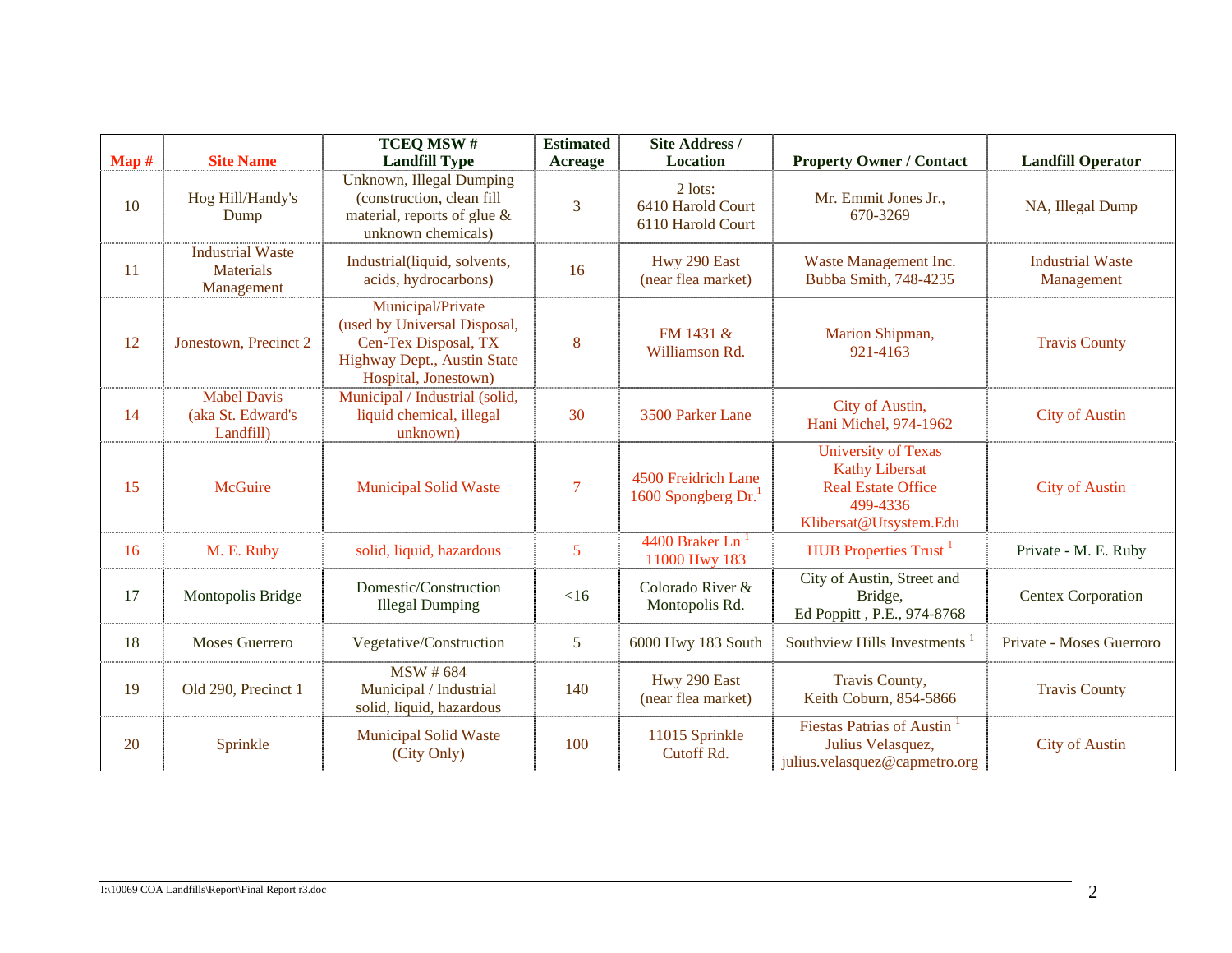|       |                                               | TCEQ MSW#                                                           | <b>Estimated</b>                                                                    | <b>Site Address /</b>                                      |                                                                                                                                             |                                                |
|-------|-----------------------------------------------|---------------------------------------------------------------------|-------------------------------------------------------------------------------------|------------------------------------------------------------|---------------------------------------------------------------------------------------------------------------------------------------------|------------------------------------------------|
| Map # | <b>Site Name</b>                              | <b>Landfill Type</b>                                                | Acreage                                                                             | <b>Location</b>                                            | <b>Property Owner / Contact</b>                                                                                                             | <b>Landfill Operator</b>                       |
| 21    | St. Stephen's                                 | MSW #1124School Waste                                               | 2                                                                                   | 2900 Bunny Run                                             | Protestant Episcopal School <sup>1</sup><br>2900 Bunny Run, Roger<br><b>Bowen (School Head) Brad</b><br>Powell 801-0402                     | Private - St. Stephens<br>School               |
| 25    | <b>Texaco Chemical</b>                        | Industrial<br>(solid, liquid)                                       | 11                                                                                  | 7114 N. Lamar Blvd<br>@ Airport Rd.                        | <b>Huntsman Petrochemical Corp</b><br>/ Texaco Chemical<br>Ravi Joseph, 483-0178                                                            | Private - Jefferson<br><b>Chemical Company</b> |
| 26    | Turner                                        | Municipal<br>(solid)                                                | 10.369<br>acres as<br>per phase<br><b>II ESA</b><br>27 acres<br>as per<br>COA table | Turner Lane <sup>1</sup><br>7000 Hwy 183 East              | Balcones $JV1$<br>David Huff 255-7056 (home),<br>663-9339 (cell)                                                                            | Private - Landowner                            |
| 27    | Webberville-Govalle                           | <b>Unknown Waste Type</b>                                           | 20                                                                                  | Webberville Rd. &<br>Govalle Ave.<br>(NE Corner)           | Austin Community College,<br>Bronson Dorsey, 223-1009<br>$(cell: 657-9760)$                                                                 | Unknown                                        |
| 28    | Whisenhut                                     | Type V<br>(solid, liquid)                                           | 5 acres as<br>per COA<br>table                                                      | 8922 Hergotz <sup>1</sup><br>NE of Dalton Ln. &<br>Hergotz | Chase Manhattan Bank as<br>Trustee, Sarkadi Charly                                                                                          | Private - Otis Whisenhut                       |
| 29    | <b>Wild Basin</b><br>(aka Davenport<br>Ranch) | <b>Municipal Solid Waste</b>                                        | $3 - 6$                                                                             | 1000 Loop 360                                              | <b>Committee for Wild Basin</b><br>Georgian Foster, 327-7622                                                                                | <b>Travis County</b>                           |
| 30    | Wingfield                                     | <b>MSW #1390</b><br><b>Municipal Solid Waste</b><br>(solid, liquid) | $10 - 20$                                                                           | 1000 Bastrop Hwy<br>Address is 829<br><b>Bastrop Hwy</b>   | East-Travis Inc.<br>Latius R. Prikryl, 476-9990<br>Edward G. Martin, (Austin<br>VeeDub/Austin Auto), 264-<br>1524, 385-2464                 | Private - Landowner                            |
| 31    | Winn-Cook                                     | <b>Municipal Solid Waste</b>                                        | 13                                                                                  | 3500 Susquehanna<br>Ln.<br>Winn Elementary                 | AISD,<br>Mary Alvirez, 414-2390<br>(School Principal),<br>Dan Robertson, 414-3632,<br><b>Winn Elementary School</b><br>3500 Susquehanna Ln. | <b>City of Austin</b>                          |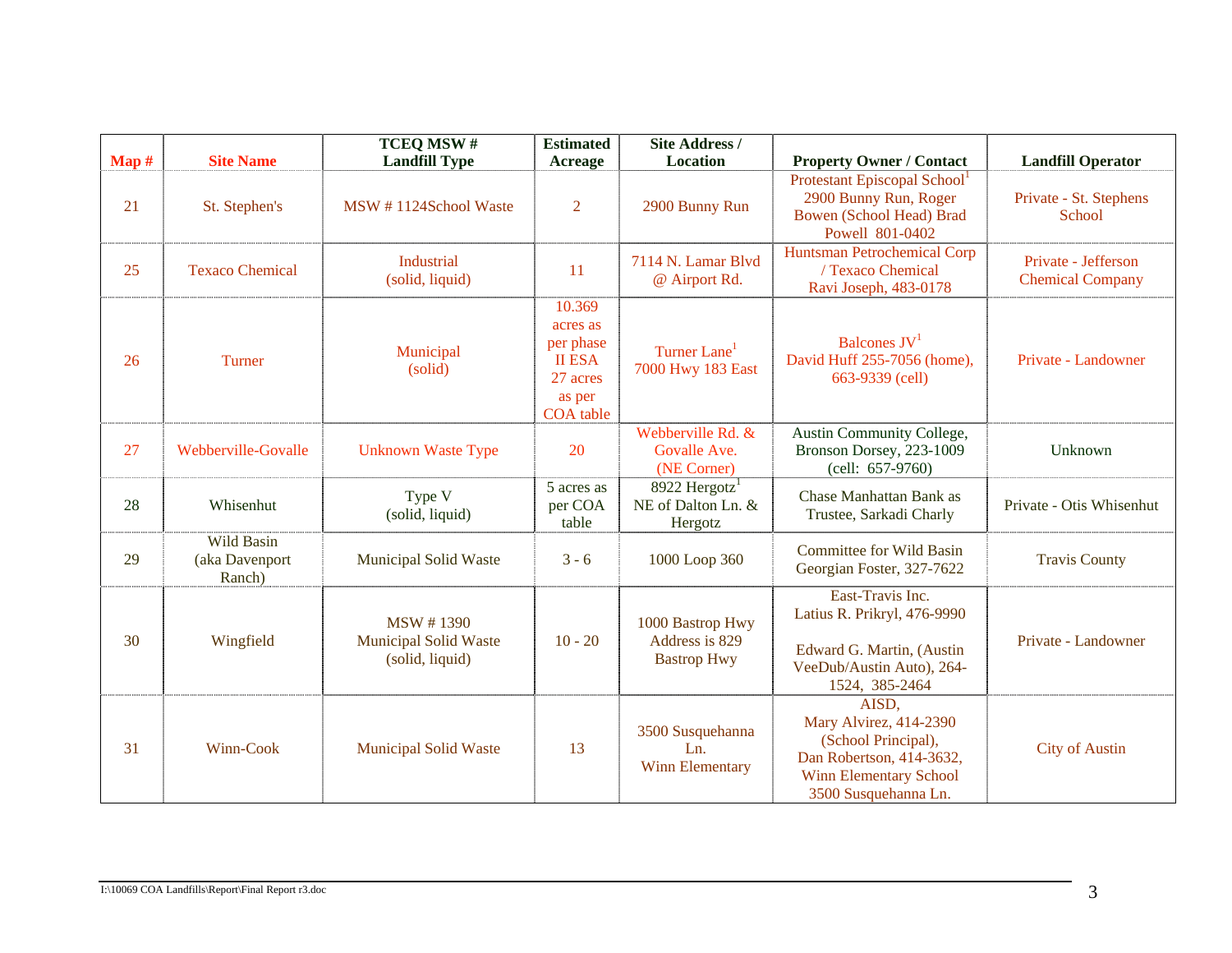| $\mathbf{Map} \ \text{\#}$ | <b>Site Name</b>                                                                      | <b>TCEQ MSW#</b><br><b>Landfill Type</b> | <b>Estimated</b><br>Acreage | Site Address /<br><b>Location</b>                                                                                             | <b>Property Owner / Contact</b>                                              | <b>Landfill Operator</b> |
|----------------------------|---------------------------------------------------------------------------------------|------------------------------------------|-----------------------------|-------------------------------------------------------------------------------------------------------------------------------|------------------------------------------------------------------------------|--------------------------|
| 32                         | Loop $360$ (not in<br>URM report, see 9-1-<br>92 Inspection<br><b>Summary Table</b> ) | <b>Illegal Dump</b>                      | $3-4$ acre                  | 4000 Loop 360<br><b>Brodie Oaks</b><br><b>Shopping Center</b><br>(behind ToysRUs.<br><b>Within Barton Creek</b><br>Greenbelt) | <b>COA Parks Department,</b><br>Ray Navarez, 478-0905<br>John Cook, 472-4914 | NA, Illegal Dump         |
| 33                         | Harmon                                                                                | <b>MSW</b> #1569<br>Unknown              | $16.5$ acre                 | 1111 Old Bastrop<br><b>Hwy</b>                                                                                                | Willard C & Patricia Polston,<br>444-1364                                    | Private – Landowner      |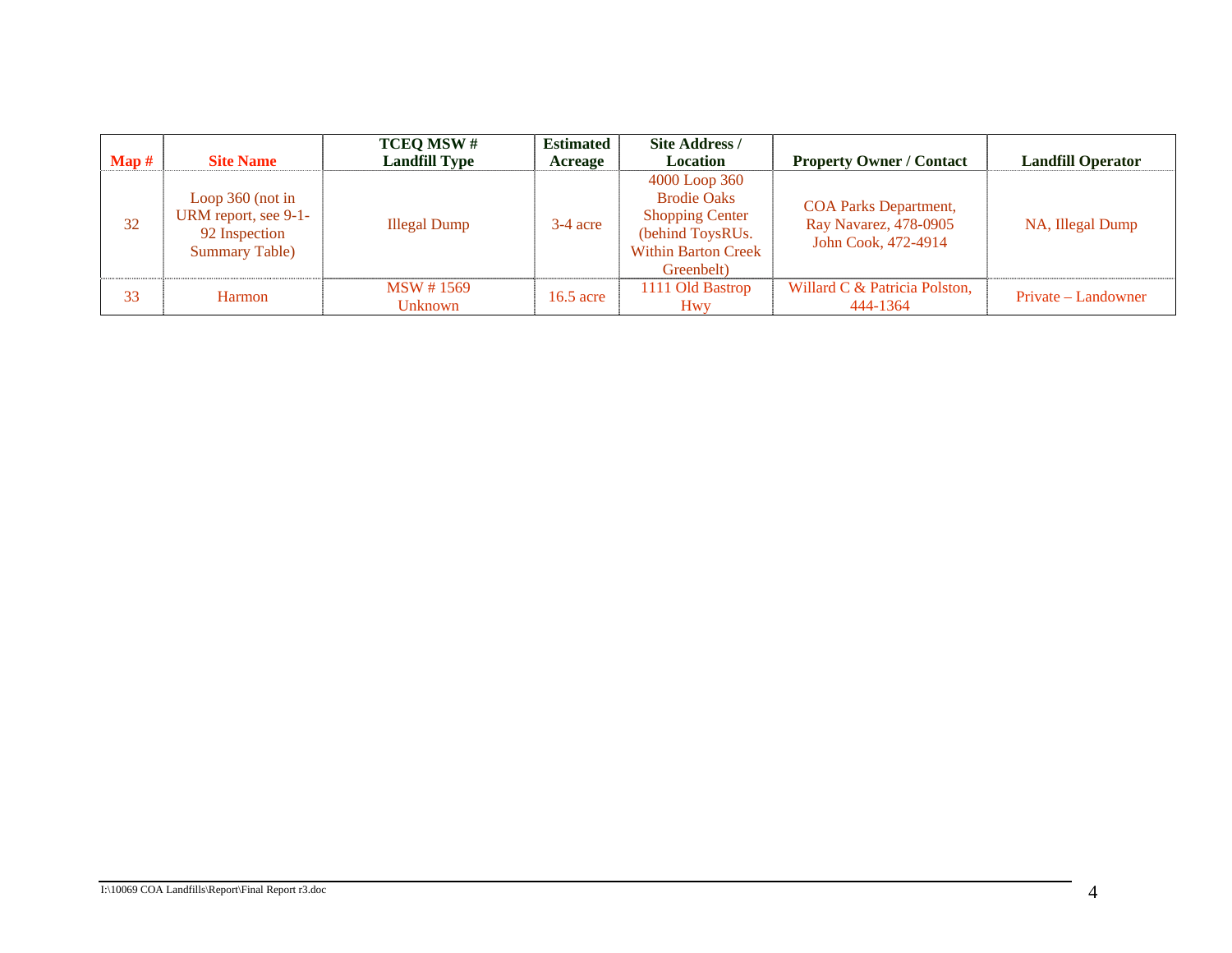# **TABLE 3 REFERENCES**

| <b>Reference</b> | <b>Landfill</b> | <b>Title</b>                                                | <b>Author</b>                                                   | <b>Date</b>       |
|------------------|-----------------|-------------------------------------------------------------|-----------------------------------------------------------------|-------------------|
| #                | #               |                                                             |                                                                 |                   |
| $\mathbf{1}$     | Multiple        | Landfills in the Vicinity of<br>Austin, Texas               | <b>Underground Resource</b><br>Management, Inc.                 | November 1984     |
|                  |                 |                                                             |                                                                 |                   |
| $\overline{2}$   | Multiple        | Summary, Visual Inspection<br>Report of Former Landfills in | City of Austin, Environmental<br>and Conservation Services      | September 1, 1992 |
|                  |                 | the Austin Area                                             | Department                                                      |                   |
| 3                | Multiple        | Letter to Joe Word Re Survey                                | Nancy R. Frank, Municipal Solid                                 | September 4, 1992 |
|                  |                 | of Closed Landfills, Austin and<br><b>Travis County</b>     | Waste Division, Texas Water<br>Commission                       |                   |
|                  |                 |                                                             |                                                                 |                   |
| $\overline{4}$   | Multiple        | <b>Inspection of Former Landfills</b>                       | Becky Gadell, Joe Word, Solid                                   | September 4, 1992 |
|                  |                 |                                                             | Waste Services, City of Austin                                  |                   |
| 5                | 26              | Report of Phase II                                          | LawGibb Group for COA Solid                                     | December 2000     |
|                  |                 | <b>Environmental Site</b><br>Assessment, Turner Site,       | <b>Waste Services Department</b>                                |                   |
|                  |                 | Austin, Texas                                               |                                                                 |                   |
|                  |                 |                                                             |                                                                 |                   |
| 6                | 26              | Report of Phase I<br><b>Environmental Site</b>              | LawGibb Group for COA Solid<br><b>Waste Services Department</b> | April 2000        |
|                  |                 | Assessment, Turner Site,                                    |                                                                 |                   |
|                  |                 | Austin, Texas                                               |                                                                 |                   |
| 7                | 26              | <b>Balcones Joint Venture 301</b>                           | Daniel B Stephens & Assoc. for                                  | June 11, 2001     |
|                  |                 | (Former Turner Landfill)<br><b>Sampling Results</b>         | <b>TNRCC VCP Section</b>                                        |                   |
|                  |                 |                                                             |                                                                 |                   |
| 8                | 8               | <b>Report of Phase I</b>                                    | LawGibb Group for COA Solid                                     | March 2000        |
|                  |                 | <b>Environmental Site</b><br>Assessment, Grove Site,        | <b>Waste Services Department</b>                                |                   |
|                  |                 | Austin, Texas                                               |                                                                 |                   |
| 9                | 8               | Grove Landfill Data 2001                                    | <b>IT Group for TNRCC VCP</b>                                   | July 9, 2001      |
|                  |                 | <b>Tables and Figures</b>                                   | <b>Section</b>                                                  |                   |
|                  |                 |                                                             |                                                                 |                   |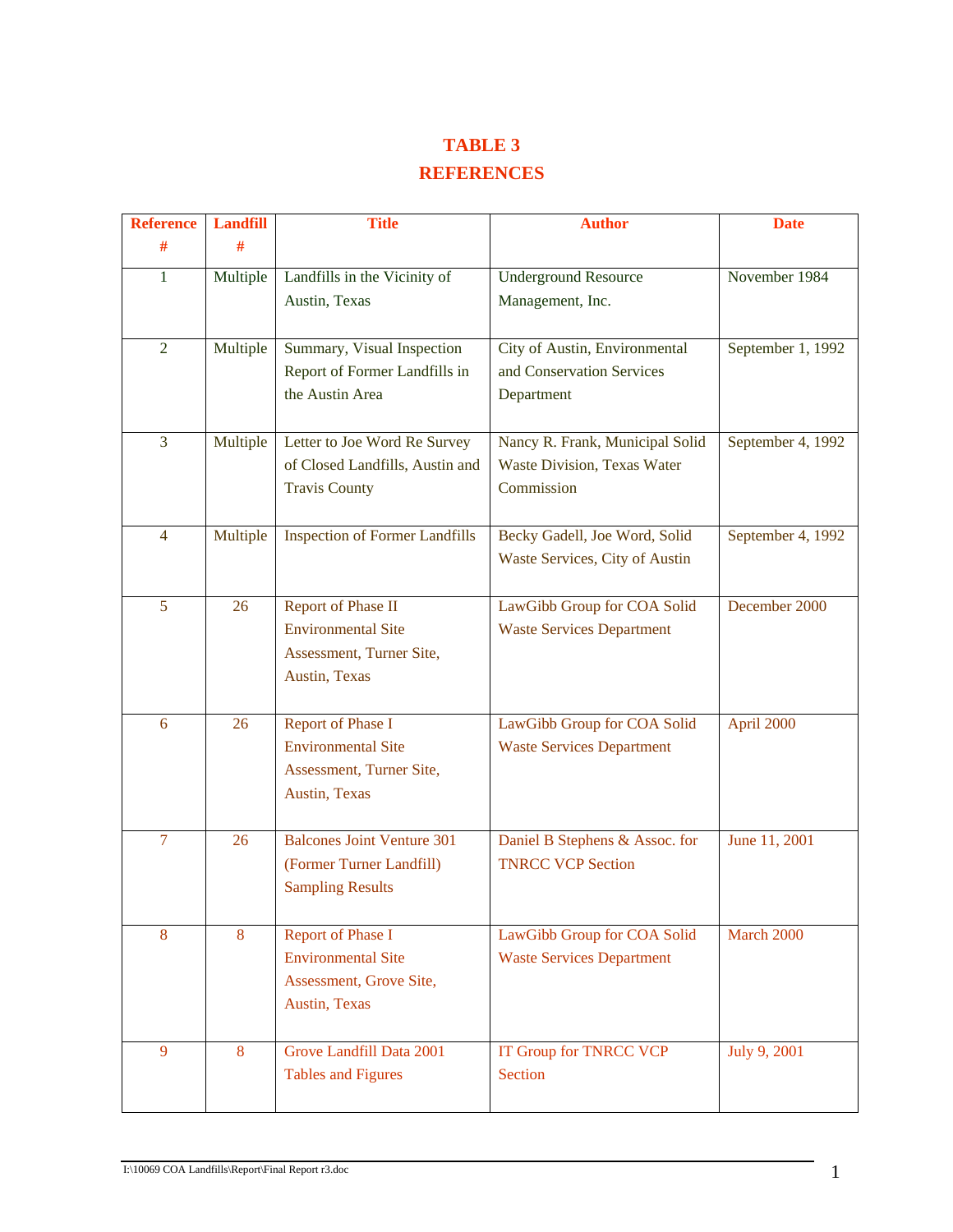| <b>Reference</b><br><b>Landfill</b> |          | <b>Title</b>                                                           | <b>Author</b>                                                      | <b>Date</b>         |
|-------------------------------------|----------|------------------------------------------------------------------------|--------------------------------------------------------------------|---------------------|
| #                                   | #        |                                                                        |                                                                    |                     |
| 8<br>10                             |          | Grove Landfill, VCP BSA                                                | <b>IT Group for TNRCC VCP</b>                                      | October 18, 2000    |
|                                     |          | G14, Phase II Site Assessment                                          | <b>Section</b>                                                     |                     |
| 11                                  | 6        | Data Assessment Report,                                                | Tetra Tech NUS, Inc. for US                                        | April 2004          |
|                                     |          | <b>Brinkley-Anderson Landfill</b><br><b>Site</b>                       | <b>Army Corps of Engineers</b>                                     |                     |
| 12                                  | 6        | Site Investigation Report,                                             | Tetra Tech NUS, Inc. for US                                        | <b>Mach 2003</b>    |
|                                     |          | <b>Phase II Brownfields</b><br>Investigation, Brinkley-                | Army Corps of Engineers                                            |                     |
|                                     |          | <b>Anderson Site</b>                                                   |                                                                    |                     |
| 13                                  | 6        | Brinkley-Anderson Landfill,                                            | IT Group for TNRCC VCP                                             | August 31, 2001     |
|                                     |          | VCP GSA G051, Soil Vapor                                               | Section                                                            |                     |
|                                     |          | Survey                                                                 |                                                                    |                     |
| 14                                  | 6        | Report of Phase I                                                      | LawGibb Group for COA Solid                                        | December 2000       |
|                                     |          | <b>Environmental Site</b>                                              | <b>Waste Services Department</b>                                   |                     |
|                                     |          | Assessment, Brinkley-<br><b>Anderson Site</b>                          |                                                                    |                     |
|                                     |          |                                                                        |                                                                    |                     |
| 15                                  | 26       | Re: TNRCC review of                                                    | Letter, TNRCC to City of Austin                                    | September 24,       |
|                                     |          | <b>Brownfields Site Assessment</b><br>Reports, includes Certificate of | <b>WPDR</b>                                                        | 2001                |
|                                     |          | Completion                                                             |                                                                    |                     |
|                                     |          |                                                                        |                                                                    |                     |
| 16                                  | Multiple | <b>Electronic File "Inactive</b><br>Landfill.doc"                      | Provided by COA, includes<br><b>Annual Reports/Inspections for</b> | file date 9-27-04   |
|                                     |          |                                                                        | 98-2003                                                            |                     |
|                                     |          |                                                                        |                                                                    |                     |
| 17                                  | Multiple | Electronic File "landfill-                                             |                                                                    | file date 9/28/2004 |
|                                     |          | bufferdevelopment.xls"                                                 |                                                                    |                     |
| 18                                  | Multiple | Electronic File "May 1983.pdf"                                         | 5-14-1983 Austin American                                          | file date 9/14/2004 |
|                                     |          |                                                                        | Statesman article re 18 dump<br>sites to be examined               |                     |
|                                     |          |                                                                        |                                                                    |                     |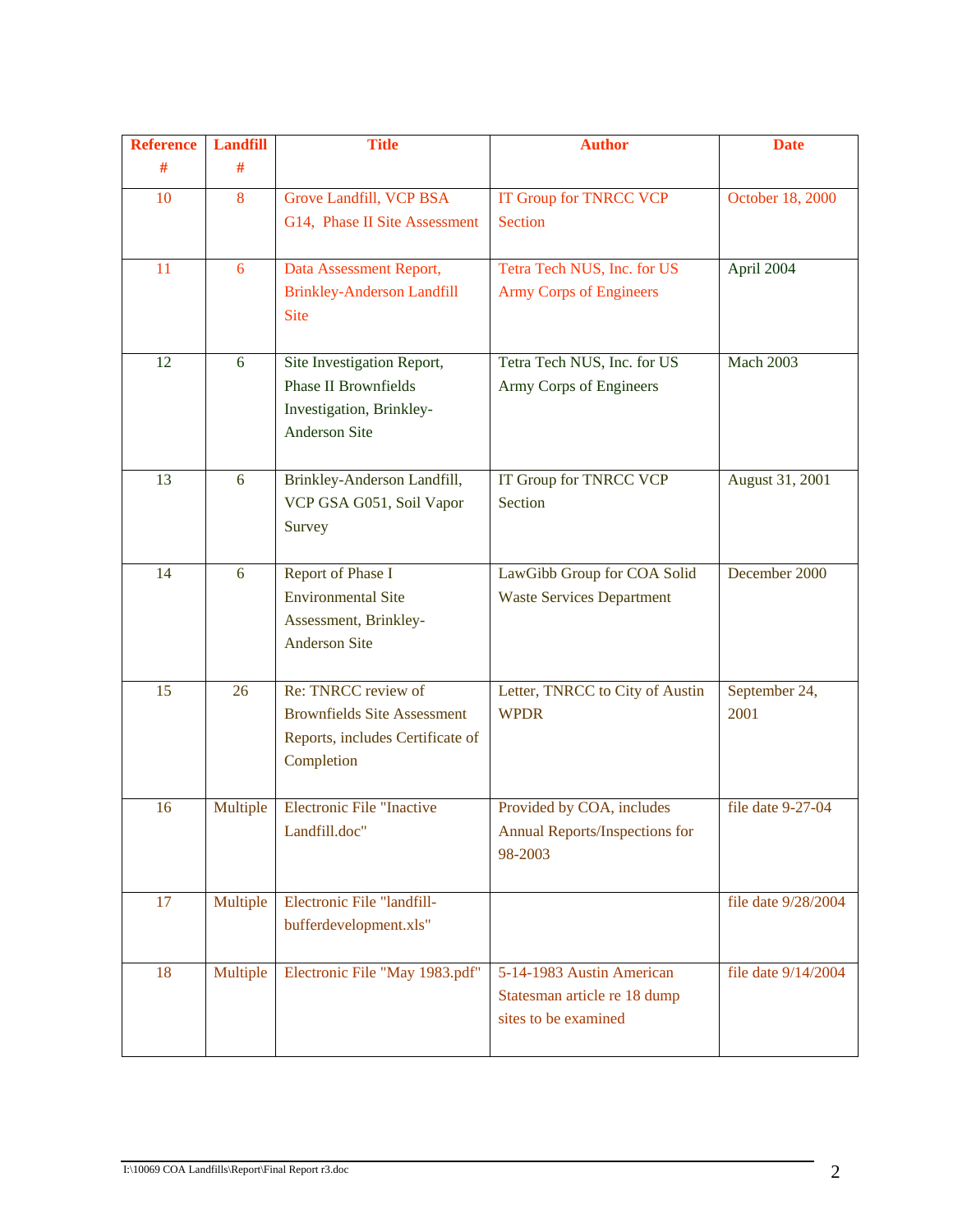| <b>Reference</b> | <b>Landfill</b> | <b>Title</b>                                                                                                                                 | <b>Author</b>                                                       | <b>Date</b>                                              |
|------------------|-----------------|----------------------------------------------------------------------------------------------------------------------------------------------|---------------------------------------------------------------------|----------------------------------------------------------|
| #                | #               |                                                                                                                                              |                                                                     |                                                          |
| 19               | 6               | Watersbend: A Brownfield<br><b>Redevelopment Case Study</b><br>electronic file "Brinkley-<br>Anderson<br>AVCarticle2001apr.pdf"              | Rudy Robinson, Scott Lucas et al                                    | April 1, 2001                                            |
| 20               | 8               | <b>Preliminary Geotechnical</b><br>Investigation, Bill Greif and<br><b>Larry Yount Property</b>                                              | Frank Bryant & Assoc                                                | November 30,<br>1984                                     |
| 21               | Multiple        | <b>COA Landfill Inspection</b><br>Summaries included in the last<br><b>5 NPDES MS4 Annual Reports</b>                                        | City of Austin, delivered<br>electronically via e-mail 9-15-04      | FY 02-03<br>FY 01-02<br>FY 00-01<br>FY 99-00<br>FY 98-99 |
| 22               | Multiple        | <b>TCEQ Central Registry Query:</b><br><b>Regulated Entities in Travis</b><br><b>County under "Municipal Solid</b><br><b>Waste Disposal"</b> |                                                                     | see print outs dated<br>9/29/2002                        |
| 23               | $\mathbf{1}$    | <b>Response Action Completion</b><br>Report, Robert Mueller<br>Municipal Airport (RMMA)                                                      | <b>Geomatrix Consultants</b>                                        | May 1, 2003                                              |
| 24               | 15              | Teri Road Housing, LTD.<br>(Figures and Data Tables only)                                                                                    | <b>Engineering Consulting Service,</b><br>LTD.                      | October 1, 2002                                          |
| 25               | 15              | <b>Phase II Environmental Site</b><br>Investigation, 11.82 Acres<br>Vacant Land, IH-35 Service<br>Road and Teri Road                         | GZA GeoEnvironmental, Inc.<br>for Altman, Kritzer & Levick,<br>P.C. | August 14, 1998                                          |
| 26               | 15              | Letter Report Re: 19.9357<br>Acre Tract, IH-35 and Teri<br>Road                                                                              | Jack Holt Ph.D. & Assoc. Inc.<br>for UT System                      | July 10, 1987                                            |
| 27               | 15              | <b>Background Information</b><br>Review, UT Tract - Teri Road                                                                                | <b>HBC</b> Engineering<br>for JW Capital Corp.                      | May 11, 2000                                             |